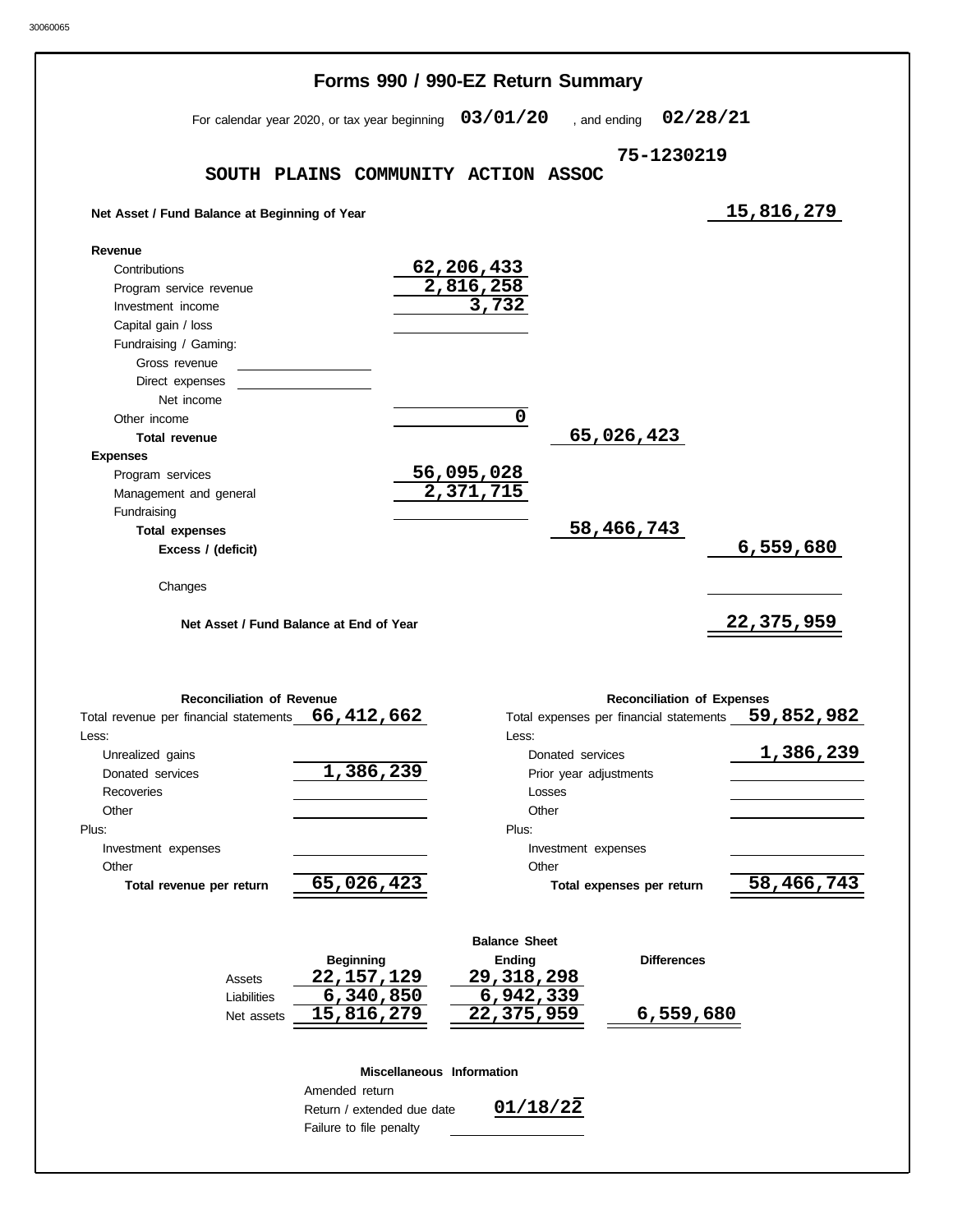# **CMMS An Atlas Navigators Firm 812 9th St. Levelland, TX 79336 806-894-7324**

January 7, 2022

# **CONFIDENTIAL**

SOUTH PLAINS COMMUNITY ACTION ASSOC 411 AUSTIN STREET LEVELLAND, TX 79336

Dear W.D. POWELL:

We have prepared the following returns from information provided by you without verification or audit.

Return of Organization Exempt From Income Tax (Form 990)

We suggest that you examine these returns carefully to fully acquaint yourself with all items contained therein to ensure that there are no omissions or misstatements. Attached are instructions for signing and filing each return. Please follow those instructions carefully.

Enclosed is any material you furnished for use in preparing the returns. If the returns are examined, requests may be made for supporting documentation. Therefore, we recommend that you retain all pertinent records for at least seven years.

In order that we may properly advise you of tax considerations, please keep us informed of any significant changes in your financial affairs or of any correspondence received from taxing authorities.

If you have any questions, or if we can be of assistance in any way, please call.

Sincerely,

CMMS An Atlas Navigators Firm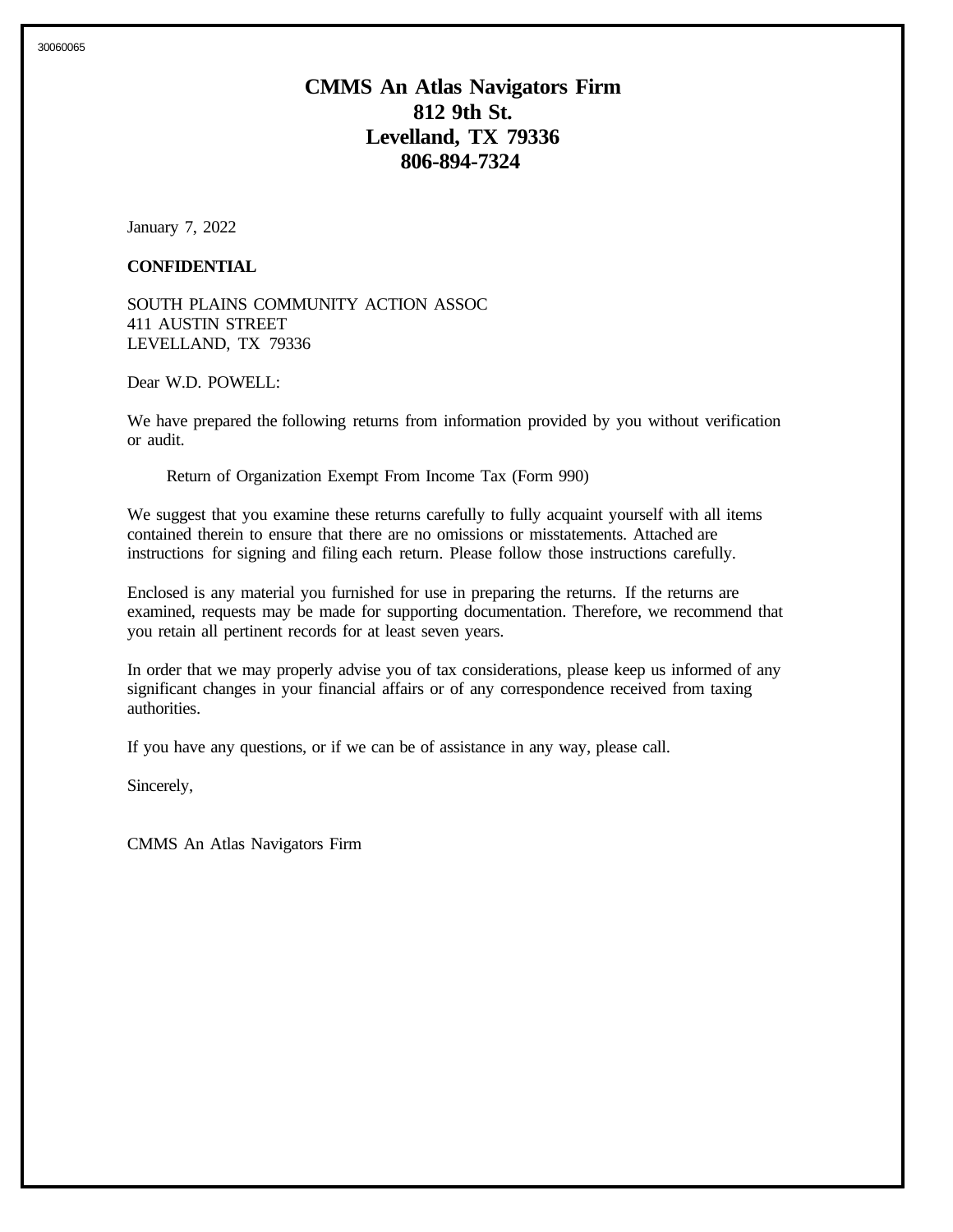# **Filing Instructions**

# **SOUTH PLAINS COMMUNITY ACTION ASSOC**

# **Exempt Organization Tax Return**

# **Taxable Year Ended February 28, 2021**

**Date Due:** January 18, 2022

- **Remittance:** None is required. Your Form 990 for the tax year ended 2/28/21 shows no balance due.
- **Signature:** You are using a Personal Identification Number (PIN) for signing your return electronically. Form 8879-EO, IRS *e-file* Signature Authorization for an Exempt Organization should be signed and dated by an authorized officer of the organization and returned to:

CMMS An Atlas Navigators Firm 812 9th St. Levelland, TX 79336

*Important:* **Your return will not be filed with the IRS until the signed Form 8879-EO has been received by this office.**

**Other:** Your return is being filed electronically with the IRS and is not required to be mailed. If you Mail a paper copy of your return to the IRS it will delay the processing of your return.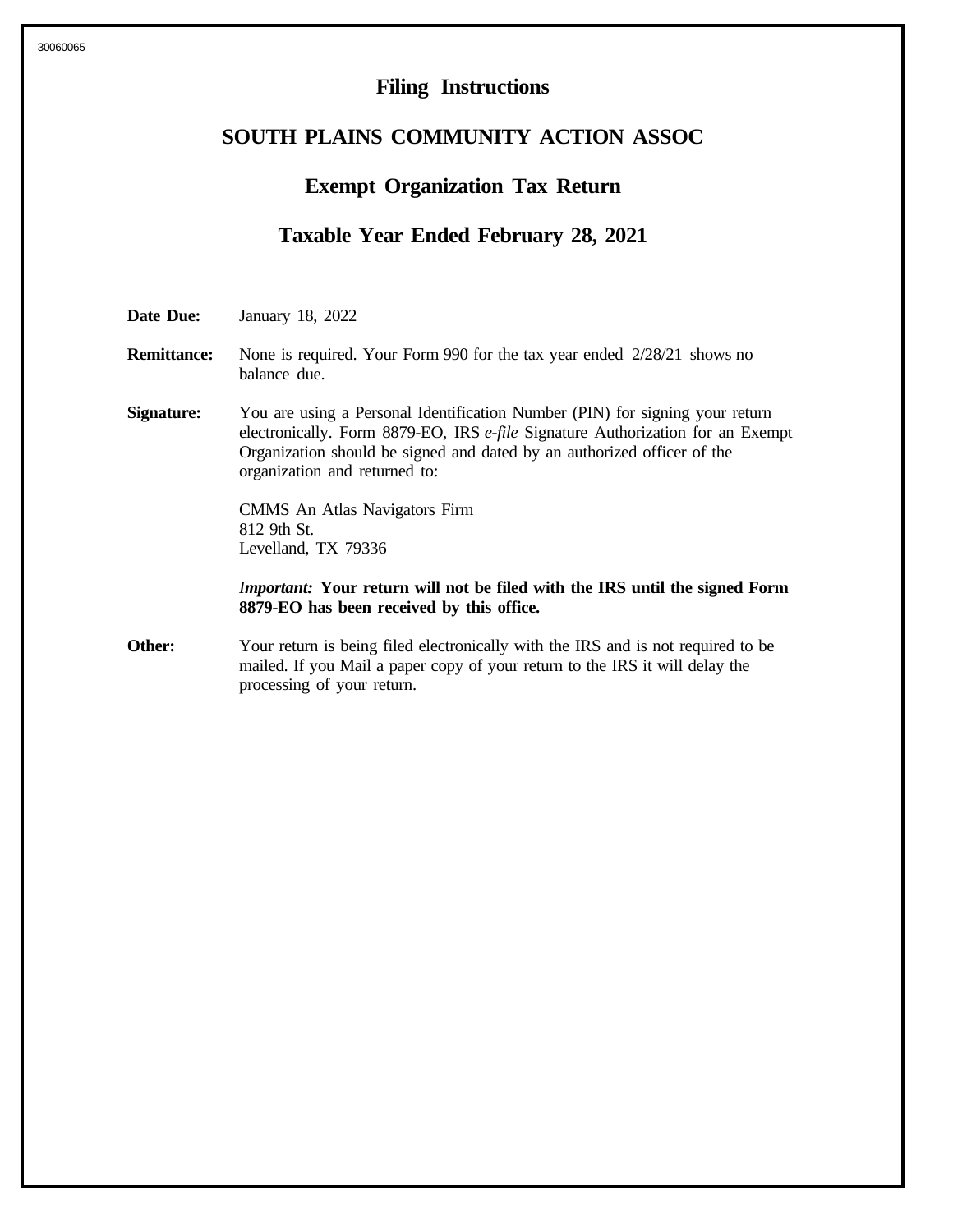| Form 8879-EO                                                                                                                                                                                                                                                            |                                                                                                                                                                                                                                                                            |                    | <b>IRS</b> e-file Signature Authorization<br>for an Exempt Organization                                    |           |                 |                         | OMB No. 1545-0047                               |  |  |
|-------------------------------------------------------------------------------------------------------------------------------------------------------------------------------------------------------------------------------------------------------------------------|----------------------------------------------------------------------------------------------------------------------------------------------------------------------------------------------------------------------------------------------------------------------------|--------------------|------------------------------------------------------------------------------------------------------------|-----------|-----------------|-------------------------|-------------------------------------------------|--|--|
| Department of the Treasury                                                                                                                                                                                                                                              | 3/01<br>$2/28_{20}$ 21<br>$\ldots$ , 2020, and ending<br>For calendar year 2020, or fiscal year beginning<br>2020<br>u Do not send to the IRS. Keep for your records.                                                                                                      |                    |                                                                                                            |           |                 |                         |                                                 |  |  |
| Internal Revenue Service                                                                                                                                                                                                                                                |                                                                                                                                                                                                                                                                            |                    | u Go to www.irs.gov/Form8879EO for the latest information.                                                 |           |                 |                         |                                                 |  |  |
| Name of exempt organization or person subject to tax                                                                                                                                                                                                                    |                                                                                                                                                                                                                                                                            |                    |                                                                                                            |           |                 |                         | Taxpayer identification number                  |  |  |
|                                                                                                                                                                                                                                                                         |                                                                                                                                                                                                                                                                            |                    | SOUTH PLAINS COMMUNITY ACTION ASSOC                                                                        |           |                 | 75-1230219              |                                                 |  |  |
| Name and title of officer or person subject to tax                                                                                                                                                                                                                      |                                                                                                                                                                                                                                                                            | W.D. POWELL, JR.   |                                                                                                            |           |                 |                         |                                                 |  |  |
|                                                                                                                                                                                                                                                                         |                                                                                                                                                                                                                                                                            | EXECUTIVE DIRECTOR |                                                                                                            |           |                 |                         |                                                 |  |  |
| Part I                                                                                                                                                                                                                                                                  | Type of Return and Return Information (Whole Dollars Only)                                                                                                                                                                                                                 |                    |                                                                                                            |           |                 |                         |                                                 |  |  |
| Check the box for the return for which you are using this Form 8879-EO and enter the applicable amount, if any, from the return. If you                                                                                                                                 |                                                                                                                                                                                                                                                                            |                    |                                                                                                            |           |                 |                         |                                                 |  |  |
| check the box on line 1a, 2a, 3a, 4a, 5a, 6a, or 7a below, and the amount on that line for the return being filed with this form was                                                                                                                                    |                                                                                                                                                                                                                                                                            |                    |                                                                                                            |           |                 |                         |                                                 |  |  |
| blank, then leave line 1b, 2b, 3b, 4b, 5b, 6b, or 7b, whichever is applicable, blank (do not enter -0-). But, if you entered -0- on the                                                                                                                                 |                                                                                                                                                                                                                                                                            |                    |                                                                                                            |           |                 |                         |                                                 |  |  |
| return, then enter -0- on the applicable line below. Do not complete more than one line in Part I.<br>1a Form 990 check here $\blacktriangleright$                                                                                                                      | $ {\bf X} $                                                                                                                                                                                                                                                                |                    | $\mathbf{b}$ Total revenue, if any (Form 990, Part VIII, column (A), line 12) $\ldots$                     |           |                 |                         | $1b$ 65,026,423                                 |  |  |
| 2a Form 990-EZ check here $\blacktriangleright$                                                                                                                                                                                                                         |                                                                                                                                                                                                                                                                            |                    | <b>b</b> Total revenue, if any (Form 990-EZ, line 9) $\ldots$ $\ldots$ $\ldots$ $\ldots$ $\ldots$ $\ldots$ |           |                 | 2b                      |                                                 |  |  |
| 3a Form 1120-POL check here                                                                                                                                                                                                                                             |                                                                                                                                                                                                                                                                            |                    |                                                                                                            |           |                 | 3b                      |                                                 |  |  |
| 4a Form 990-PF check here ▶                                                                                                                                                                                                                                             |                                                                                                                                                                                                                                                                            |                    | <b>b</b> Tax based on investment income (Form 990-PF, Part VI, line 5)                                     |           |                 | 4b.                     |                                                 |  |  |
| 5a Form 8868 check here $\blacktriangleright$                                                                                                                                                                                                                           |                                                                                                                                                                                                                                                                            |                    |                                                                                                            |           |                 | 5b                      | the contract of the contract of the contract of |  |  |
| 6a Form 990-T check here $\blacktriangleright$                                                                                                                                                                                                                          |                                                                                                                                                                                                                                                                            |                    |                                                                                                            |           |                 | 6b                      |                                                 |  |  |
| 7a Form 4720 check here $\blacktriangleright$                                                                                                                                                                                                                           |                                                                                                                                                                                                                                                                            |                    |                                                                                                            |           |                 | 7b.                     |                                                 |  |  |
| Part II                                                                                                                                                                                                                                                                 | Declaration and Signature Authorization of Officer or Person Subject to Tax                                                                                                                                                                                                |                    |                                                                                                            |           |                 |                         |                                                 |  |  |
| Under penalties of perjury, I declare that $ \mathbf{X} $ I am an officer of the above organization or $\ \cdot\ $ I am a person subject to tax with respect to                                                                                                         |                                                                                                                                                                                                                                                                            |                    |                                                                                                            |           |                 |                         |                                                 |  |  |
| (name of organization)                                                                                                                                                                                                                                                  |                                                                                                                                                                                                                                                                            |                    |                                                                                                            | , $(EIN)$ |                 |                         | and that I have examined a copy                 |  |  |
| of the 2020 electronic return and accompanying schedules and statements, and, to the best of my knowledge and belief, they are                                                                                                                                          |                                                                                                                                                                                                                                                                            |                    |                                                                                                            |           |                 |                         |                                                 |  |  |
| true, correct, and complete. I further declare that the amount in Part I above is the amount shown on the copy of the electronic return.                                                                                                                                |                                                                                                                                                                                                                                                                            |                    |                                                                                                            |           |                 |                         |                                                 |  |  |
| I consent to allow my intermediate service provider, transmitter, or electronic return originator (ERO) to send the return to the IRS and                                                                                                                               |                                                                                                                                                                                                                                                                            |                    |                                                                                                            |           |                 |                         |                                                 |  |  |
| to receive from the IRS (a) an acknowledgement of receipt or reason for rejection of the transmission, (b) the reason for any delay in                                                                                                                                  |                                                                                                                                                                                                                                                                            |                    |                                                                                                            |           |                 |                         |                                                 |  |  |
| processing the return or refund, and (c) the date of any refund. If applicable, I authorize the U.S. Treasury and its designated Financial                                                                                                                              |                                                                                                                                                                                                                                                                            |                    |                                                                                                            |           |                 |                         |                                                 |  |  |
| Agent to initiate an electronic funds withdrawal (direct debit) entry to the financial institution account indicated in the tax preparation                                                                                                                             |                                                                                                                                                                                                                                                                            |                    |                                                                                                            |           |                 |                         |                                                 |  |  |
| software for payment of the federal taxes owed on this return, and the financial institution to debit the entry to this account. To revoke                                                                                                                              |                                                                                                                                                                                                                                                                            |                    |                                                                                                            |           |                 |                         |                                                 |  |  |
| a payment, I must contact the U.S. Treasury Financial Agent at 1-888-353-4537 no later than 2 business days prior to the payment                                                                                                                                        |                                                                                                                                                                                                                                                                            |                    |                                                                                                            |           |                 |                         |                                                 |  |  |
| (settlement) date. I also authorize the financial institutions involved in the processing of the electronic payment of taxes to receive<br>confidential information necessary to answer inquiries and resolve issues related to the payment. I have selected a personal |                                                                                                                                                                                                                                                                            |                    |                                                                                                            |           |                 |                         |                                                 |  |  |
| identification number (PIN) as my signature for the electronic return and, if applicable, the consent to electronic funds withdrawal.                                                                                                                                   |                                                                                                                                                                                                                                                                            |                    |                                                                                                            |           |                 |                         |                                                 |  |  |
|                                                                                                                                                                                                                                                                         |                                                                                                                                                                                                                                                                            |                    |                                                                                                            |           |                 |                         |                                                 |  |  |
| PIN: check one box only                                                                                                                                                                                                                                                 |                                                                                                                                                                                                                                                                            |                    |                                                                                                            |           |                 |                         |                                                 |  |  |
| CMMS<br> x <br>I authorize                                                                                                                                                                                                                                              | AN ATLAS NAVIGATORS FIRM                                                                                                                                                                                                                                                   |                    |                                                                                                            |           | to enter my PIN | 60065                   | as my signature                                 |  |  |
|                                                                                                                                                                                                                                                                         |                                                                                                                                                                                                                                                                            | ERO firm name      |                                                                                                            |           |                 | Enter five numbers, but |                                                 |  |  |
|                                                                                                                                                                                                                                                                         |                                                                                                                                                                                                                                                                            |                    |                                                                                                            |           |                 | do not enter all zeros  |                                                 |  |  |
|                                                                                                                                                                                                                                                                         | on the tax year 2020 electronically filed return. If I have indicated within this return that a copy of the return is being filed with a                                                                                                                                   |                    |                                                                                                            |           |                 |                         |                                                 |  |  |
|                                                                                                                                                                                                                                                                         | state agency(ies) regulating charities as part of the IRS Fed/State program, I also authorize the aforementioned ERO to enter my                                                                                                                                           |                    |                                                                                                            |           |                 |                         |                                                 |  |  |
|                                                                                                                                                                                                                                                                         | PIN on the return's disclosure consent screen.                                                                                                                                                                                                                             |                    |                                                                                                            |           |                 |                         |                                                 |  |  |
|                                                                                                                                                                                                                                                                         |                                                                                                                                                                                                                                                                            |                    |                                                                                                            |           |                 |                         |                                                 |  |  |
|                                                                                                                                                                                                                                                                         | As an officer or person subject to tax with respect to the organization, I will enter my PIN as my signature on the tax year 2020<br>electronically filed return. If I have indicated within this return that a copy of the return is being filed with a state agency(ies) |                    |                                                                                                            |           |                 |                         |                                                 |  |  |
|                                                                                                                                                                                                                                                                         | regulating charities as part of the IRS Fed/State program, I will enter my PIN on the return's disclosure consent screen.                                                                                                                                                  |                    |                                                                                                            |           |                 |                         |                                                 |  |  |
|                                                                                                                                                                                                                                                                         |                                                                                                                                                                                                                                                                            |                    |                                                                                                            |           |                 |                         |                                                 |  |  |
| Signature of officer or person subject to tax }                                                                                                                                                                                                                         |                                                                                                                                                                                                                                                                            |                    | the control of the control of the control of the control of the control of                                 |           | Date            | 01/07/22                |                                                 |  |  |
| Part III                                                                                                                                                                                                                                                                | <b>Certification and Authentication</b>                                                                                                                                                                                                                                    |                    |                                                                                                            |           |                 |                         |                                                 |  |  |
| <b>ERO's EFIN/PIN.</b> Enter your six-digit electronic filing identification<br>number (EFIN) followed by your five-digit self-selected PIN.                                                                                                                            |                                                                                                                                                                                                                                                                            |                    |                                                                                                            |           |                 |                         | 84446991999                                     |  |  |
|                                                                                                                                                                                                                                                                         |                                                                                                                                                                                                                                                                            |                    |                                                                                                            |           |                 |                         | Do not enter all zeros                          |  |  |
|                                                                                                                                                                                                                                                                         |                                                                                                                                                                                                                                                                            |                    |                                                                                                            |           |                 |                         |                                                 |  |  |
| I certify that the above numeric entry is my PIN, which is my signature on the 2020 electronically filed return indicated above. I confirm                                                                                                                              |                                                                                                                                                                                                                                                                            |                    |                                                                                                            |           |                 |                         |                                                 |  |  |
| that I am submitting this return in accordance with the requirements of Pub. 4163, Modernized e-File (MeF) Information for Authorized                                                                                                                                   |                                                                                                                                                                                                                                                                            |                    |                                                                                                            |           |                 |                         |                                                 |  |  |
| IRS e-file Providers for Business Returns.                                                                                                                                                                                                                              |                                                                                                                                                                                                                                                                            |                    |                                                                                                            |           |                 |                         |                                                 |  |  |
|                                                                                                                                                                                                                                                                         |                                                                                                                                                                                                                                                                            |                    |                                                                                                            |           |                 | 01/07/22                |                                                 |  |  |
| ERO's signature                                                                                                                                                                                                                                                         |                                                                                                                                                                                                                                                                            |                    |                                                                                                            |           | Date }          |                         |                                                 |  |  |
|                                                                                                                                                                                                                                                                         |                                                                                                                                                                                                                                                                            |                    | <b>ERO Must Retain This Form - See Instructions</b>                                                        |           |                 |                         |                                                 |  |  |
|                                                                                                                                                                                                                                                                         |                                                                                                                                                                                                                                                                            |                    |                                                                                                            |           |                 |                         |                                                 |  |  |
|                                                                                                                                                                                                                                                                         |                                                                                                                                                                                                                                                                            |                    | Do Not Submit This Form to the IRS Unless Requested To Do So                                               |           |                 |                         |                                                 |  |  |
| For Paperwork Reduction Act Notice, see back of form.                                                                                                                                                                                                                   |                                                                                                                                                                                                                                                                            |                    |                                                                                                            |           |                 |                         | Form 8879-EO (2020)                             |  |  |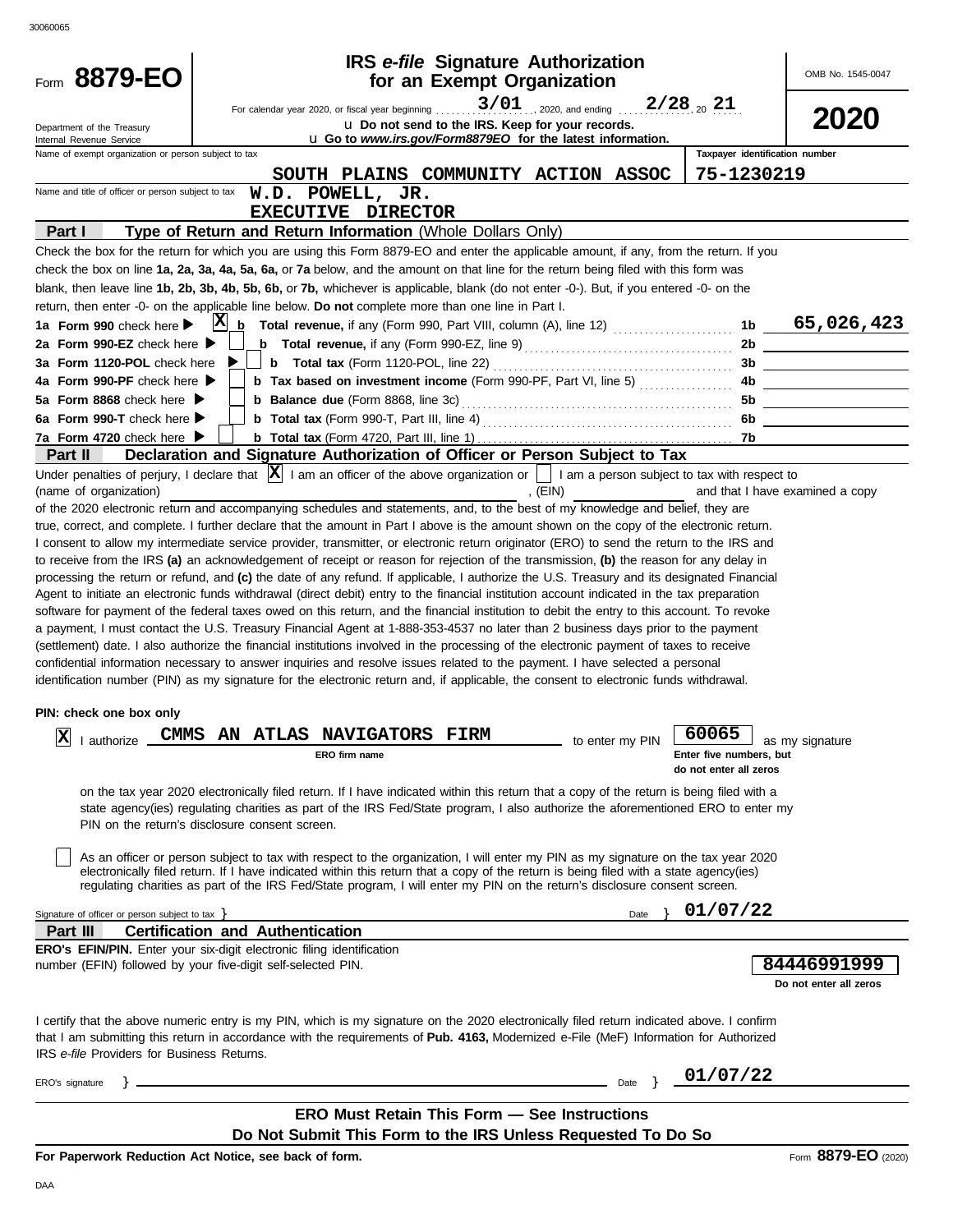| Form                           |                                 |                                                        |                                                                                                                                            |             |                      | <b>Return of Organization Exempt From Income Tax</b><br>Under section 501(c), 527, or 4947(a)(1) of the Internal Revenue Code (except private foundations)              |                  |                                               |                         | OMB No. 1545-0047<br>2020                                                                                                                                                  |
|--------------------------------|---------------------------------|--------------------------------------------------------|--------------------------------------------------------------------------------------------------------------------------------------------|-------------|----------------------|-------------------------------------------------------------------------------------------------------------------------------------------------------------------------|------------------|-----------------------------------------------|-------------------------|----------------------------------------------------------------------------------------------------------------------------------------------------------------------------|
|                                |                                 | Department of the Treasury<br>Internal Revenue Service |                                                                                                                                            |             |                      | <b>u</b> Do not enter social security numbers on this form as it may be made public.<br><b>u</b> Go to www.irs.gov/Form990 for instructions and the latest information. |                  |                                               |                         | <b>Open to Public</b><br><b>Inspection</b>                                                                                                                                 |
|                                |                                 |                                                        | For the 2020 calendar year, or tax year beginning $03/01/20$ , and ending $02/28/21$                                                       |             |                      |                                                                                                                                                                         |                  |                                               |                         |                                                                                                                                                                            |
|                                |                                 | <b>B</b> Check if applicable:                          | C Name of organization                                                                                                                     |             |                      |                                                                                                                                                                         |                  |                                               |                         | D Employer identification number                                                                                                                                           |
|                                | Address change                  |                                                        |                                                                                                                                            |             |                      | SOUTH PLAINS COMMUNITY ACTION ASSOC                                                                                                                                     |                  |                                               |                         |                                                                                                                                                                            |
|                                | Name change                     |                                                        | Doing business as                                                                                                                          |             |                      |                                                                                                                                                                         |                  |                                               |                         | 75-1230219                                                                                                                                                                 |
|                                |                                 |                                                        | Number and street (or P.O. box if mail is not delivered to street address)                                                                 |             |                      |                                                                                                                                                                         |                  | Room/suite                                    | E Telephone number      |                                                                                                                                                                            |
|                                | Initial return<br>Final return/ |                                                        | <b>411 AUSTIN STREET</b><br>City or town, state or province, country, and ZIP or foreign postal code                                       |             |                      |                                                                                                                                                                         |                  |                                               |                         | 806-894-6104                                                                                                                                                               |
|                                | terminated                      |                                                        | LEVELLAND                                                                                                                                  |             |                      |                                                                                                                                                                         |                  |                                               |                         |                                                                                                                                                                            |
|                                | Amended return                  |                                                        | Name and address of principal officer:                                                                                                     |             | TX 79336             |                                                                                                                                                                         |                  |                                               | G Gross receipts\$      | 65,026,423                                                                                                                                                                 |
|                                |                                 | Application pending                                    | W.D. POWELL, JR.                                                                                                                           |             |                      |                                                                                                                                                                         |                  | H(a) Is this a group return for subordinates? |                         | X<br>Yes<br>No                                                                                                                                                             |
|                                |                                 |                                                        | 107 SANDALWOOD LN                                                                                                                          |             |                      |                                                                                                                                                                         |                  | H(b) Are all subordinates included?           |                         | $\rm No$<br>Yes                                                                                                                                                            |
|                                |                                 |                                                        | LEVELLAND                                                                                                                                  |             |                      | TX 79336                                                                                                                                                                |                  |                                               |                         | If "No," attach a list. See instructions                                                                                                                                   |
|                                |                                 | $ \mathbf{x} $<br>Tax-exempt status:                   | 501(c)(3)<br>501(c)                                                                                                                        |             | ) $t$ (insert no.)   | 4947(a)(1) or                                                                                                                                                           | 527              |                                               |                         |                                                                                                                                                                            |
|                                | Website: U                      |                                                        | WWW.SPCAA.ORG                                                                                                                              |             |                      |                                                                                                                                                                         |                  | H(c) Group exemption number <b>U</b>          |                         |                                                                                                                                                                            |
|                                |                                 | Form of organization:                                  | $ \mathbf{X} $ Corporation<br>Trust                                                                                                        | Association | Other <b>u</b>       |                                                                                                                                                                         |                  | L Year of formation: 1965                     |                         | M State of legal domicile: TX                                                                                                                                              |
|                                | Part I                          | <b>Summary</b>                                         |                                                                                                                                            |             |                      |                                                                                                                                                                         |                  |                                               |                         |                                                                                                                                                                            |
|                                |                                 |                                                        |                                                                                                                                            |             |                      |                                                                                                                                                                         |                  |                                               |                         |                                                                                                                                                                            |
|                                |                                 | SEE SCHEDULE O                                         |                                                                                                                                            |             |                      |                                                                                                                                                                         |                  |                                               |                         |                                                                                                                                                                            |
|                                |                                 |                                                        |                                                                                                                                            |             |                      |                                                                                                                                                                         |                  |                                               |                         |                                                                                                                                                                            |
|                                |                                 |                                                        |                                                                                                                                            |             |                      |                                                                                                                                                                         |                  |                                               |                         |                                                                                                                                                                            |
| Governance                     |                                 | 2 Check this box <b>u</b>                              |                                                                                                                                            |             |                      | If the organization discontinued its operations or disposed of more than 25% of its net assets.                                                                         |                  |                                               |                         |                                                                                                                                                                            |
| ೲ                              |                                 |                                                        | 3 Number of voting members of the governing body (Part VI, line 1a)                                                                        |             |                      |                                                                                                                                                                         |                  |                                               | 3                       | 27                                                                                                                                                                         |
|                                |                                 |                                                        |                                                                                                                                            |             |                      |                                                                                                                                                                         |                  |                                               | $\overline{\mathbf{4}}$ | 27                                                                                                                                                                         |
|                                | 5                               |                                                        |                                                                                                                                            |             |                      |                                                                                                                                                                         |                  |                                               | 5                       | 840                                                                                                                                                                        |
| <b>Activities</b>              |                                 |                                                        | 6 Total number of volunteers (estimate if necessary)                                                                                       |             |                      |                                                                                                                                                                         |                  |                                               | 6                       | 675                                                                                                                                                                        |
|                                |                                 |                                                        | 7a Total unrelated business revenue from Part VIII, column (C), line 12                                                                    |             |                      |                                                                                                                                                                         |                  |                                               | 7a                      | 0                                                                                                                                                                          |
|                                |                                 |                                                        |                                                                                                                                            |             |                      |                                                                                                                                                                         |                  |                                               | 7b                      | 0                                                                                                                                                                          |
|                                |                                 |                                                        |                                                                                                                                            |             |                      |                                                                                                                                                                         |                  | Prior Year                                    |                         | Current Year                                                                                                                                                               |
|                                |                                 |                                                        |                                                                                                                                            |             |                      |                                                                                                                                                                         |                  | 59, 142, 917                                  |                         | 62,206,433                                                                                                                                                                 |
| Revenue                        | 9                               |                                                        | Program service revenue (Part VIII, line 2g)                                                                                               |             |                      |                                                                                                                                                                         |                  |                                               | 3,298,297               | 2,816,258                                                                                                                                                                  |
|                                |                                 |                                                        |                                                                                                                                            |             |                      |                                                                                                                                                                         |                  |                                               | 1,568                   | 3,732                                                                                                                                                                      |
|                                |                                 |                                                        | 11 Other revenue (Part VIII, column (A), lines 5, 6d, 8c, 9c, 10c, and 11e)                                                                |             |                      |                                                                                                                                                                         |                  |                                               |                         |                                                                                                                                                                            |
|                                |                                 |                                                        | 12 Total revenue - add lines 8 through 11 (must equal Part VIII, column (A), line 12)                                                      |             |                      |                                                                                                                                                                         |                  | $\sqrt{62, 442}$ , 782                        |                         | 65,026,423                                                                                                                                                                 |
|                                |                                 |                                                        | 13 Grants and similar amounts paid (Part IX, column (A), lines 1-3)                                                                        |             |                      |                                                                                                                                                                         |                  | 20,642,530                                    |                         | 17,881,590                                                                                                                                                                 |
|                                |                                 |                                                        | 14 Benefits paid to or for members (Part IX, column (A), line 4)                                                                           |             |                      |                                                                                                                                                                         |                  |                                               |                         |                                                                                                                                                                            |
|                                |                                 |                                                        | 15 Salaries, other compensation, employee benefits (Part IX, column (A), lines 5-10)                                                       |             |                      |                                                                                                                                                                         |                  |                                               | 23,797,237              | 25,598,107                                                                                                                                                                 |
| Expenses                       |                                 |                                                        |                                                                                                                                            |             |                      |                                                                                                                                                                         |                  |                                               |                         | O                                                                                                                                                                          |
|                                |                                 |                                                        |                                                                                                                                            |             |                      |                                                                                                                                                                         |                  |                                               |                         |                                                                                                                                                                            |
|                                |                                 |                                                        | 17 Other expenses (Part IX, column (A), lines 11a-11d, 11f-24e)                                                                            |             |                      |                                                                                                                                                                         |                  | 12,447,113                                    |                         | 14,987,046                                                                                                                                                                 |
|                                |                                 |                                                        | 18 Total expenses. Add lines 13-17 (must equal Part IX, column (A), line 25)                                                               |             |                      |                                                                                                                                                                         |                  | 56,886,880                                    |                         | 58,466,743                                                                                                                                                                 |
|                                |                                 |                                                        |                                                                                                                                            |             |                      |                                                                                                                                                                         |                  | Beginning of Current Year                     | $\overline{5,555,902}$  | 6,559,680<br>End of Year                                                                                                                                                   |
| Net Assets or<br>Fund Balances |                                 | 20 Total assets (Part X, line 16)                      |                                                                                                                                            |             |                      |                                                                                                                                                                         |                  | 22, 157, 129                                  |                         | 29, 318, 298                                                                                                                                                               |
|                                |                                 | 21 Total liabilities (Part X, line 26)                 |                                                                                                                                            |             |                      |                                                                                                                                                                         |                  |                                               | 6,340,850               | 6,942,339                                                                                                                                                                  |
|                                |                                 |                                                        |                                                                                                                                            |             |                      |                                                                                                                                                                         |                  | 15,816,279                                    |                         | $\overline{22,375,959}$                                                                                                                                                    |
|                                | Part II                         | <b>Signature Block</b>                                 |                                                                                                                                            |             |                      |                                                                                                                                                                         |                  |                                               |                         |                                                                                                                                                                            |
|                                |                                 |                                                        |                                                                                                                                            |             |                      |                                                                                                                                                                         |                  |                                               |                         | Under penalties of perjury, I declare that I have examined this return, including accompanying schedules and statements, and to the best of my knowledge and belief, it is |
|                                |                                 |                                                        | true, correct, and complete. Declaration of preparer (other than officer) is based on all information of which preparer has any knowledge. |             |                      |                                                                                                                                                                         |                  |                                               |                         |                                                                                                                                                                            |
|                                |                                 |                                                        |                                                                                                                                            |             |                      |                                                                                                                                                                         |                  |                                               |                         |                                                                                                                                                                            |
| <b>Sign</b>                    |                                 | Signature of officer                                   |                                                                                                                                            |             |                      |                                                                                                                                                                         |                  |                                               | Date                    |                                                                                                                                                                            |
| Here                           |                                 |                                                        | W.D. POWELL, JR.                                                                                                                           |             |                      |                                                                                                                                                                         | <b>EXECUTIVE</b> |                                               | <b>DIRECTOR</b>         |                                                                                                                                                                            |
|                                |                                 |                                                        | Type or print name and title                                                                                                               |             |                      |                                                                                                                                                                         |                  |                                               |                         |                                                                                                                                                                            |
|                                |                                 | Print/Type preparer's name                             |                                                                                                                                            |             | Preparer's signature |                                                                                                                                                                         |                  | Date                                          | Check                   | PTIN                                                                                                                                                                       |
| Paid                           |                                 | <b>FERMIN V. RAMIREZ-SOLIS</b>                         |                                                                                                                                            |             |                      |                                                                                                                                                                         |                  |                                               | self-employed           | P01912950                                                                                                                                                                  |
|                                | Preparer                        | Firm's name                                            | CMMS AN ATLAS                                                                                                                              |             | <b>NAVIGATORS</b>    | <b>FIRM</b>                                                                                                                                                             |                  |                                               | Firm's EIN }            | 85-3890541                                                                                                                                                                 |
|                                | <b>Use Only</b>                 |                                                        | 812 9TH ST.                                                                                                                                |             |                      |                                                                                                                                                                         |                  |                                               |                         |                                                                                                                                                                            |
|                                |                                 | Firm's address                                         | LEVELLAND,                                                                                                                                 | TX          | 79336                |                                                                                                                                                                         |                  |                                               | Phone no.               | 806-894-7324                                                                                                                                                               |
|                                |                                 |                                                        |                                                                                                                                            |             |                      |                                                                                                                                                                         |                  |                                               |                         | $ \mathbf{X} $ Yes<br>No                                                                                                                                                   |

| Sign     | Signature of officer                                |    |               |                                     |                                                                 |                                                                                 | Date |      |       |            |               |                          |           |
|----------|-----------------------------------------------------|----|---------------|-------------------------------------|-----------------------------------------------------------------|---------------------------------------------------------------------------------|------|------|-------|------------|---------------|--------------------------|-----------|
| Here     | POWELL, JR.<br>W.D.<br>Type or print name and title |    |               | <b>DIRECTOR</b><br><b>EXECUTIVE</b> |                                                                 |                                                                                 |      |      |       |            |               |                          |           |
|          | Print/Type preparer's name                          |    |               |                                     | Preparer's signature                                            |                                                                                 |      | Date | Check |            | <b>PTIN</b>   |                          |           |
| Paid     | FERMIN                                              | v. | RAMIREZ-SOLIS |                                     |                                                                 |                                                                                 |      |      |       |            | self-employed | P01912950                |           |
| Preparer | Firm's name                                         |    | CMMS          | AN                                  | ATLAS                                                           | <b>NAVIGATORS</b>                                                               | FIRM |      |       | Firm's EIN |               | 85-3890541               |           |
| Use Only |                                                     |    | 812           |                                     | 9TH ST.                                                         |                                                                                 |      |      |       |            |               |                          |           |
|          | Firm's address                                      |    | LEVELLAND,    |                                     | TХ                                                              | 79336                                                                           |      |      |       | Phone no.  |               | 806-894-7324             |           |
|          |                                                     |    |               |                                     |                                                                 | May the IRS discuss this return with the preparer shown above? See instructions |      |      |       |            |               | ΙxΙ<br>Yes               | <b>No</b> |
|          |                                                     |    |               |                                     | Fee Donomiael: Deduction, Act Nation, and the concepts included |                                                                                 |      |      |       |            |               | $\overline{\phantom{a}}$ | 000       |

30060065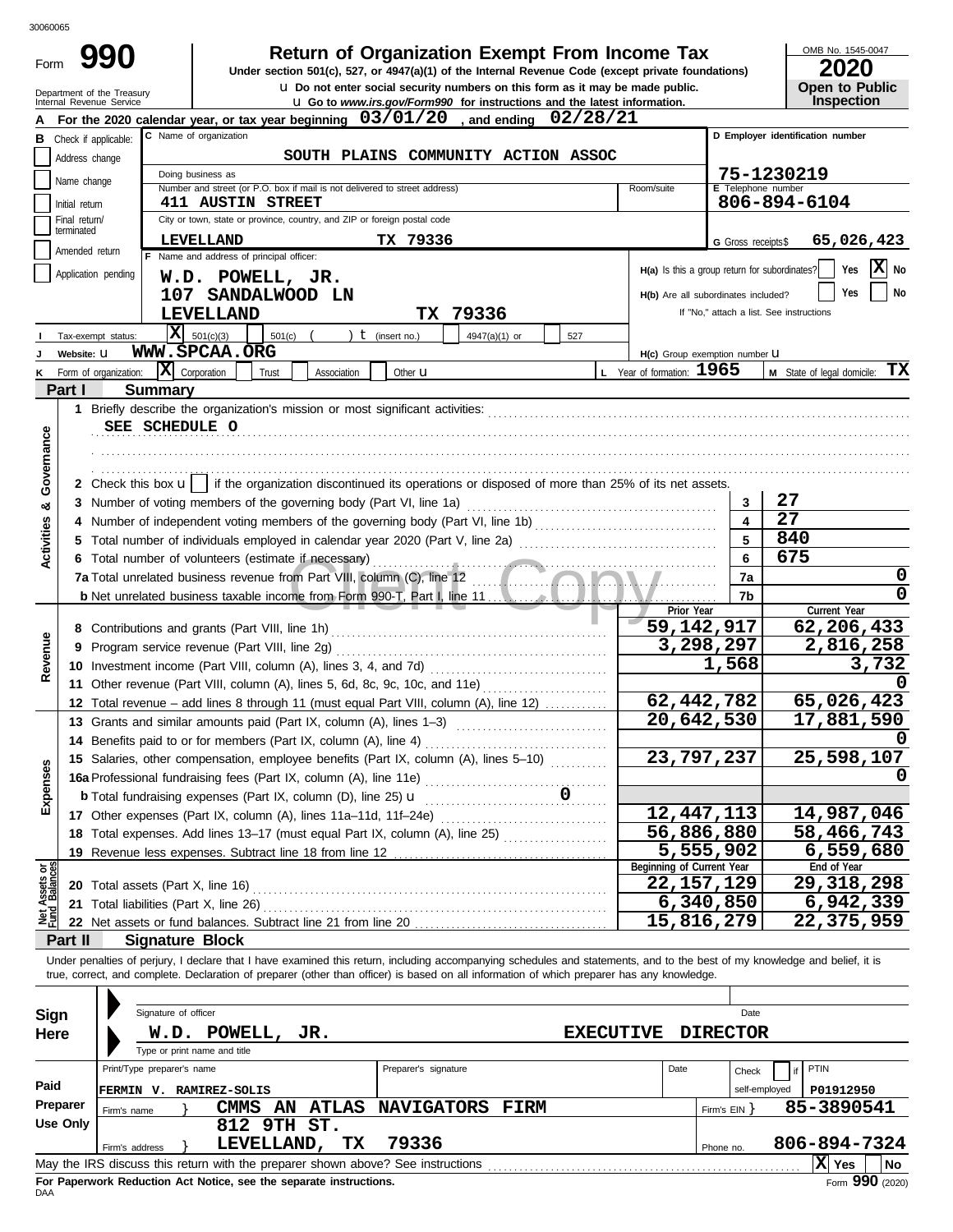| Form 990 (2020) SOUTH PLAINS COMMUNITY ACTION ASSOC 75-1230219                                                                                                                                                                                                                                                                                                                                                                                       | Page 2                                                  |
|------------------------------------------------------------------------------------------------------------------------------------------------------------------------------------------------------------------------------------------------------------------------------------------------------------------------------------------------------------------------------------------------------------------------------------------------------|---------------------------------------------------------|
| <b>Statement of Program Service Accomplishments</b><br>Part III                                                                                                                                                                                                                                                                                                                                                                                      |                                                         |
|                                                                                                                                                                                                                                                                                                                                                                                                                                                      | $\mathbf{x}$                                            |
| 1 Briefly describe the organization's mission:<br>SEE SCHEDULE O                                                                                                                                                                                                                                                                                                                                                                                     |                                                         |
|                                                                                                                                                                                                                                                                                                                                                                                                                                                      |                                                         |
|                                                                                                                                                                                                                                                                                                                                                                                                                                                      |                                                         |
|                                                                                                                                                                                                                                                                                                                                                                                                                                                      |                                                         |
| 2 Did the organization undertake any significant program services during the year which were not listed on the                                                                                                                                                                                                                                                                                                                                       |                                                         |
|                                                                                                                                                                                                                                                                                                                                                                                                                                                      | Yes $ X $ No                                            |
| If "Yes," describe these new services on Schedule O.                                                                                                                                                                                                                                                                                                                                                                                                 |                                                         |
| Did the organization cease conducting, or make significant changes in how it conducts, any program<br>3                                                                                                                                                                                                                                                                                                                                              |                                                         |
| services?                                                                                                                                                                                                                                                                                                                                                                                                                                            | Yes $ X $ No<br>$\Box$                                  |
| If "Yes," describe these changes on Schedule O.                                                                                                                                                                                                                                                                                                                                                                                                      |                                                         |
| Describe the organization's program service accomplishments for each of its three largest program services, as measured by<br>4                                                                                                                                                                                                                                                                                                                      |                                                         |
| expenses. Section 501(c)(3) and 501(c)(4) organizations are required to report the amount of grants and allocations to others,                                                                                                                                                                                                                                                                                                                       |                                                         |
| the total expenses, and revenue, if any, for each program service reported.                                                                                                                                                                                                                                                                                                                                                                          |                                                         |
| ) (Expenses $\frac{15,562,456}{15,562,456}$ including grants of $\frac{4,965,404}{10,525,404}$ ) (Revenue \$<br>4a (Code:                                                                                                                                                                                                                                                                                                                            |                                                         |
| CHILDHOOD DEVELOPMENT-INCLUDES HEAD START GRANTS, GRANTS FOR CHILD CARE                                                                                                                                                                                                                                                                                                                                                                              |                                                         |
| SERVICES, AND GRANTS FOR AN EARLY LEARNING CENTER APPROXIMATELY 7,918                                                                                                                                                                                                                                                                                                                                                                                |                                                         |
| INDIVIDUALS RECEIVED SERVICES                                                                                                                                                                                                                                                                                                                                                                                                                        |                                                         |
|                                                                                                                                                                                                                                                                                                                                                                                                                                                      |                                                         |
|                                                                                                                                                                                                                                                                                                                                                                                                                                                      |                                                         |
|                                                                                                                                                                                                                                                                                                                                                                                                                                                      |                                                         |
|                                                                                                                                                                                                                                                                                                                                                                                                                                                      |                                                         |
|                                                                                                                                                                                                                                                                                                                                                                                                                                                      |                                                         |
|                                                                                                                                                                                                                                                                                                                                                                                                                                                      |                                                         |
|                                                                                                                                                                                                                                                                                                                                                                                                                                                      |                                                         |
|                                                                                                                                                                                                                                                                                                                                                                                                                                                      |                                                         |
| CARE CLINICS, A WIC PROGRAM, AND A SENIOR COMPANION PROGRAM. APPROXIMATELY<br>519,843 INDIVIDUALS RECEIVED SERVICES                                                                                                                                                                                                                                                                                                                                  |                                                         |
|                                                                                                                                                                                                                                                                                                                                                                                                                                                      |                                                         |
|                                                                                                                                                                                                                                                                                                                                                                                                                                                      |                                                         |
|                                                                                                                                                                                                                                                                                                                                                                                                                                                      |                                                         |
|                                                                                                                                                                                                                                                                                                                                                                                                                                                      |                                                         |
| 4,176,070 including grants of \$<br>4c (Code:<br>) (Expenses \$<br>) (Revenue \$<br>TRANSPORTATION SERVICES-INCLUDES A RURAL PUBLIC<br>PUBLIC<br><b>TRANSPORTATION</b><br>ASSISTANCE NETWORK THAT PROVIDES<br><b>THE GENERAL PUBLIC</b><br>TO AFFORDABLE PUBLIC<br>TRANSPORTATION.<br>ADDITIONALLY,<br><b>ACCESS</b><br>TRANSPORTATION SERVICES FOR MEDICAID PATIENTS<br>TO RECEIVE MEDICAL TREATMENT.<br>APPROXIMATELY 85,004 INDIVIDUALS SERVICED. | 1,456,693<br>IN A NON-URBANIZED AREA<br><b>PROVIDES</b> |
|                                                                                                                                                                                                                                                                                                                                                                                                                                                      |                                                         |
|                                                                                                                                                                                                                                                                                                                                                                                                                                                      |                                                         |
|                                                                                                                                                                                                                                                                                                                                                                                                                                                      |                                                         |
|                                                                                                                                                                                                                                                                                                                                                                                                                                                      |                                                         |
|                                                                                                                                                                                                                                                                                                                                                                                                                                                      |                                                         |
|                                                                                                                                                                                                                                                                                                                                                                                                                                                      |                                                         |
| 4d Other program services (Describe on Schedule O.)                                                                                                                                                                                                                                                                                                                                                                                                  |                                                         |
| 7,039,618 including grants of \$3,561,371 ) (Revenue \$<br>422,823<br>(Expenses \$                                                                                                                                                                                                                                                                                                                                                                   |                                                         |
| 56,095,028<br><b>4e</b> Total program service expenses <b>u</b>                                                                                                                                                                                                                                                                                                                                                                                      |                                                         |
| DAA                                                                                                                                                                                                                                                                                                                                                                                                                                                  | Form 990 (2020)                                         |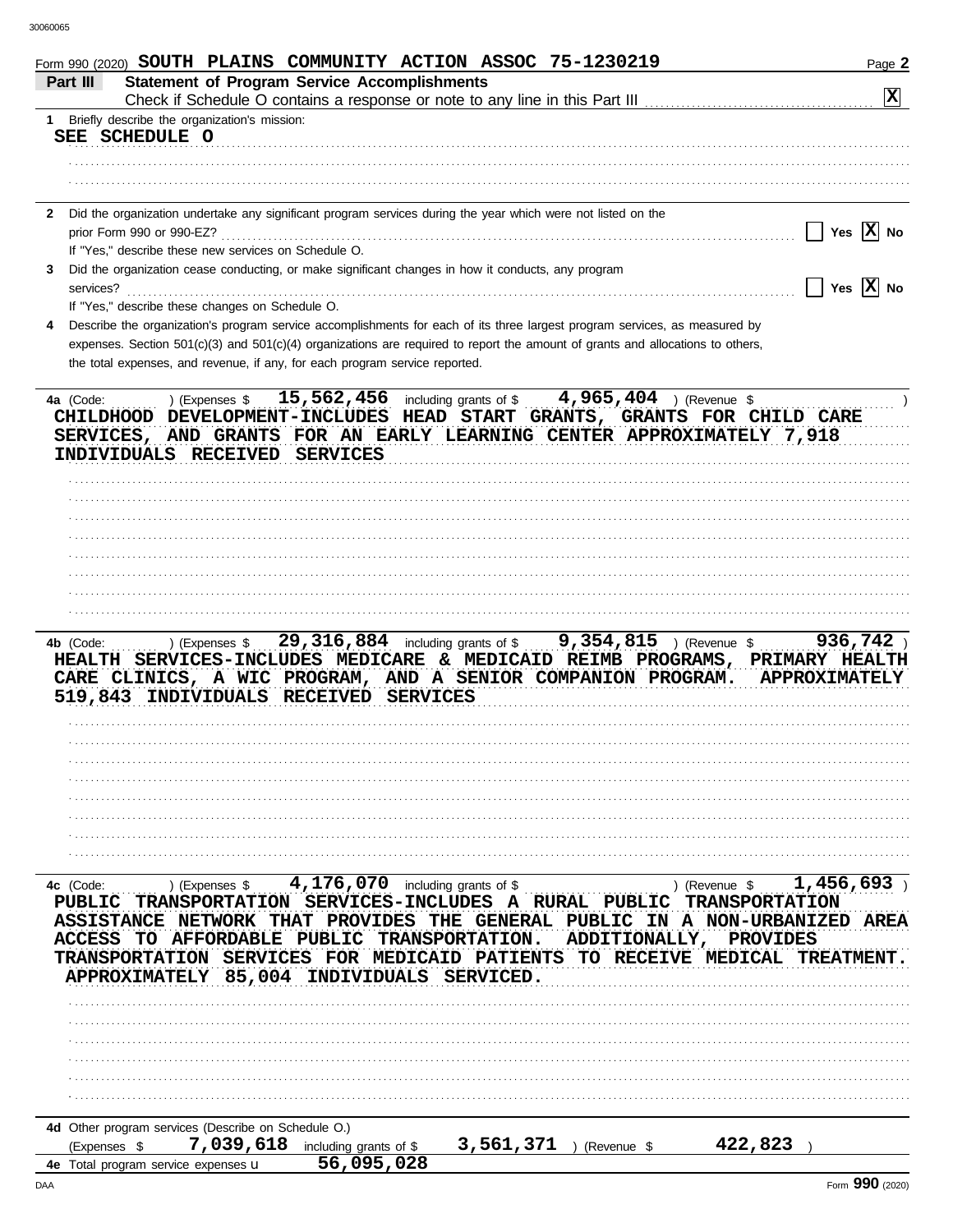**Part IV Checklist of Required Schedules**

|     | succione: 0. 119991199 conceano                                                                                                                   |                 | Yes | No                |
|-----|---------------------------------------------------------------------------------------------------------------------------------------------------|-----------------|-----|-------------------|
| 1.  | Is the organization described in section $501(c)(3)$ or $4947(a)(1)$ (other than a private foundation)? If "Yes,"                                 |                 |     |                   |
|     | complete Schedule A                                                                                                                               | 1               | X   |                   |
| 2   |                                                                                                                                                   | $\mathbf{2}$    |     | x                 |
| 3   | Did the organization engage in direct or indirect political campaign activities on behalf of or in opposition to                                  |                 |     |                   |
|     | candidates for public office? If "Yes," complete Schedule C, Part I                                                                               | 3               |     | x                 |
| 4   | Section 501(c)(3) organizations. Did the organization engage in lobbying activities, or have a section 501(h)                                     |                 |     |                   |
|     |                                                                                                                                                   | 4               |     | x                 |
| 5   | Is the organization a section $501(c)(4)$ , $501(c)(5)$ , or $501(c)(6)$ organization that receives membership dues,                              |                 |     |                   |
|     | assessments, or similar amounts as defined in Revenue Procedure 98-19? If "Yes," complete Schedule C, Part III                                    | 5               |     | x                 |
|     |                                                                                                                                                   |                 |     |                   |
| 6   | Did the organization maintain any donor advised funds or any similar funds or accounts for which donors                                           |                 |     |                   |
|     | have the right to provide advice on the distribution or investment of amounts in such funds or accounts? If<br>"Yes," complete Schedule D, Part I |                 |     | X                 |
|     | Did the organization receive or hold a conservation easement, including easements to preserve open space,                                         | 6               |     |                   |
| 7   |                                                                                                                                                   |                 |     | X                 |
|     | the environment, historic land areas, or historic structures? If "Yes," complete Schedule D, Part II                                              | 7               |     |                   |
| 8   | Did the organization maintain collections of works of art, historical treasures, or other similar assets? If "Yes,"                               |                 |     |                   |
|     | complete Schedule D, Part III                                                                                                                     | 8               |     | x                 |
| 9   | Did the organization report an amount in Part X, line 21, for escrow or custodial account liability, serve as a                                   |                 |     |                   |
|     | custodian for amounts not listed in Part X; or provide credit counseling, debt management, credit repair, or                                      |                 |     |                   |
|     |                                                                                                                                                   | 9               |     | x                 |
| 10  | Did the organization, directly or through a related organization, hold assets in donor-restricted endowments                                      |                 |     |                   |
|     | or in quasi endowments? If "Yes," complete Schedule D, Part V                                                                                     | 10              |     | x                 |
| 11  | If the organization's answer to any of the following questions is "Yes," then complete Schedule D, Parts VI,                                      |                 |     |                   |
|     | VII, VIII, IX, or X as applicable.                                                                                                                |                 |     |                   |
| a   | Did the organization report an amount for land, buildings, and equipment in Part X, line 10? If "Yes,"                                            |                 |     |                   |
|     | complete Schedule D, Part VI                                                                                                                      | 11a             | х   |                   |
| b   | Did the organization report an amount for investments—other securities in Part X, line 12, that is 5% or more                                     |                 |     |                   |
|     |                                                                                                                                                   | 11b             |     | x                 |
| c   | Did the organization report an amount for investments—program related in Part X, line 13, that is 5% or more                                      |                 |     |                   |
|     |                                                                                                                                                   | 11c             |     | x                 |
| d   | Did the organization report an amount for other assets in Part X, line 15, that is 5% or more of its total assets                                 |                 |     |                   |
|     | reported in Part X, line 16? If "Yes," complete Schedule D, Part IX                                                                               | 11d             |     | x                 |
| е   | Did the organization report an amount for other liabilities in Part X, line 25? If "Yes," complete Schedule D, Part X                             | 11e             | X   |                   |
| f   | Did the organization's separate or consolidated financial statements for the tax year include a footnote that addresses                           |                 |     |                   |
|     | the organization's liability for uncertain tax positions under FIN 48 (ASC 740)? If "Yes," complete Schedule D, Part X                            | 11f             |     | x                 |
| 12a | Did the organization obtain separate, independent audited financial statements for the tax year? If "Yes," complete                               |                 |     |                   |
|     |                                                                                                                                                   | 12a             | X   |                   |
| b   | Was the organization included in consolidated, independent audited financial statements for the tax year? If                                      |                 |     |                   |
|     | "Yes," and if the organization answered "No" to line 12a, then completing Schedule D, Parts XI and XII is optional                                | 12 <sub>b</sub> |     | $\mathbf{x}$<br>X |
| 13  |                                                                                                                                                   | 13              |     |                   |
| 14a |                                                                                                                                                   | 14a             |     | X                 |
| b   | Did the organization have aggregate revenues or expenses of more than \$10,000 from grantmaking,                                                  |                 |     |                   |
|     | fundraising, business, investment, and program service activities outside the United States, or aggregate                                         |                 |     |                   |
|     |                                                                                                                                                   | 14b             |     | X                 |
| 15  | Did the organization report on Part IX, column (A), line 3, more than \$5,000 of grants or other assistance to or                                 |                 |     | X                 |
|     | for any foreign organization? If "Yes," complete Schedule F, Parts II and IV                                                                      | 15              |     |                   |
| 16  | Did the organization report on Part IX, column (A), line 3, more than \$5,000 of aggregate grants or other                                        |                 |     |                   |
|     | assistance to or for foreign individuals? If "Yes," complete Schedule F, Parts III and IV [[[[[[[[[[[[[[[[[[[                                     | 16              |     | X                 |
| 17  | Did the organization report a total of more than \$15,000 of expenses for professional fundraising services on                                    |                 |     |                   |
|     |                                                                                                                                                   | 17              |     | X                 |
| 18  | Did the organization report more than \$15,000 total of fundraising event gross income and contributions on                                       |                 |     |                   |
|     | Part VIII, lines 1c and 8a? If "Yes," complete Schedule G, Part II                                                                                | 18              |     | X                 |
| 19  | Did the organization report more than \$15,000 of gross income from gaming activities on Part VIII, line 9a?                                      |                 |     |                   |
|     |                                                                                                                                                   | 19              |     | X<br>X            |
| 20a |                                                                                                                                                   | <b>20a</b>      |     |                   |
| b   |                                                                                                                                                   | 20b             |     |                   |
| 21  | Did the organization report more than \$5,000 of grants or other assistance to any domestic organization or                                       |                 | X   |                   |
|     |                                                                                                                                                   | 21              |     |                   |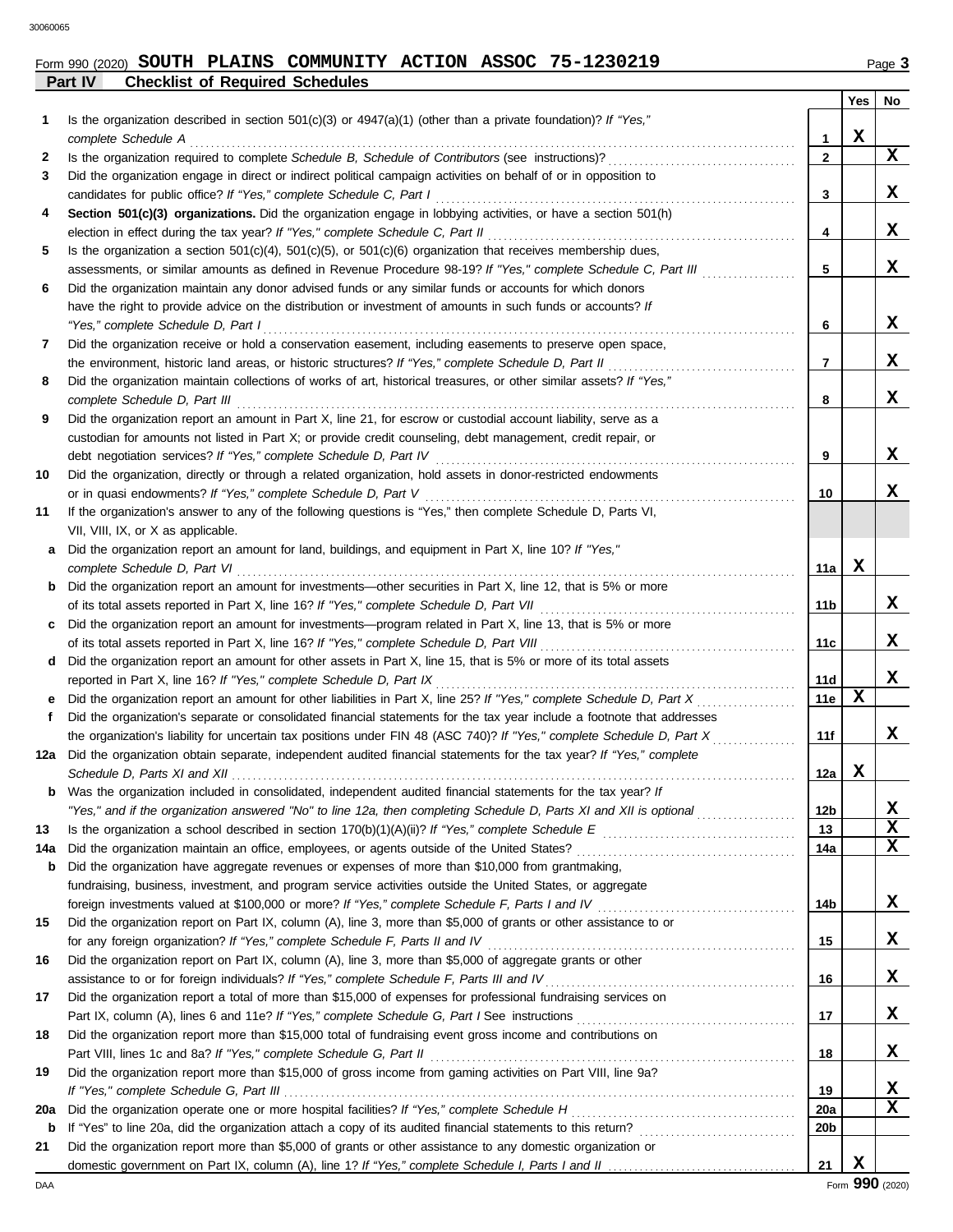#### Form 990 (2020) **SOUTH PLAINS COMMUNITY ACTION ASSOC 75-1230219** Page 4 **SOUTH PLAINS COMMUNITY ACTION ASSOC 75-1230219**

**Part IV Checklist of Required Schedules** *(continued)*

|     |                                                                                                                                                                                                                                  |                 | Yes | No                |
|-----|----------------------------------------------------------------------------------------------------------------------------------------------------------------------------------------------------------------------------------|-----------------|-----|-------------------|
| 22  | Did the organization report more than \$5,000 of grants or other assistance to or for domestic individuals on                                                                                                                    |                 |     |                   |
|     | Part IX, column (A), line 2? If "Yes," complete Schedule I, Parts I and III                                                                                                                                                      | 22              | x   |                   |
| 23  | Did the organization answer "Yes" to Part VII, Section A, line 3, 4, or 5 about compensation of the                                                                                                                              |                 |     |                   |
|     | organization's current and former officers, directors, trustees, key employees, and highest compensated                                                                                                                          |                 |     |                   |
|     | employees? If "Yes," complete Schedule J                                                                                                                                                                                         | 23              | X   |                   |
| 24a | Did the organization have a tax-exempt bond issue with an outstanding principal amount of more than                                                                                                                              |                 |     |                   |
|     | \$100,000 as of the last day of the year, that was issued after December 31, 2002? If "Yes," answer lines 24b                                                                                                                    |                 |     |                   |
|     | through 24d and complete Schedule K. If "No," go to line 25a                                                                                                                                                                     | 24a             |     | x                 |
| b   |                                                                                                                                                                                                                                  | 24b             |     |                   |
| c   | Did the organization maintain an escrow account other than a refunding escrow at any time during the year                                                                                                                        | 24c             |     |                   |
| d   | to defease any tax-exempt bonds?                                                                                                                                                                                                 | 24d             |     |                   |
| 25a | Section 501(c)(3), 501(c)(4), and 501(c)(29) organizations. Did the organization engage in an excess benefit                                                                                                                     |                 |     |                   |
|     | transaction with a disqualified person during the year? If "Yes," complete Schedule L, Part I                                                                                                                                    | 25a             |     | x                 |
| b   | Is the organization aware that it engaged in an excess benefit transaction with a disqualified person in a prior                                                                                                                 |                 |     |                   |
|     | year, and that the transaction has not been reported on any of the organization's prior Forms 990 or 990-EZ?                                                                                                                     |                 |     |                   |
|     | If "Yes," complete Schedule L, Part I                                                                                                                                                                                            | 25 <sub>b</sub> |     | x                 |
| 26  | Did the organization report any amount on Part X, line 5 or 22, for receivables from or payables to any current                                                                                                                  |                 |     |                   |
|     | or former officer, director, trustee, key employee, creator or founder, substantial contributor, or 35%                                                                                                                          |                 |     |                   |
|     | controlled entity or family member of any of these persons? If "Yes," complete Schedule L, Part II                                                                                                                               | 26              |     | x                 |
| 27  | Did the organization provide a grant or other assistance to any current or former officer, director, trustee, key                                                                                                                |                 |     |                   |
|     | employee, creator or founder, substantial contributor or employee thereof, a grant selection committee                                                                                                                           |                 |     |                   |
|     | member, or to a 35% controlled entity (including an employee thereof) or family member of any of these                                                                                                                           |                 |     |                   |
|     | persons? If "Yes," complete Schedule L, Part III                                                                                                                                                                                 | 27              |     | x                 |
| 28  | Was the organization a party to a business transaction with one of the following parties (see Schedule L, Part                                                                                                                   |                 |     |                   |
|     | IV instructions, for applicable filing thresholds, conditions, and exceptions):                                                                                                                                                  |                 |     |                   |
| а   | A current or former officer, director, trustee, key employee, creator or founder, or substantial contributor? If                                                                                                                 |                 |     |                   |
|     | "Yes," complete Schedule L, Part IV                                                                                                                                                                                              | 28a             |     | x<br>$\mathbf{x}$ |
| b   | A family member of any individual described in line 28a? If "Yes," complete Schedule L, Part IV [[[[[[[[[[[[[[<br>A 35% controlled entity of one or more individuals and/or organizations described in lines 28a or 28b? If      | 28b             |     |                   |
| c   | "Yes," complete Schedule L, Part IV                                                                                                                                                                                              | 28c             |     | X                 |
| 29  |                                                                                                                                                                                                                                  | 29              |     | $\mathbf x$       |
| 30  | Did the organization receive contributions of art, historical treasures, or other similar assets, or qualified                                                                                                                   |                 |     |                   |
|     | conservation contributions? If "Yes," complete Schedule M                                                                                                                                                                        | 30              |     | x                 |
| 31  | Did the organization liquidate, terminate, or dissolve and cease operations? If "Yes," complete Schedule N, Part I                                                                                                               | 31              |     | $\mathbf x$       |
| 32  | Did the organization sell, exchange, dispose of, or transfer more than 25% of its net assets? If "Yes,"                                                                                                                          |                 |     |                   |
|     | complete Schedule N, Part II                                                                                                                                                                                                     | 32              |     | х                 |
| 33  | Did the organization own 100% of an entity disregarded as separate from the organization under Regulations                                                                                                                       |                 |     |                   |
|     | sections 301.7701-2 and 301.7701-3? If "Yes," complete Schedule R, Part I                                                                                                                                                        | 33              |     | X.                |
| 34  | Was the organization related to any tax-exempt or taxable entity? If "Yes," complete Schedule R, Part II, III,                                                                                                                   |                 |     |                   |
|     | or IV, and Part V, line 1                                                                                                                                                                                                        | 34              |     | X                 |
| 35a |                                                                                                                                                                                                                                  | 35a             |     | $\mathbf x$       |
| b   | If "Yes" to line 35a, did the organization receive any payment from or engage in any transaction with a                                                                                                                          |                 |     |                   |
|     | controlled entity within the meaning of section 512(b)(13)? If "Yes," complete Schedule R, Part V, line 2                                                                                                                        | 35 <sub>b</sub> |     |                   |
| 36  | Section 501(c)(3) organizations. Did the organization make any transfers to an exempt non-charitable                                                                                                                             |                 |     |                   |
|     |                                                                                                                                                                                                                                  | 36              |     | X,                |
| 37  | Did the organization conduct more than 5% of its activities through an entity that is not a related organization<br>and that is treated as a partnership for federal income tax purposes? If "Yes," complete Schedule R, Part VI | 37              |     | X                 |
| 38  | Did the organization complete Schedule O and provide explanations in Schedule O for Part VI, lines 11b and                                                                                                                       |                 |     |                   |
|     | 19? Note: All Form 990 filers are required to complete Schedule O.                                                                                                                                                               | 38              | X   |                   |
|     | Part V<br>Statements Regarding Other IRS Filings and Tax Compliance                                                                                                                                                              |                 |     |                   |
|     |                                                                                                                                                                                                                                  |                 |     |                   |
|     |                                                                                                                                                                                                                                  |                 | Yes | No                |
| 1а  | 310<br>Enter the number reported in Box 3 of Form 1096. Enter -0- if not applicable<br>1a                                                                                                                                        |                 |     |                   |
| b   | 0<br>1 <sub>b</sub><br>Enter the number of Forms W-2G included in line 1a. Enter -0- if not applicable                                                                                                                           |                 |     |                   |
| c   | Did the organization comply with backup withholding rules for reportable payments to vendors and                                                                                                                                 |                 |     |                   |
|     |                                                                                                                                                                                                                                  | 1c              | X   |                   |
| DAA |                                                                                                                                                                                                                                  |                 |     | Form 990 (2020)   |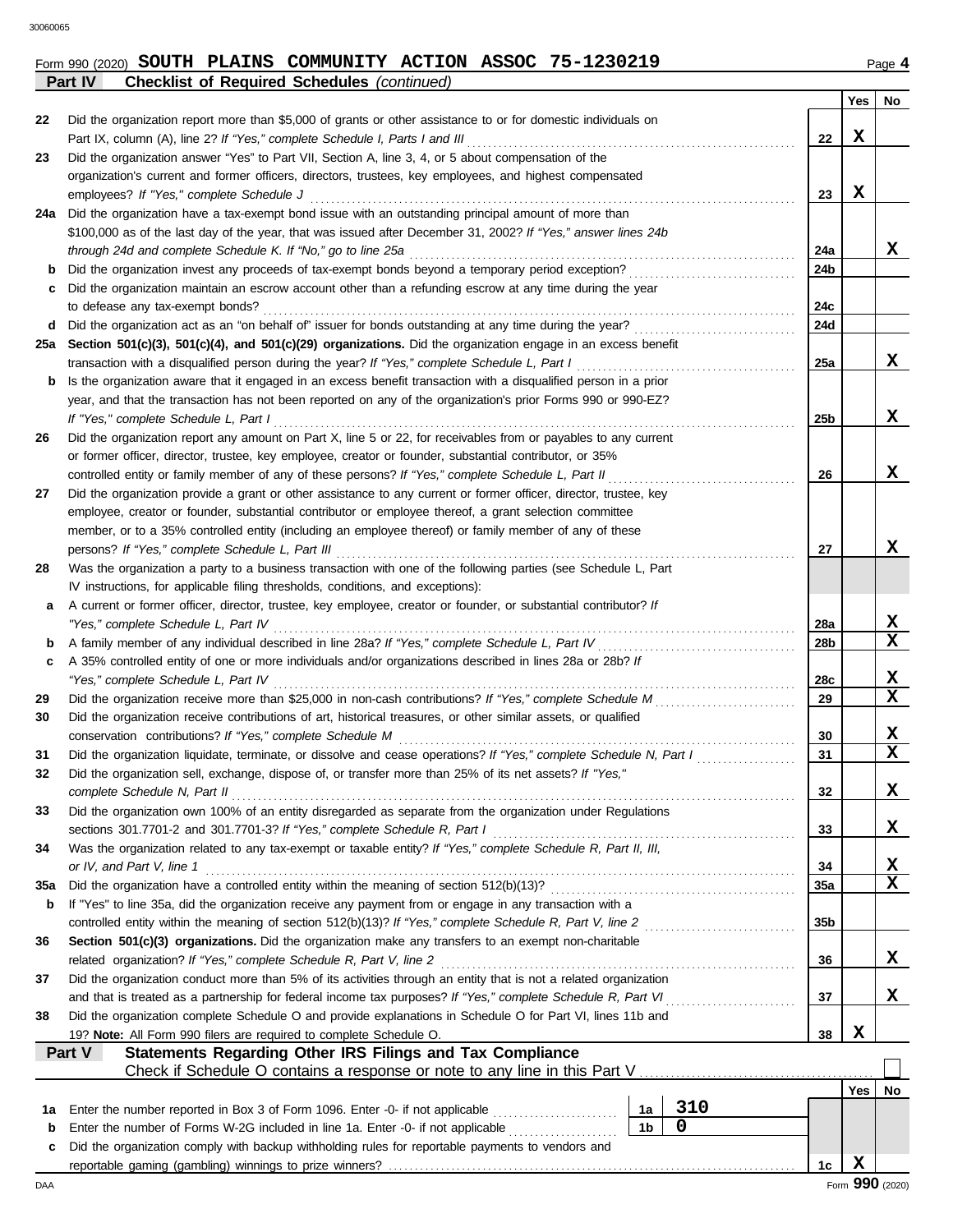# **Part V Statements Regarding Other IRS Filings and Tax Compliance** *(continued)* **Form 990 (2020) SOUTH PLAINS COMMUNITY ACTION ASSOC 75-1230219** Page 5

|        |                                                                                                                                    |                 |     |                | Yes | No |  |
|--------|------------------------------------------------------------------------------------------------------------------------------------|-----------------|-----|----------------|-----|----|--|
|        | 2a Enter the number of employees reported on Form W-3, Transmittal of Wage and Tax                                                 |                 |     |                |     |    |  |
|        | Statements, filed for the calendar year ending with or within the year covered by this return                                      | 2a              | 840 |                |     |    |  |
| b      | If at least one is reported on line 2a, did the organization file all required federal employment tax returns?                     |                 |     | 2 <sub>b</sub> | X   |    |  |
|        | Note: If the sum of lines 1a and 2a is greater than 250, you may be required to e-file (see instructions)                          |                 |     |                |     |    |  |
| За     | Did the organization have unrelated business gross income of \$1,000 or more during the year?                                      |                 |     | 3a             |     | X  |  |
| b      |                                                                                                                                    |                 |     | 3 <sub>b</sub> |     |    |  |
| 4a     | At any time during the calendar year, did the organization have an interest in, or a signature or other authority over,            |                 |     |                |     |    |  |
|        | a financial account in a foreign country (such as a bank account, securities account, or other financial account)?                 |                 |     |                |     |    |  |
|        |                                                                                                                                    |                 |     |                |     |    |  |
|        | See instructions for filing requirements for FinCEN Form 114, Report of Foreign Bank and Financial Accounts (FBAR).                |                 |     |                |     |    |  |
| 5a     |                                                                                                                                    |                 |     | 5a             |     | X  |  |
| b      | Did any taxable party notify the organization that it was or is a party to a prohibited tax shelter transaction?                   |                 |     | 5 <sub>b</sub> |     | X  |  |
| c      | If "Yes" to line 5a or 5b, did the organization file Form 8886-T?                                                                  |                 |     | 5 <sub>c</sub> |     |    |  |
| 6а     | Does the organization have annual gross receipts that are normally greater than \$100,000, and did the                             |                 |     |                |     |    |  |
|        |                                                                                                                                    |                 |     | 6a             |     | X  |  |
| b      | If "Yes," did the organization include with every solicitation an express statement that such contributions or                     |                 |     |                |     |    |  |
|        | gifts were not tax deductible?                                                                                                     |                 |     | 6b             |     |    |  |
| 7      | Organizations that may receive deductible contributions under section 170(c).                                                      |                 |     |                |     |    |  |
| а      | Did the organization receive a payment in excess of \$75 made partly as a contribution and partly for goods                        |                 |     |                |     |    |  |
|        | and services provided to the payor?                                                                                                |                 |     | 7а             |     | X  |  |
| b      |                                                                                                                                    |                 |     | 7b             |     |    |  |
| c      | Did the organization sell, exchange, or otherwise dispose of tangible personal property for which it was                           |                 |     |                |     |    |  |
|        | required to file Form 8282?                                                                                                        | 7d              |     | 7c             |     | X. |  |
| d      |                                                                                                                                    |                 |     | 7е             |     | X  |  |
| е<br>f | Did the organization receive any funds, directly or indirectly, to pay premiums on a personal benefit contract?                    |                 |     | 7f             |     | X  |  |
| g      | If the organization received a contribution of qualified intellectual property, did the organization file Form 8899 as required?   |                 |     | 7g             |     | X  |  |
| h      | If the organization received a contribution of cars, boats, airplanes, or other vehicles, did the organization file a Form 1098-C? |                 |     | 7h             |     | X  |  |
| 8      | Sponsoring organizations maintaining donor advised funds. Did a donor advised fund maintained by the                               |                 |     |                |     |    |  |
|        | sponsoring organization have excess business holdings at any time during the year?                                                 |                 |     | 8              |     |    |  |
| 9      | Sponsoring organizations maintaining donor advised funds.                                                                          |                 |     |                |     |    |  |
| а      | Did the sponsoring organization make any taxable distributions under section 4966?                                                 |                 |     | 9a             |     |    |  |
| b      |                                                                                                                                    |                 |     | 9b             |     |    |  |
| 10     | Section 501(c)(7) organizations. Enter:                                                                                            |                 |     |                |     |    |  |
| а      | Initiation fees and capital contributions included on Part VIII, line 12 [11][11][11][11][11][11][11][11][11][                     | 10a             |     |                |     |    |  |
| b      | Gross receipts, included on Form 990, Part VIII, line 12, for public use of club facilities                                        | 10 <sub>b</sub> |     |                |     |    |  |
| 11     | Section 501(c)(12) organizations. Enter:                                                                                           |                 |     |                |     |    |  |
| а      | Gross income from members or shareholders                                                                                          | 11a             |     |                |     |    |  |
| b      | Gross income from other sources (Do not net amounts due or paid to other sources                                                   |                 |     |                |     |    |  |
|        |                                                                                                                                    | 11 <sub>b</sub> |     |                |     |    |  |
| 12a    | Section 4947(a)(1) non-exempt charitable trusts. Is the organization filing Form 990 in lieu of Form 1041?                         |                 |     | 12a            |     |    |  |
| b      | If "Yes," enter the amount of tax-exempt interest received or accrued during the year                                              | 12 <sub>b</sub> |     |                |     |    |  |
| 13     | Section 501(c)(29) qualified nonprofit health insurance issuers.                                                                   |                 |     |                |     |    |  |
| a      | Is the organization licensed to issue qualified health plans in more than one state?                                               |                 |     | 13a            |     |    |  |
|        | Note: See the instructions for additional information the organization must report on Schedule O.                                  |                 |     |                |     |    |  |
| b      | Enter the amount of reserves the organization is required to maintain by the states in which                                       |                 |     |                |     |    |  |
|        | the organization is licensed to issue qualified health plans <i>[[[[[[[[[[[[[[[[[[[[[[[]]]]]]</i> ]]                               | 13 <sub>b</sub> |     |                |     |    |  |
| c      |                                                                                                                                    | 13 <sub>c</sub> |     |                |     |    |  |
| 14a    |                                                                                                                                    |                 |     | 14a<br>14b     |     | X  |  |
| b      |                                                                                                                                    |                 |     |                |     |    |  |
| 15     | Is the organization subject to the section 4960 tax on payment(s) of more than \$1,000,000 in remuneration or                      |                 |     |                |     | x  |  |
|        | If "Yes," see instructions and file Form 4720, Schedule N.                                                                         |                 |     | 15             |     |    |  |
| 16     | Is the organization an educational institution subject to the section 4968 excise tax on net investment income?                    |                 |     | 16             |     | X, |  |
|        | If "Yes," complete Form 4720, Schedule O.                                                                                          |                 |     |                |     |    |  |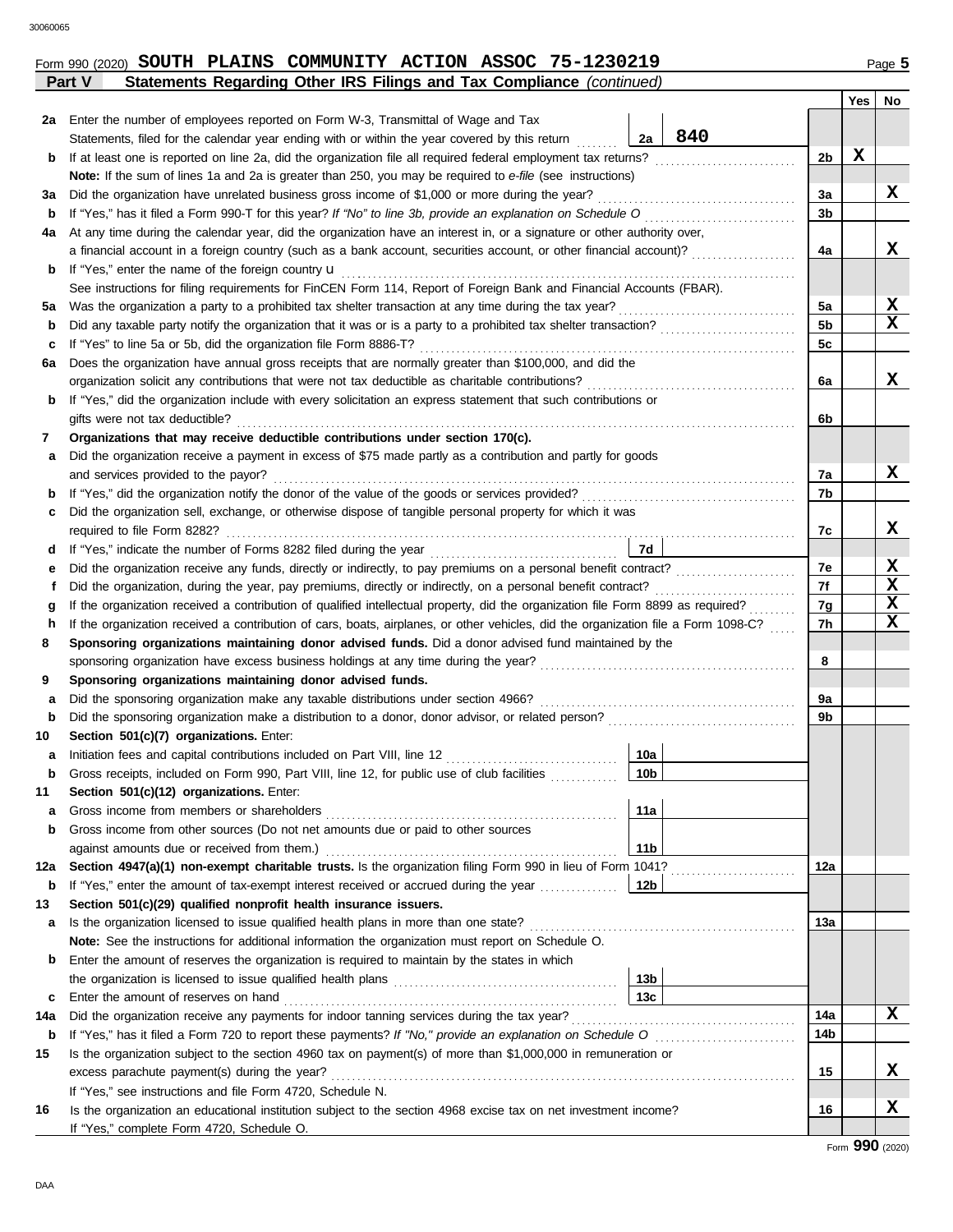| Part VI | Governance, Management, and Disclosure For each "Yes" response to lines 2 through 7b below, and for a "No"                |
|---------|---------------------------------------------------------------------------------------------------------------------------|
|         | response to line 8a, 8b, or 10b below, describe the circumstances, processes, or changes on Schedule O. See instructions. |
|         |                                                                                                                           |
|         | Section A. Governing Body and Management                                                                                  |

|     | cuon A. Obverning Douy and management                                                                                               |                |    |                 |     |             |
|-----|-------------------------------------------------------------------------------------------------------------------------------------|----------------|----|-----------------|-----|-------------|
|     |                                                                                                                                     |                |    |                 | Yes | No.         |
|     | 1a Enter the number of voting members of the governing body at the end of the tax year                                              | 1a             | 27 |                 |     |             |
|     | If there are material differences in voting rights among members of the governing body, or                                          |                |    |                 |     |             |
|     | if the governing body delegated broad authority to an executive committee or similar                                                |                |    |                 |     |             |
|     | committee, explain on Schedule O.                                                                                                   |                |    |                 |     |             |
| b   | Enter the number of voting members included on line 1a, above, who are independent                                                  | 1 <sub>b</sub> | 27 |                 |     |             |
| 2   | Did any officer, director, trustee, or key employee have a family relationship or a business relationship with                      |                |    |                 |     |             |
|     | any other officer, director, trustee, or key employee?                                                                              |                |    | $\mathbf 2$     |     | x           |
| 3   | Did the organization delegate control over management duties customarily performed by or under the direct                           |                |    |                 |     |             |
|     | supervision of officers, directors, trustees, or key employees to a management company or other person?                             |                |    | 3               |     | x           |
| 4   | Did the organization make any significant changes to its governing documents since the prior Form 990 was filed?                    |                |    | 4               |     | $\mathbf x$ |
| 5   | Did the organization become aware during the year of a significant diversion of the organization's assets?                          |                |    | 5               |     | $\mathbf x$ |
| 6   | Did the organization have members or stockholders?                                                                                  |                |    | 6               |     | $\mathbf x$ |
| 7a  | Did the organization have members, stockholders, or other persons who had the power to elect or appoint                             |                |    |                 |     |             |
|     | one or more members of the governing body?                                                                                          |                |    | 7a              |     | x           |
| b   | Are any governance decisions of the organization reserved to (or subject to approval by) members,                                   |                |    |                 |     |             |
|     | stockholders, or persons other than the governing body?                                                                             |                |    | 7b              |     | x           |
| 8   | Did the organization contemporaneously document the meetings held or written actions undertaken during the year by the following:   |                |    |                 |     |             |
| a   | The governing body?                                                                                                                 |                |    | 8а              | х   |             |
| b   | Each committee with authority to act on behalf of the governing body?                                                               |                |    | 8b              | X   |             |
| 9   | Is there any officer, director, trustee, or key employee listed in Part VII, Section A, who cannot be reached at                    |                |    |                 |     |             |
|     |                                                                                                                                     |                |    | 9               |     | X           |
|     | Section B. Policies (This Section B requests information about policies not required by the Internal Revenue Code.)                 |                |    |                 |     |             |
|     |                                                                                                                                     |                |    |                 | Yes | No          |
| 10a | Did the organization have local chapters, branches, or affiliates?                                                                  |                |    | 10a             |     | x           |
| b   | If "Yes," did the organization have written policies and procedures governing the activities of such chapters,                      |                |    |                 |     |             |
|     | affiliates, and branches to ensure their operations are consistent with the organization's exempt purposes?                         |                |    | 10 <sub>b</sub> |     |             |
| 11a | Has the organization provided a complete copy of this Form 990 to all members of its governing body before filing the form?         |                |    | 11a             | X   |             |
| b   | Describe in Schedule O the process, if any, used by the organization to review this Form 990.                                       |                |    |                 |     |             |
| 12a | Did the organization have a written conflict of interest policy? If "No," go to line 13                                             |                |    | 12a             | х   |             |
| b   | Were officers, directors, or trustees, and key employees required to disclose annually interests that could give rise to conflicts? |                |    | 12 <sub>b</sub> | X   |             |
| c   | Did the organization regularly and consistently monitor and enforce compliance with the policy? If "Yes,"                           |                |    |                 |     |             |
|     | describe in Schedule O how this was done                                                                                            |                |    | 12c             | X   |             |
| 13  | Did the organization have a written whistleblower policy?                                                                           |                |    | 13              | X   |             |
| 14  | Did the organization have a written document retention and destruction policy?                                                      |                |    | 14              | X   |             |
| 15  | Did the process for determining compensation of the following persons include a review and approval by                              |                |    |                 |     |             |
|     | independent persons, comparability data, and contemporaneous substantiation of the deliberation and decision?                       |                |    |                 |     |             |
| а   |                                                                                                                                     |                |    | 15a             | X   |             |
| b   | Other officers or key employees of the organization                                                                                 |                |    | 15b             | х   |             |
|     | If "Yes" to line 15a or 15b, describe the process in Schedule O (see instructions).                                                 |                |    |                 |     |             |
| 16a | Did the organization invest in, contribute assets to, or participate in a joint venture or similar arrangement                      |                |    |                 |     |             |
|     | with a taxable entity during the year?                                                                                              |                |    | 16a             |     | X           |
| b   | If "Yes," did the organization follow a written policy or procedure requiring the organization to evaluate its                      |                |    |                 |     |             |
|     | participation in joint venture arrangements under applicable federal tax law, and take steps to safeguard the                       |                |    |                 |     |             |
|     |                                                                                                                                     |                |    | 16 <sub>b</sub> |     |             |
|     | <b>Section C. Disclosure</b>                                                                                                        |                |    |                 |     |             |
| 17  | List the states with which a copy of this Form 990 is required to be filed $\mathbf{u}$ NONE                                        |                |    |                 |     |             |
| 18  | Section 6104 requires an organization to make its Forms 1023 (1024 or 1024-A, if applicable), 990, and 990-T (Section 501(c)        |                |    |                 |     |             |
|     | (3)s only) available for public inspection. Indicate how you made these available. Check all that apply.                            |                |    |                 |     |             |
|     | $\vert$ Another's website $\vert X \vert$ Upon request<br>X Own website<br>  Other (explain on Schedule O)                          |                |    |                 |     |             |
| 19  | Describe on Schedule O whether (and if so, how) the organization made its governing documents, conflict of interest policy, and     |                |    |                 |     |             |
|     | financial statements available to the public during the tax year.                                                                   |                |    |                 |     |             |
| 20  | State the name, address, and telephone number of the person who possesses the organization's books and records u                    |                |    |                 |     |             |
|     | W.D. POWELL, JR.<br>107 SANDALWOOD LN                                                                                               |                |    |                 |     |             |
|     |                                                                                                                                     |                |    |                 |     |             |

**LEVELLAND TX 79336 806-894-6104**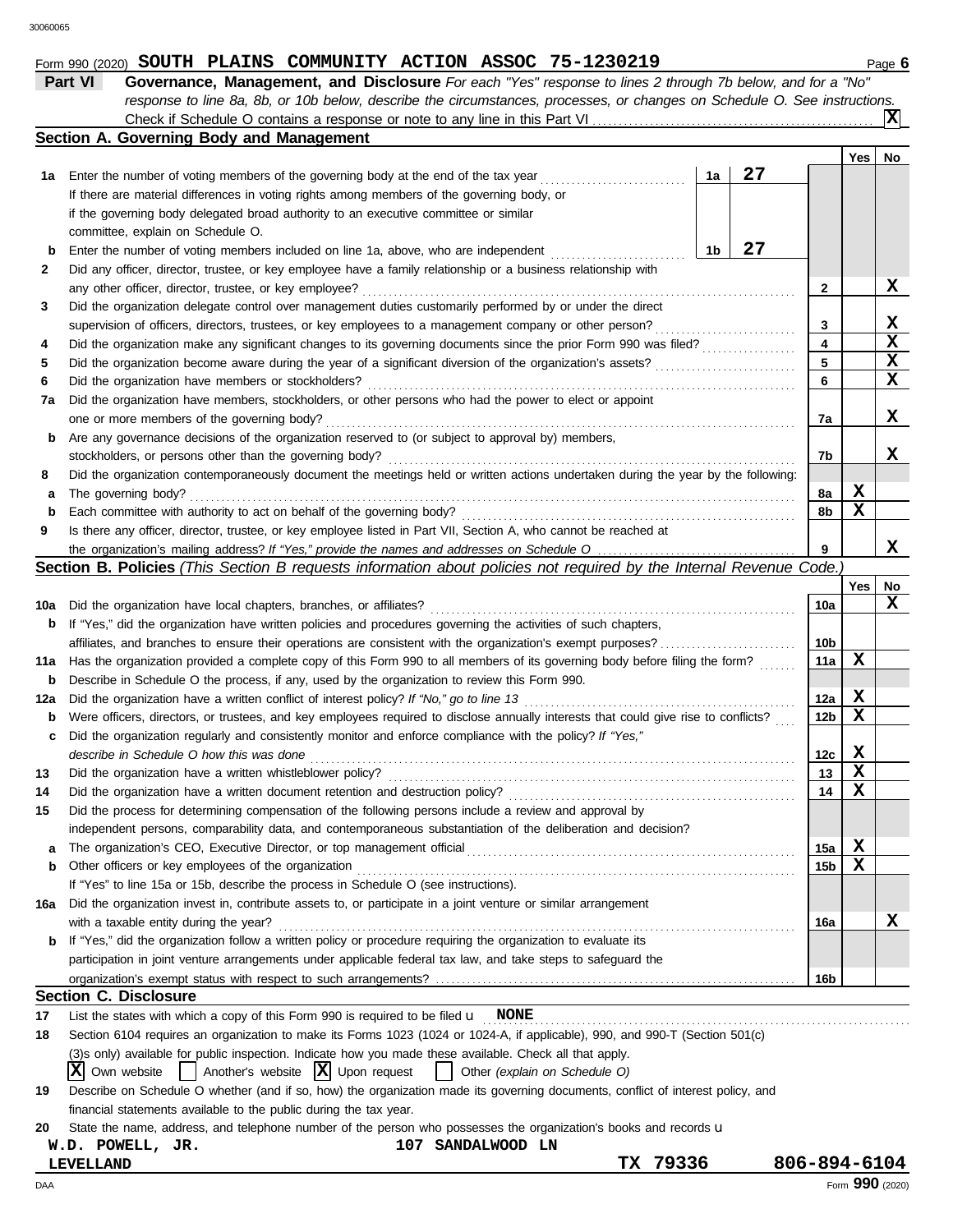| Part VII Compensation of Officers, Directors, Trustees, Key Employees, Highest Compensated Employees, and |
|-----------------------------------------------------------------------------------------------------------|
| Independent Contractors                                                                                   |
| Check if Schedule O contains a response or note to any line in this Part VII                              |

#### **Section A. Officers, Directors, Trustees, Key Employees, and Highest Compensated Employees**

**1a** Complete this table for all persons required to be listed. Report compensation for the calendar year ending with or within the organization's tax year.

■ List all of the organization's **current** officers, directors, trustees (whether individuals or organizations), regardless of amount of compensation. Enter -0- in columns (D), (E), and (F) if no compensation was paid.

● List all of the organization's **current** key employees, if any. See instructions for definition of "key employee."

■ List the organization's five **current** highest compensated employees (other than an officer, director, trustee, or key employee)<br> **•** Preceived reportable compensation (Box 5 of Form M/-2 and/or Box 7 of Form 1099-MISC)

who received reportable compensation (Box 5 of Form W-2 and/or Box 7 of Form 1099-MISC) of more than \$100,000 from the organization and any related organizations.

■ List all of the organization's **former** officers, key employees, and highest compensated employees who received more than<br>00,000 of reportable compensation from the organization and any related organizations \$100,000 of reportable compensation from the organization and any related organizations.

■ List all of the organization's **former directors or trustees** that received, in the capacity as a former director or trustee of the apartment and any related organizations organization, more than \$10,000 of reportable compensation from the organization and any related organizations. See instructions for the order in which to list the persons above.

Check this box if neither the organization nor any related organization compensated any current officer, director, or trustee. **X**

| (A)<br>Name and title               | (B)<br>Average<br>hours<br>per week<br>(list any<br>hours for |                                   |                                | (C)<br>Position |              | (do not check more than one<br>box, unless person is both an<br>officer and a director/trustee) |        | (D)<br>Reportable<br>compensation<br>from the<br>organization<br>(W-2/1099-MISC) | (E)<br>Reportable<br>compensation<br>from related<br>organizations<br>(W-2/1099-MISC) | (F)<br>Estimated amount<br>of other<br>compensation<br>from the<br>organization and |  |
|-------------------------------------|---------------------------------------------------------------|-----------------------------------|--------------------------------|-----------------|--------------|-------------------------------------------------------------------------------------------------|--------|----------------------------------------------------------------------------------|---------------------------------------------------------------------------------------|-------------------------------------------------------------------------------------|--|
|                                     | related<br>organizations<br>below<br>dotted line)             | Individual<br>director<br>trustee | <b>Istilutional</b><br>trustee | Officer         | Key employee | Highest compensated<br>employee                                                                 | Former |                                                                                  |                                                                                       | related organizations                                                               |  |
| $(1)$ W.D. POWELL, JR.              | 45.00                                                         |                                   |                                |                 |              |                                                                                                 |        |                                                                                  |                                                                                       |                                                                                     |  |
| EXECUTIVE DIRECTOR                  | 0.00                                                          |                                   |                                |                 | $\mathbf x$  |                                                                                                 |        | 195,020                                                                          | 0                                                                                     | 21,353                                                                              |  |
| <b>CARDENAS</b><br>(2) ROGER        |                                                               |                                   |                                |                 |              |                                                                                                 |        |                                                                                  |                                                                                       |                                                                                     |  |
|                                     | 45.00                                                         |                                   |                                |                 |              |                                                                                                 |        |                                                                                  |                                                                                       |                                                                                     |  |
| DEPUTY DIRECTOR                     | 0.00                                                          |                                   |                                |                 | $\mathbf x$  |                                                                                                 |        | 192,333                                                                          | 0                                                                                     | 21,245                                                                              |  |
| (3) CARRIE ALTMAN                   |                                                               |                                   |                                |                 |              |                                                                                                 |        |                                                                                  |                                                                                       |                                                                                     |  |
|                                     | 45.00<br>0.00                                                 |                                   |                                |                 |              | $\mathbf x$                                                                                     |        |                                                                                  | $\mathbf 0$                                                                           |                                                                                     |  |
| DIVISION DIRECTOR<br>(4) ANDY CATES |                                                               |                                   |                                |                 |              |                                                                                                 |        | 186,802                                                                          |                                                                                       | 20,823                                                                              |  |
|                                     | 45.00                                                         |                                   |                                |                 |              |                                                                                                 |        |                                                                                  |                                                                                       |                                                                                     |  |
| HR DIRECTOR                         | 0.00                                                          |                                   |                                |                 |              | $\mathbf x$                                                                                     |        | 137,638                                                                          | 0                                                                                     | 9,264                                                                               |  |
| (5) WHITNEY QUICK                   |                                                               |                                   |                                |                 |              |                                                                                                 |        |                                                                                  |                                                                                       |                                                                                     |  |
|                                     | 45.00                                                         |                                   |                                |                 |              |                                                                                                 |        |                                                                                  |                                                                                       |                                                                                     |  |
| CFO                                 | 0.00                                                          |                                   |                                |                 |              | X                                                                                               |        | 135,875                                                                          | 0                                                                                     | 10,012                                                                              |  |
| (6) DONALD B BAKER                  |                                                               |                                   |                                |                 |              |                                                                                                 |        |                                                                                  |                                                                                       |                                                                                     |  |
|                                     | 45.00                                                         |                                   |                                |                 |              |                                                                                                 |        |                                                                                  |                                                                                       |                                                                                     |  |
| DIVISION DIRECTOR<br>(7) JIM BARRON | 0.00                                                          |                                   |                                |                 |              | $\mathbf x$                                                                                     |        | 128,706                                                                          | $\mathbf 0$                                                                           | 16,880                                                                              |  |
|                                     | 1.00                                                          |                                   |                                |                 |              |                                                                                                 |        |                                                                                  |                                                                                       |                                                                                     |  |
| <b>DIRECTOR</b>                     | 0.00                                                          | $\mathbf x$                       |                                |                 |              |                                                                                                 |        | 0                                                                                | 0                                                                                     | $\mathbf 0$                                                                         |  |
| (8) DUANE DANIEL                    |                                                               |                                   |                                |                 |              |                                                                                                 |        |                                                                                  |                                                                                       |                                                                                     |  |
|                                     | 1.00                                                          |                                   |                                |                 |              |                                                                                                 |        |                                                                                  |                                                                                       |                                                                                     |  |
| <b>DIRECTOR</b>                     | 0.00                                                          | $\mathbf x$                       |                                |                 |              |                                                                                                 |        | 0                                                                                | 0                                                                                     | $\mathbf 0$                                                                         |  |
| (9) RUSTY FORBES                    |                                                               |                                   |                                |                 |              |                                                                                                 |        |                                                                                  |                                                                                       |                                                                                     |  |
|                                     | 1.00                                                          |                                   |                                |                 |              |                                                                                                 |        |                                                                                  |                                                                                       |                                                                                     |  |
| <b>DIRECTOR</b>                     | 0.00                                                          | $\mathbf x$                       |                                |                 |              |                                                                                                 |        | 0                                                                                | 0                                                                                     | 0                                                                                   |  |
| (10) RONN GARCIA                    | 1.00                                                          |                                   |                                |                 |              |                                                                                                 |        |                                                                                  |                                                                                       |                                                                                     |  |
| <b>DIRECTOR</b>                     | 0.00                                                          | $\mathbf x$                       |                                |                 |              |                                                                                                 |        | 0                                                                                | 0                                                                                     | $\mathbf 0$                                                                         |  |
| (11) GEORGE GONZALES                |                                                               |                                   |                                |                 |              |                                                                                                 |        |                                                                                  |                                                                                       |                                                                                     |  |
|                                     | 1.00                                                          |                                   |                                |                 |              |                                                                                                 |        |                                                                                  |                                                                                       |                                                                                     |  |
| 1ST VICE PRESIDENT                  | 0.00                                                          | $\mathbf x$                       |                                | $\mathbf x$     |              |                                                                                                 |        | 0                                                                                | $\mathbf 0$                                                                           | $\mathbf 0$                                                                         |  |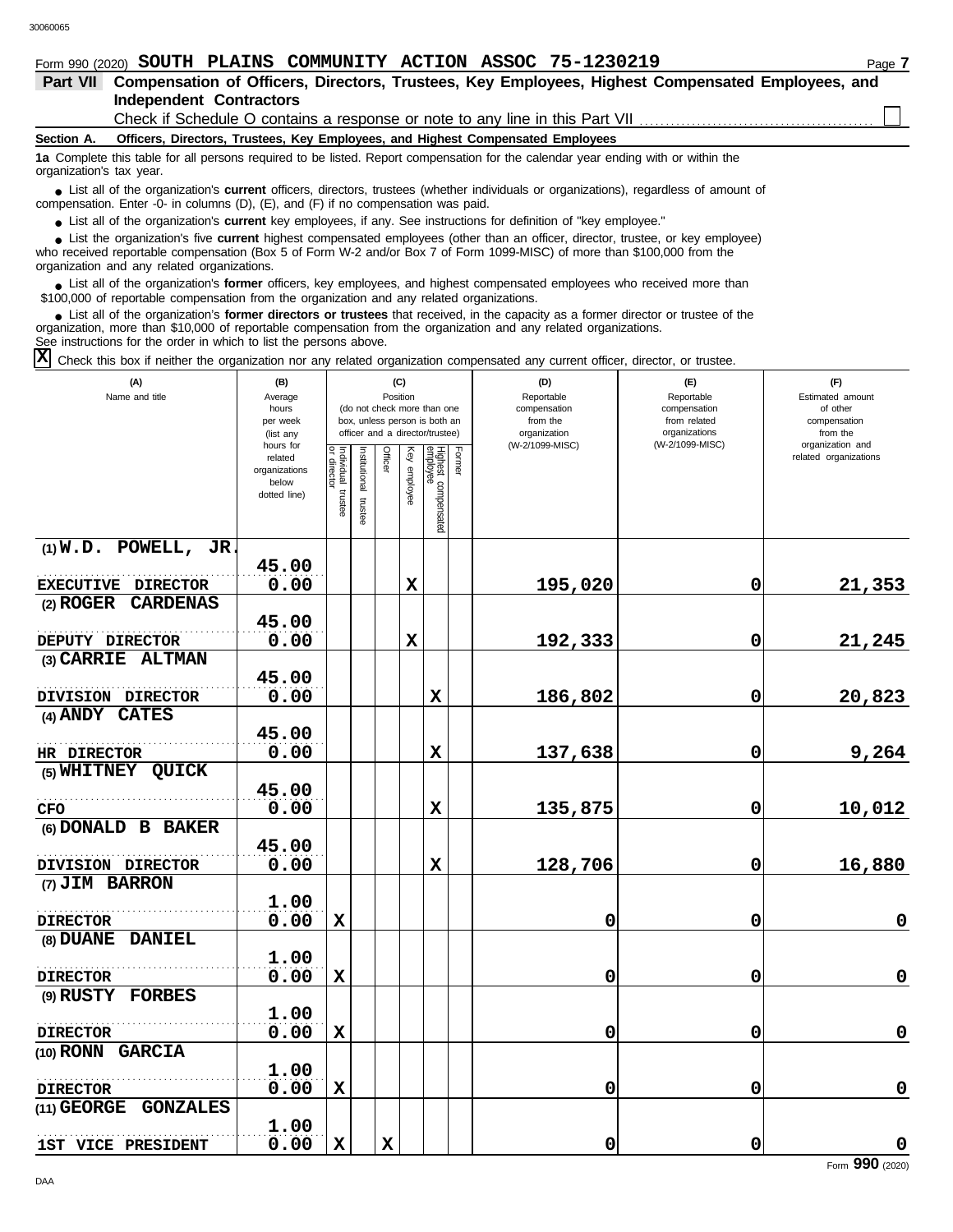| Form 990 (2020) SOUTH PLAINS COMMUNITY ACTION ASSOC 75-1230219<br><b>Part VII</b>                                                                                                    |                                                                      |                         |                          |         |                 |                                                                                                 |        | Section A. Officers, Directors, Trustees, Key Employees, and Highest Compensated Employees (continued) |                                                                    |                                             |                       | Page 8         |
|--------------------------------------------------------------------------------------------------------------------------------------------------------------------------------------|----------------------------------------------------------------------|-------------------------|--------------------------|---------|-----------------|-------------------------------------------------------------------------------------------------|--------|--------------------------------------------------------------------------------------------------------|--------------------------------------------------------------------|---------------------------------------------|-----------------------|----------------|
| (A)<br>Name and title                                                                                                                                                                | (B)<br>Average<br>hours<br>per week<br>(list any                     |                         |                          |         | (C)<br>Position | (do not check more than one<br>box, unless person is both an<br>officer and a director/trustee) |        | (D)<br>Reportable<br>compensation<br>from the<br>organization                                          | (E)<br>Reportable<br>compensation<br>from related<br>organizations | (F)<br>of other<br>compensation<br>from the | Estimated amount      |                |
|                                                                                                                                                                                      | hours for<br>related<br>organizations<br>below<br>dotted line)       | Individual 1<br>trustee | Institutional<br>trustee | Officer | Key employee    | <b>Highest</b><br>employe<br>st compensated<br>yee                                              | Former | (W-2/1099-MISC)                                                                                        | (W-2/1099-MISC)                                                    | organization and                            | related organizations |                |
|                                                                                                                                                                                      |                                                                      |                         |                          |         |                 |                                                                                                 |        |                                                                                                        |                                                                    |                                             |                       |                |
| ROBERT HANNEMAN<br>(12)                                                                                                                                                              | 1.00                                                                 |                         |                          |         |                 |                                                                                                 |        |                                                                                                        |                                                                    |                                             |                       |                |
| <b>DIRECTOR</b>                                                                                                                                                                      | 0.00                                                                 | х                       |                          |         |                 |                                                                                                 |        | 0                                                                                                      | 0                                                                  |                                             |                       | 0              |
| <b>JOE HARGROVE</b><br>(13)                                                                                                                                                          |                                                                      |                         |                          |         |                 |                                                                                                 |        |                                                                                                        |                                                                    |                                             |                       |                |
| <b>DIRECTOR</b>                                                                                                                                                                      | 1.00<br>0.00                                                         | х                       |                          |         |                 |                                                                                                 |        | 0                                                                                                      | 0                                                                  |                                             |                       | 0              |
| <b>PAT HENRY</b><br>(14)                                                                                                                                                             |                                                                      |                         |                          |         |                 |                                                                                                 |        |                                                                                                        |                                                                    |                                             |                       |                |
|                                                                                                                                                                                      | 1.00<br>0.00                                                         | X                       |                          |         |                 |                                                                                                 |        | 0                                                                                                      | 0                                                                  |                                             |                       | 0              |
| <b>DIRECTOR</b><br><b>SARA HERNANDEZ</b><br>(15)                                                                                                                                     |                                                                      |                         |                          |         |                 |                                                                                                 |        |                                                                                                        |                                                                    |                                             |                       |                |
|                                                                                                                                                                                      | 1.00                                                                 |                         |                          |         |                 |                                                                                                 |        |                                                                                                        |                                                                    |                                             |                       |                |
| <b>DIRECTOR</b><br>MARILYN JENNINGS                                                                                                                                                  | 0.00                                                                 | X                       |                          |         |                 |                                                                                                 |        | 0                                                                                                      | 0                                                                  |                                             |                       | 0              |
| (16)                                                                                                                                                                                 | 1.00                                                                 |                         |                          |         |                 |                                                                                                 |        |                                                                                                        |                                                                    |                                             |                       |                |
| <b>DIRECTOR</b>                                                                                                                                                                      | 0.00                                                                 | х                       |                          |         |                 |                                                                                                 |        | 0                                                                                                      | 0                                                                  |                                             |                       | 0              |
| W.H.<br><b>JOHNSON</b><br>(17)                                                                                                                                                       | 1.00                                                                 |                         |                          |         |                 |                                                                                                 |        |                                                                                                        |                                                                    |                                             |                       |                |
| <b>DIRECTOR</b>                                                                                                                                                                      | 0.00                                                                 | X                       |                          |         |                 |                                                                                                 |        | 0                                                                                                      | 0                                                                  |                                             |                       | 0              |
| LAURA LOUISE<br>(18)                                                                                                                                                                 | <b>JONES</b>                                                         |                         |                          |         |                 |                                                                                                 |        |                                                                                                        |                                                                    |                                             |                       |                |
|                                                                                                                                                                                      | 1.00                                                                 |                         |                          |         |                 |                                                                                                 |        |                                                                                                        |                                                                    |                                             |                       |                |
| <b>DIRECTOR</b><br><b>MARTY LUCKE</b><br>(19)                                                                                                                                        | 0.00                                                                 | X                       |                          |         |                 |                                                                                                 |        | 0                                                                                                      | 0                                                                  |                                             |                       | 0              |
|                                                                                                                                                                                      | 1.00                                                                 |                         |                          |         |                 |                                                                                                 |        |                                                                                                        |                                                                    |                                             |                       |                |
| <b>DIRECTOR</b>                                                                                                                                                                      | 0.00                                                                 | X                       |                          |         |                 |                                                                                                 |        | 0                                                                                                      | 0                                                                  |                                             |                       |                |
| 1b Subtotal<br>c Total from continuation sheets to Part VII. Section A                                                                                                               |                                                                      |                         |                          |         |                 |                                                                                                 | u<br>u | 976, 374                                                                                               |                                                                    |                                             | 99,577                |                |
| d                                                                                                                                                                                    |                                                                      |                         |                          |         |                 |                                                                                                 |        | 976,374                                                                                                |                                                                    |                                             | 99,577                |                |
| Total number of individuals (including but not limited to those listed above) who received more than \$100,000 of<br>2<br>reportable compensation from the organization $\bf{u}$ 6   |                                                                      |                         |                          |         |                 |                                                                                                 |        |                                                                                                        |                                                                    |                                             |                       |                |
|                                                                                                                                                                                      |                                                                      |                         |                          |         |                 |                                                                                                 |        |                                                                                                        |                                                                    |                                             | Yes                   | $\overline{N}$ |
| Did the organization list any former officer, director, trustee, key employee, or highest compensated<br>3<br>employee on line 1a? If "Yes," complete Schedule J for such individual |                                                                      |                         |                          |         |                 |                                                                                                 |        |                                                                                                        |                                                                    | 3                                           |                       | X              |
| For any individual listed on line 1a, is the sum of reportable compensation and other compensation from the<br>4                                                                     |                                                                      |                         |                          |         |                 |                                                                                                 |        |                                                                                                        |                                                                    |                                             |                       |                |
| organization and related organizations greater than \$150,000? If "Yes," complete Schedule J for such<br>individual                                                                  |                                                                      |                         |                          |         |                 |                                                                                                 |        |                                                                                                        |                                                                    | 4                                           | X                     |                |
| Did any person listed on line 1a receive or accrue compensation from any unrelated organization or individual<br>5                                                                   |                                                                      |                         |                          |         |                 |                                                                                                 |        |                                                                                                        |                                                                    |                                             |                       |                |
| Section B. Independent Contractors                                                                                                                                                   |                                                                      |                         |                          |         |                 |                                                                                                 |        |                                                                                                        |                                                                    | 5                                           |                       | X              |
| Complete this table for your five highest compensated independent contractors that received more than \$100,000 of<br>1                                                              |                                                                      |                         |                          |         |                 |                                                                                                 |        |                                                                                                        |                                                                    |                                             |                       |                |
| compensation from the organization. Report compensation for the calendar year ending with or within the organization's tax year.                                                     | $(A)$<br>Name and business address                                   |                         |                          |         |                 |                                                                                                 |        |                                                                                                        | (B)<br>Description of services                                     |                                             | (C)                   |                |
|                                                                                                                                                                                      |                                                                      |                         |                          |         |                 |                                                                                                 |        |                                                                                                        |                                                                    |                                             | Compensation          |                |
|                                                                                                                                                                                      |                                                                      |                         |                          |         |                 |                                                                                                 |        |                                                                                                        |                                                                    |                                             |                       |                |
|                                                                                                                                                                                      |                                                                      |                         |                          |         |                 |                                                                                                 |        |                                                                                                        |                                                                    |                                             |                       |                |
|                                                                                                                                                                                      |                                                                      |                         |                          |         |                 |                                                                                                 |        |                                                                                                        |                                                                    |                                             |                       |                |
|                                                                                                                                                                                      |                                                                      |                         |                          |         |                 |                                                                                                 |        |                                                                                                        |                                                                    |                                             |                       |                |
|                                                                                                                                                                                      |                                                                      |                         |                          |         |                 |                                                                                                 |        |                                                                                                        |                                                                    |                                             |                       |                |
|                                                                                                                                                                                      |                                                                      |                         |                          |         |                 |                                                                                                 |        |                                                                                                        |                                                                    |                                             |                       |                |
|                                                                                                                                                                                      |                                                                      |                         |                          |         |                 |                                                                                                 |        |                                                                                                        |                                                                    |                                             |                       |                |
| Total number of independent contractors (including but not limited to those listed above) who<br>2                                                                                   | received more than \$100,000 of compensation from the organization u |                         |                          |         |                 |                                                                                                 |        |                                                                                                        |                                                                    |                                             |                       |                |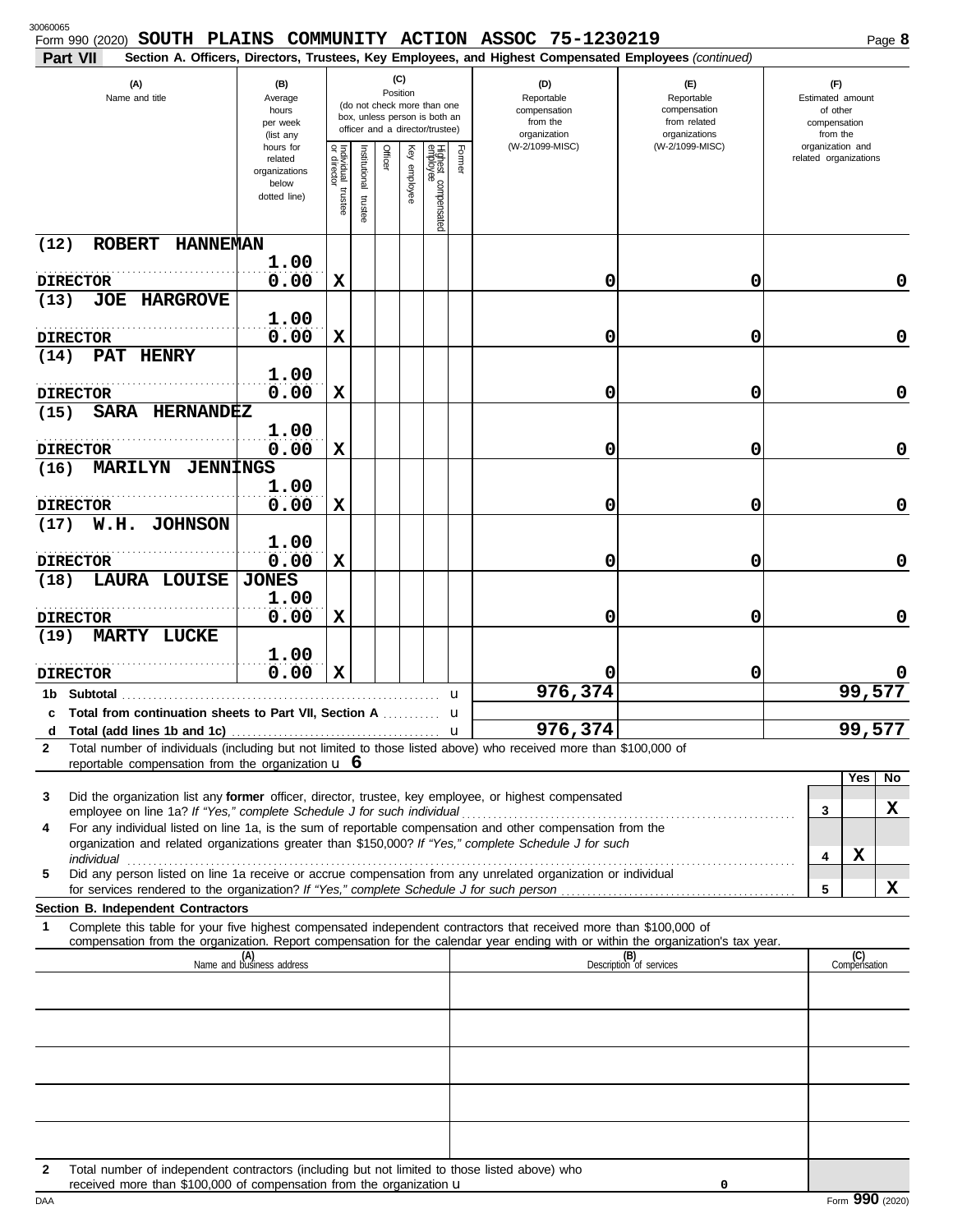# **Part VIII Statement of Revenue**

Check if Schedule O contains a response or note to any line in this Part VIII . . . . . . . . . . . . . . . . . . . . . . . . . . . . . . . . . . . . . . . . . .

|                                                           |     |                                                                                           |    |            |                |                      | (A)<br>Total revenue | (B)<br>Related or exempt<br>function revenue | (C)<br>Unrelated<br>business revenue | (D)<br>Revenue excluded<br>from tax under<br>sections 512-514 |
|-----------------------------------------------------------|-----|-------------------------------------------------------------------------------------------|----|------------|----------------|----------------------|----------------------|----------------------------------------------|--------------------------------------|---------------------------------------------------------------|
|                                                           |     | 1a Federated campaigns                                                                    |    |            | 1a             |                      |                      |                                              |                                      |                                                               |
| Contributions, Gifts, Grants<br>and Other Similar Amounts |     | b Membership dues                                                                         |    |            | 1 <sub>b</sub> |                      |                      |                                              |                                      |                                                               |
|                                                           |     | c Fundraising events                                                                      |    |            | 1 <sub>c</sub> |                      |                      |                                              |                                      |                                                               |
|                                                           |     | d Related organizations                                                                   |    |            | 1 <sub>d</sub> |                      |                      |                                              |                                      |                                                               |
|                                                           |     | e Government grants (contributions)                                                       |    |            | 1e             | 62,198,722           |                      |                                              |                                      |                                                               |
|                                                           |     | <b>f</b> All other contributions, gifts, grants,                                          |    |            |                |                      |                      |                                              |                                      |                                                               |
|                                                           |     | and similar amounts not included above                                                    |    |            | 1f             | 7,711                |                      |                                              |                                      |                                                               |
|                                                           |     | <b>g</b> Noncash contributions included in lines 1a-1f                                    |    |            | $1g$ \$        |                      |                      |                                              |                                      |                                                               |
|                                                           |     |                                                                                           |    |            |                | $\mathbf{u}$         | 62,206,433           |                                              |                                      |                                                               |
|                                                           |     |                                                                                           |    |            |                | <b>Business Code</b> |                      |                                              |                                      |                                                               |
|                                                           | 2a  | PUBLIC TRANSP FEES                                                                        |    |            |                | 485000               | 1,456,693            | 1,456,693                                    |                                      |                                                               |
|                                                           | b   | CLINIC & REQ FEES                                                                         |    |            |                | 621300               | 936,742              | 936,742                                      |                                      |                                                               |
|                                                           | c   | LOW INCOME HOUSING RENT & FEE                                                             |    |            |                | 531110               | 422,823              | 422,823                                      |                                      |                                                               |
| Program Service<br>Revenue                                | d   |                                                                                           |    |            |                |                      |                      |                                              |                                      |                                                               |
|                                                           |     |                                                                                           |    |            |                |                      |                      |                                              |                                      |                                                               |
|                                                           |     | f All other program service revenue                                                       |    |            |                |                      | 2,816,258            |                                              |                                      |                                                               |
|                                                           |     | 3 Investment income (including dividends, interest, and                                   |    |            |                | $\mathbf u$          |                      |                                              |                                      |                                                               |
|                                                           |     |                                                                                           |    |            |                | u                    | 3,732                | 3,732                                        |                                      |                                                               |
|                                                           | 4   | Income from investment of tax-exempt bond proceeds                                        |    |            |                | $\mathbf{u}$         |                      |                                              |                                      |                                                               |
|                                                           | 5   |                                                                                           |    |            |                | $\mathbf{u}$         |                      |                                              |                                      |                                                               |
|                                                           |     |                                                                                           |    | (i) Real   |                | (ii) Personal        |                      |                                              |                                      |                                                               |
|                                                           |     | <b>6a</b> Gross rents                                                                     | 6a |            |                |                      |                      |                                              |                                      |                                                               |
|                                                           |     | <b>b</b> Less: rental expenses                                                            | 6b |            |                |                      |                      |                                              |                                      |                                                               |
|                                                           |     | <b>c</b> Rental inc. or (loss)                                                            | 6с |            |                |                      |                      |                                              |                                      |                                                               |
|                                                           |     |                                                                                           |    |            |                | u                    |                      |                                              |                                      |                                                               |
|                                                           |     | <b>7a</b> Gross amount from<br>(i) Securities<br>sales of assets                          |    | (ii) Other |                |                      |                      |                                              |                                      |                                                               |
|                                                           |     | other than inventory                                                                      | 7а |            |                |                      |                      |                                              |                                      |                                                               |
|                                                           |     | <b>b</b> Less: cost or other                                                              |    |            |                |                      |                      |                                              |                                      |                                                               |
| Revenue                                                   |     | basis and sales exps.                                                                     | 7b |            |                |                      |                      |                                              |                                      |                                                               |
|                                                           |     | c Gain or (loss)                                                                          | 7c |            |                |                      |                      |                                              |                                      |                                                               |
| Other                                                     |     |                                                                                           |    |            |                | u                    |                      |                                              |                                      |                                                               |
|                                                           |     | 8a Gross income from fundraising events                                                   |    |            |                |                      |                      |                                              |                                      |                                                               |
|                                                           |     | (not including \$                                                                         |    |            |                |                      |                      |                                              |                                      |                                                               |
|                                                           |     | of contributions reported on line 1c).                                                    |    |            |                |                      |                      |                                              |                                      |                                                               |
|                                                           |     | See Part IV, line $18$                                                                    |    |            | 8а             |                      |                      |                                              |                                      |                                                               |
|                                                           |     | <b>b</b> Less: direct expenses                                                            |    |            | 8b             |                      |                      |                                              |                                      |                                                               |
|                                                           |     | c Net income or (loss) from fundraising events<br>9a Gross income from gaming activities. |    |            |                | u                    |                      |                                              |                                      |                                                               |
|                                                           |     | See Part IV, line 19                                                                      |    |            | 9а             |                      |                      |                                              |                                      |                                                               |
|                                                           |     | <b>b</b> Less: direct expenses                                                            |    |            | 9 <sub>b</sub> |                      |                      |                                              |                                      |                                                               |
|                                                           |     | c Net income or (loss) from gaming activities                                             |    |            |                | u                    |                      |                                              |                                      |                                                               |
|                                                           |     | 10a Gross sales of inventory, less                                                        |    |            |                |                      |                      |                                              |                                      |                                                               |
|                                                           |     | returns and allowances                                                                    |    |            | 10a            |                      |                      |                                              |                                      |                                                               |
|                                                           |     | <b>b</b> Less: $cost$ of goods $sol$                                                      |    |            | 10b            |                      |                      |                                              |                                      |                                                               |
|                                                           |     | c Net income or (loss) from sales of inventory                                            |    |            |                | $\mathbf{u}$         |                      |                                              |                                      |                                                               |
|                                                           |     |                                                                                           |    |            |                | <b>Business Code</b> |                      |                                              |                                      |                                                               |
|                                                           | 11a |                                                                                           |    |            |                |                      |                      |                                              |                                      |                                                               |
| Miscellaneous<br>Revenue                                  | b   |                                                                                           |    |            |                |                      |                      |                                              |                                      |                                                               |
|                                                           | c   |                                                                                           |    |            |                |                      |                      |                                              |                                      |                                                               |
|                                                           |     |                                                                                           |    |            |                |                      |                      |                                              |                                      |                                                               |
|                                                           |     |                                                                                           |    |            |                | $\mathbf{u}$         | 65,026,423           | 2,819,990                                    | $\Omega$                             | 0                                                             |
|                                                           |     |                                                                                           |    |            |                | $\mathbf{u}$         |                      |                                              |                                      |                                                               |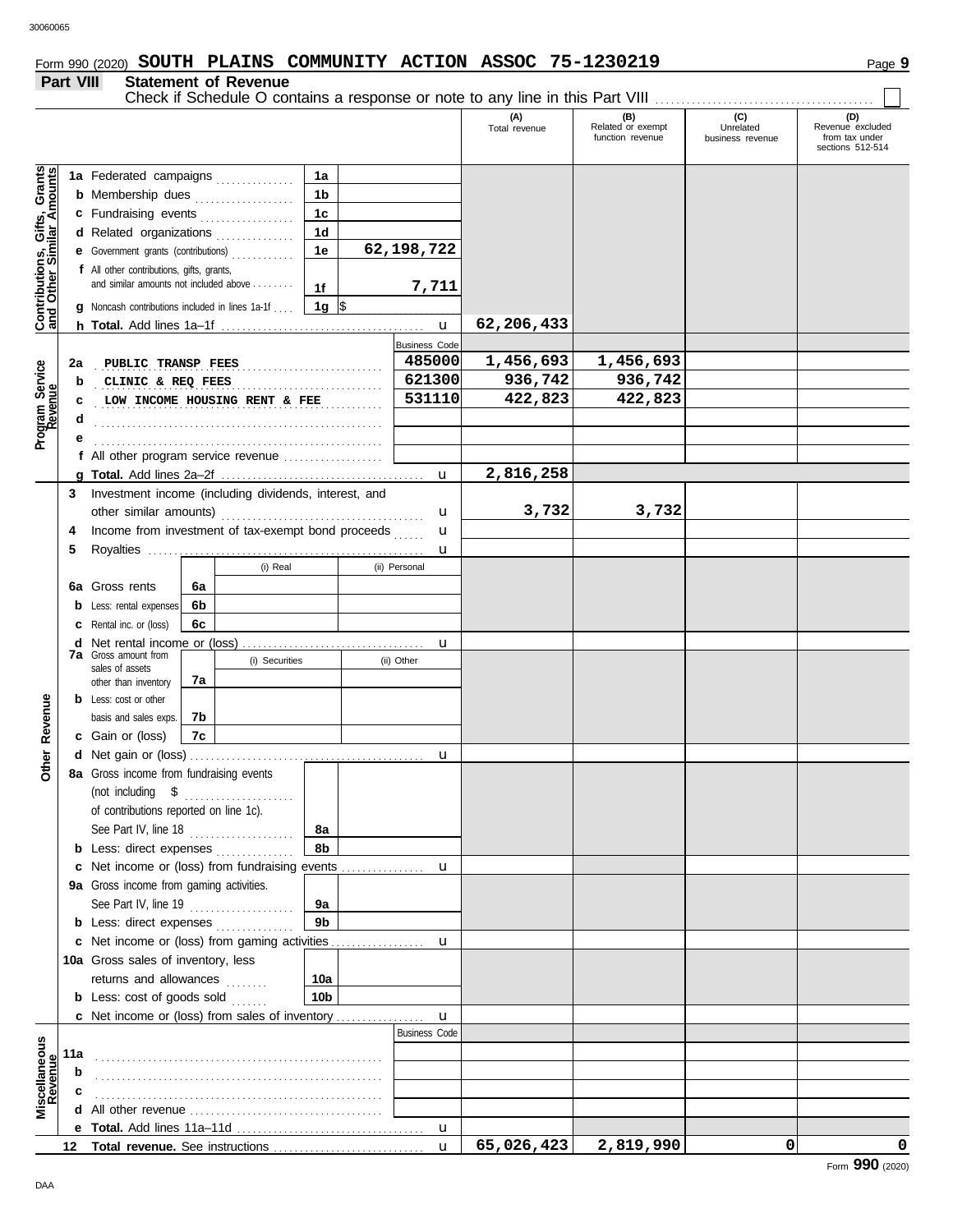$\Box$ 

*Section 501(c)(3) and 501(c)(4) organizations must complete all columns. All other organizations must complete column (A).* Check if Schedule O contains a response or note to any line in this Part IX

|    | Do not include amounts reported on lines 6b,<br>7b, 8b, 9b, and 10b of Part VIII.                                                                                                                                                                                                                                                                                                                                                                                                                                                  | (A)<br>Total expenses  | (B)<br>Program service<br>expenses | (C)<br>Management and<br>general expenses | (D)<br>Fundraising<br>expenses |
|----|------------------------------------------------------------------------------------------------------------------------------------------------------------------------------------------------------------------------------------------------------------------------------------------------------------------------------------------------------------------------------------------------------------------------------------------------------------------------------------------------------------------------------------|------------------------|------------------------------------|-------------------------------------------|--------------------------------|
|    | 1 Grants and other assistance to domestic organizations                                                                                                                                                                                                                                                                                                                                                                                                                                                                            |                        |                                    |                                           |                                |
|    | and domestic governments. See Part IV, line 21                                                                                                                                                                                                                                                                                                                                                                                                                                                                                     | 4,965,404              | 4,965,404                          |                                           |                                |
| 2  | Grants and other assistance to domestic                                                                                                                                                                                                                                                                                                                                                                                                                                                                                            |                        |                                    |                                           |                                |
|    | individuals. See Part IV, line 22                                                                                                                                                                                                                                                                                                                                                                                                                                                                                                  | 12,916,186             | 12,916,186                         |                                           |                                |
| 3. | Grants and other assistance to foreign                                                                                                                                                                                                                                                                                                                                                                                                                                                                                             |                        |                                    |                                           |                                |
|    | organizations, foreign governments, and foreign                                                                                                                                                                                                                                                                                                                                                                                                                                                                                    |                        |                                    |                                           |                                |
|    | individuals. See Part IV, lines 15 and 16                                                                                                                                                                                                                                                                                                                                                                                                                                                                                          |                        |                                    |                                           |                                |
| 4  | Benefits paid to or for members                                                                                                                                                                                                                                                                                                                                                                                                                                                                                                    |                        |                                    |                                           |                                |
| 5. | Compensation of current officers, directors,                                                                                                                                                                                                                                                                                                                                                                                                                                                                                       |                        |                                    |                                           |                                |
|    | trustees, and key employees                                                                                                                                                                                                                                                                                                                                                                                                                                                                                                        |                        |                                    |                                           |                                |
| 6. | Compensation not included above to disqualified                                                                                                                                                                                                                                                                                                                                                                                                                                                                                    |                        |                                    |                                           |                                |
|    | persons (as defined under section 4958(f)(1)) and                                                                                                                                                                                                                                                                                                                                                                                                                                                                                  |                        |                                    |                                           |                                |
|    | persons described in section 4958(c)(3)(B)                                                                                                                                                                                                                                                                                                                                                                                                                                                                                         |                        |                                    |                                           |                                |
|    | Other salaries and wages                                                                                                                                                                                                                                                                                                                                                                                                                                                                                                           | 20,091,085             | 18,513,855                         | 1,577,230                                 |                                |
| 7  |                                                                                                                                                                                                                                                                                                                                                                                                                                                                                                                                    |                        |                                    |                                           |                                |
| 8  | Pension plan accruals and contributions (include                                                                                                                                                                                                                                                                                                                                                                                                                                                                                   | 528,065                | 469,994                            | 58,071                                    |                                |
|    | section 401(k) and 403(b) employer contributions)                                                                                                                                                                                                                                                                                                                                                                                                                                                                                  | 3,425,777              | 3, 233, 185                        | 192,592                                   |                                |
| 9  | Other employee benefits                                                                                                                                                                                                                                                                                                                                                                                                                                                                                                            |                        |                                    | 112,506                                   |                                |
| 10 |                                                                                                                                                                                                                                                                                                                                                                                                                                                                                                                                    | 1,553,180              | 1,440,674                          |                                           |                                |
| 11 | Fees for services (nonemployees):                                                                                                                                                                                                                                                                                                                                                                                                                                                                                                  |                        |                                    |                                           |                                |
| a  |                                                                                                                                                                                                                                                                                                                                                                                                                                                                                                                                    | 3,811,863              | 3,811,863                          |                                           |                                |
| b  |                                                                                                                                                                                                                                                                                                                                                                                                                                                                                                                                    | 7,203                  | $\overline{1,374}$                 | 5,829                                     |                                |
| c  |                                                                                                                                                                                                                                                                                                                                                                                                                                                                                                                                    | $\overline{54, 495}$   |                                    | 54,495                                    |                                |
| d  |                                                                                                                                                                                                                                                                                                                                                                                                                                                                                                                                    |                        |                                    |                                           |                                |
|    | Professional fundraising services. See Part IV, line 17                                                                                                                                                                                                                                                                                                                                                                                                                                                                            |                        |                                    |                                           |                                |
| f  | Investment management fees                                                                                                                                                                                                                                                                                                                                                                                                                                                                                                         |                        |                                    |                                           |                                |
| a  | Other. (If line 11g amount exceeds 10% of line 25, column                                                                                                                                                                                                                                                                                                                                                                                                                                                                          |                        |                                    |                                           |                                |
|    | (A) amount, list line 11g expenses on Schedule O.)                                                                                                                                                                                                                                                                                                                                                                                                                                                                                 | 258,598                | 216,092                            | 42,506                                    |                                |
| 12 | Advertising and promotion                                                                                                                                                                                                                                                                                                                                                                                                                                                                                                          |                        |                                    |                                           |                                |
| 13 |                                                                                                                                                                                                                                                                                                                                                                                                                                                                                                                                    | 265,469                | 259,244                            | 6,225                                     |                                |
| 14 | Information technology                                                                                                                                                                                                                                                                                                                                                                                                                                                                                                             |                        |                                    |                                           |                                |
| 15 |                                                                                                                                                                                                                                                                                                                                                                                                                                                                                                                                    |                        |                                    |                                           |                                |
| 16 |                                                                                                                                                                                                                                                                                                                                                                                                                                                                                                                                    | 2,537,969              | 2,489,780                          | 48,189                                    |                                |
| 17 | $\begin{minipage}[c]{0.9\linewidth} \textbf{ Travel} \end{minipage}[ \begin{minipage}[c]{0.9\linewidth} \textbf{True} \end{minipage}[ \begin{minipage}[c]{0.9\linewidth} \textbf{True} \end{minipage}[ \begin{minipage}[c]{0.9\linewidth} \textbf{True} \end{minipage}[ \begin{minipage}[c]{0.9\linewidth} \textbf{True} \end{minipage}[ \begin{minipage}[c]{0.9\linewidth} \textbf{True} \end{minipage}[ \begin{minipage}[c]{0.9\linewidth} \textbf{True} \end{minipage}[ \begin{minipage}[c]{0.9\linewidth} \textbf{True} \end{$ | 377,947                | 347,936                            | 30,011                                    |                                |
| 18 | Payments of travel or entertainment expenses                                                                                                                                                                                                                                                                                                                                                                                                                                                                                       |                        |                                    |                                           |                                |
|    | for any federal, state, or local public officials                                                                                                                                                                                                                                                                                                                                                                                                                                                                                  |                        |                                    |                                           |                                |
| 19 | Conferences, conventions, and meetings                                                                                                                                                                                                                                                                                                                                                                                                                                                                                             |                        |                                    |                                           |                                |
| 20 | Interest                                                                                                                                                                                                                                                                                                                                                                                                                                                                                                                           | 86,344                 |                                    | 86,344                                    |                                |
| 21 | Payments to affiliates                                                                                                                                                                                                                                                                                                                                                                                                                                                                                                             |                        |                                    |                                           |                                |
| 22 | Depreciation, depletion, and amortization                                                                                                                                                                                                                                                                                                                                                                                                                                                                                          | 1,203,294              | 1,165,490                          | 37,804                                    |                                |
| 23 |                                                                                                                                                                                                                                                                                                                                                                                                                                                                                                                                    | 767,655                | 747,305                            | 20,350                                    |                                |
| 24 | Other expenses. Itemize expenses not covered                                                                                                                                                                                                                                                                                                                                                                                                                                                                                       |                        |                                    |                                           |                                |
|    | above (List miscellaneous expenses on line 24e. If                                                                                                                                                                                                                                                                                                                                                                                                                                                                                 |                        |                                    |                                           |                                |
|    | line 24e amount exceeds 10% of line 25, column                                                                                                                                                                                                                                                                                                                                                                                                                                                                                     |                        |                                    |                                           |                                |
|    | (A) amount, list line 24e expenses on Schedule O.)                                                                                                                                                                                                                                                                                                                                                                                                                                                                                 |                        |                                    |                                           |                                |
| a  | <b>SUPPLIES</b>                                                                                                                                                                                                                                                                                                                                                                                                                                                                                                                    | 4,029,564              | 3,978,586                          | 50,978                                    |                                |
| b  | <b>TELEPHONE</b>                                                                                                                                                                                                                                                                                                                                                                                                                                                                                                                   | 791,607                | 782,089                            | 9,518                                     |                                |
| c  | EQUIPMENT MAINT & RENTAL                                                                                                                                                                                                                                                                                                                                                                                                                                                                                                           | $\overline{690}$ , 049 | 687,054                            | 2,995                                     |                                |
| d  | DUES, PUBS & LICENSES                                                                                                                                                                                                                                                                                                                                                                                                                                                                                                              | 61,776                 | 49,705                             | 12,071                                    |                                |
| е  | All other expenses                                                                                                                                                                                                                                                                                                                                                                                                                                                                                                                 | 43,213                 | 19,212                             | 24,001                                    |                                |
| 25 | Total functional expenses. Add lines 1 through 24e                                                                                                                                                                                                                                                                                                                                                                                                                                                                                 | 58,466,743             | 56,095,028                         | $\overline{2,371,715}$                    | 0                              |
| 26 | Joint costs. Complete this line only if the<br>organization reported in column (B) joint costs<br>from a combined educational campaign and<br>fundraising solicitation. Check here $\mathbf{u}$<br>if<br>following SOP 98-2 (ASC 958-720)                                                                                                                                                                                                                                                                                          |                        |                                    |                                           |                                |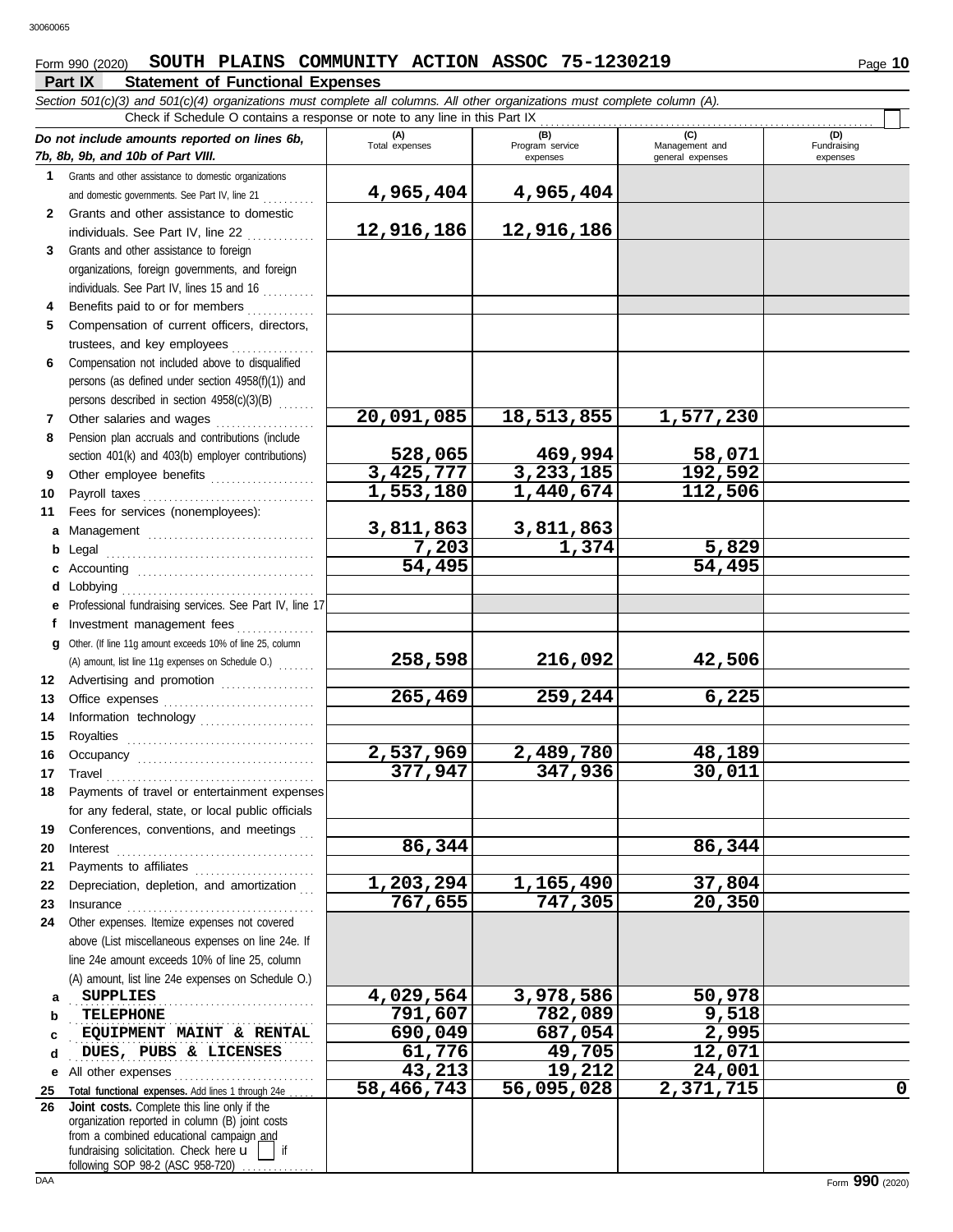**Part X Balance Sheet**

 $\Box$ 

|                 |    | Check if Schedule O contains a response or note to any line in this Part $X_1$ .                                                                                                                                                     |            |                          |                         |                         |
|-----------------|----|--------------------------------------------------------------------------------------------------------------------------------------------------------------------------------------------------------------------------------------|------------|--------------------------|-------------------------|-------------------------|
|                 |    |                                                                                                                                                                                                                                      |            | (A)<br>Beginning of year |                         | (B)<br>End of year      |
|                 | 1  | Cash-non-interest-bearing                                                                                                                                                                                                            |            | 1,822,547                | $\mathbf{1}$            | 1,829,138               |
|                 | 2  |                                                                                                                                                                                                                                      |            |                          | $\mathbf{2}$            |                         |
|                 | 3  |                                                                                                                                                                                                                                      |            |                          | 3                       |                         |
|                 | 4  |                                                                                                                                                                                                                                      |            | $\overline{5,575,209}$   | $\overline{\mathbf{4}}$ | 8,327,886               |
|                 | 5  | Loans and other receivables from any current or former officer, director,                                                                                                                                                            |            |                          |                         |                         |
|                 |    | trustee, key employee, creator or founder, substantial contributor, or 35%                                                                                                                                                           |            |                          |                         |                         |
|                 |    | controlled entity or family member of any of these persons                                                                                                                                                                           |            |                          | 5                       |                         |
|                 | 6  | Loans and other receivables from other disqualified persons (as defined                                                                                                                                                              |            |                          |                         |                         |
|                 |    | under section 4958(f)(1)), and persons described in section 4958(c)(3)(B)                                                                                                                                                            |            |                          | 6                       |                         |
| Assets          | 7  |                                                                                                                                                                                                                                      |            |                          | $\overline{7}$          |                         |
|                 | 8  | Inventories for sale or use <i>manual content of the content of the content of the content of the content of the content of the content of the content of the content of the content of the content of the content of the conten</i> |            |                          | 8                       |                         |
|                 | 9  |                                                                                                                                                                                                                                      |            | 135,521                  | 9                       | 187,813                 |
|                 |    | 10a Land, buildings, and equipment: cost or other                                                                                                                                                                                    |            |                          |                         |                         |
|                 |    |                                                                                                                                                                                                                                      |            |                          |                         |                         |
|                 |    |                                                                                                                                                                                                                                      | 10,486,120 | 14,584,486               | 10c                     | 18,936,919              |
|                 | 11 |                                                                                                                                                                                                                                      |            |                          | 11                      |                         |
|                 | 12 |                                                                                                                                                                                                                                      |            |                          | 12                      |                         |
|                 | 13 |                                                                                                                                                                                                                                      |            |                          | 13                      |                         |
|                 | 14 | Intangible assets with a state of the contract of the state of the state of the state of the state of the state of the state of the state of the state of the state of the state of the state of the state of the state of the       |            |                          | 14                      |                         |
|                 | 15 |                                                                                                                                                                                                                                      |            | 39,366                   | 15                      | 36,542                  |
|                 | 16 |                                                                                                                                                                                                                                      |            | 22, 157, 129             | 16                      | $\overline{29,318,298}$ |
|                 | 17 |                                                                                                                                                                                                                                      |            | 1,768,542                | 17                      | 3,005,454               |
|                 | 18 |                                                                                                                                                                                                                                      |            |                          | 18                      |                         |
|                 | 19 |                                                                                                                                                                                                                                      |            | 1,151,964                | 19                      | 1,012,519               |
|                 | 20 |                                                                                                                                                                                                                                      |            |                          | 20                      |                         |
|                 | 21 | Escrow or custodial account liability. Complete Part IV of Schedule D                                                                                                                                                                |            |                          | 21                      |                         |
|                 | 22 | Loans and other payables to any current or former officer, director,                                                                                                                                                                 |            |                          |                         |                         |
| Liabilities     |    | trustee, key employee, creator or founder, substantial contributor, or 35%                                                                                                                                                           |            |                          |                         |                         |
|                 |    | controlled entity or family member of any of these persons                                                                                                                                                                           |            |                          | 22                      |                         |
|                 | 23 | Secured mortgages and notes payable to unrelated third parties                                                                                                                                                                       |            | 1,999,108                | 23                      | 1,806,845               |
|                 | 24 |                                                                                                                                                                                                                                      |            |                          | 24                      |                         |
|                 | 25 | Other liabilities (including federal income tax, payables to related third                                                                                                                                                           |            |                          |                         |                         |
|                 |    | parties, and other liabilities not included on lines 17-24). Complete Part X                                                                                                                                                         |            |                          |                         |                         |
|                 |    |                                                                                                                                                                                                                                      |            | 1,421,236                | 25                      | 1,117,521               |
|                 |    | 26 Total liabilities. Add lines 17 through 25                                                                                                                                                                                        |            | 6,340,850                | 26                      | 6,942,339               |
|                 |    | Organizations that follow FASB ASC 958, check here $\mathbf{u} \mathbf{X} $                                                                                                                                                          |            |                          |                         |                         |
|                 |    | and complete lines 27, 28, 32, and 33.                                                                                                                                                                                               |            |                          |                         |                         |
| <b>Balances</b> | 27 | Net assets without donor restrictions                                                                                                                                                                                                |            | 15,816,279               | 27                      | 22,375,959              |
|                 | 28 |                                                                                                                                                                                                                                      |            |                          | 28                      |                         |
| <b>Fund</b>     |    | Organizations that do not follow FASB ASC 958, check here u                                                                                                                                                                          |            |                          |                         |                         |
|                 |    | and complete lines 29 through 33.                                                                                                                                                                                                    |            |                          |                         |                         |
| ŏ               | 29 |                                                                                                                                                                                                                                      |            |                          | 29                      |                         |
| Assets          | 30 |                                                                                                                                                                                                                                      |            |                          | 30                      |                         |
|                 | 31 | Retained earnings, endowment, accumulated income, or other funds                                                                                                                                                                     |            |                          | 31                      |                         |
| <b>Met</b>      | 32 |                                                                                                                                                                                                                                      |            | 15,816,279               | 32                      | 22,375,959              |
|                 | 33 |                                                                                                                                                                                                                                      |            | 22, 157, 129             | 33                      | 29, 318, 298            |

Form **990** (2020)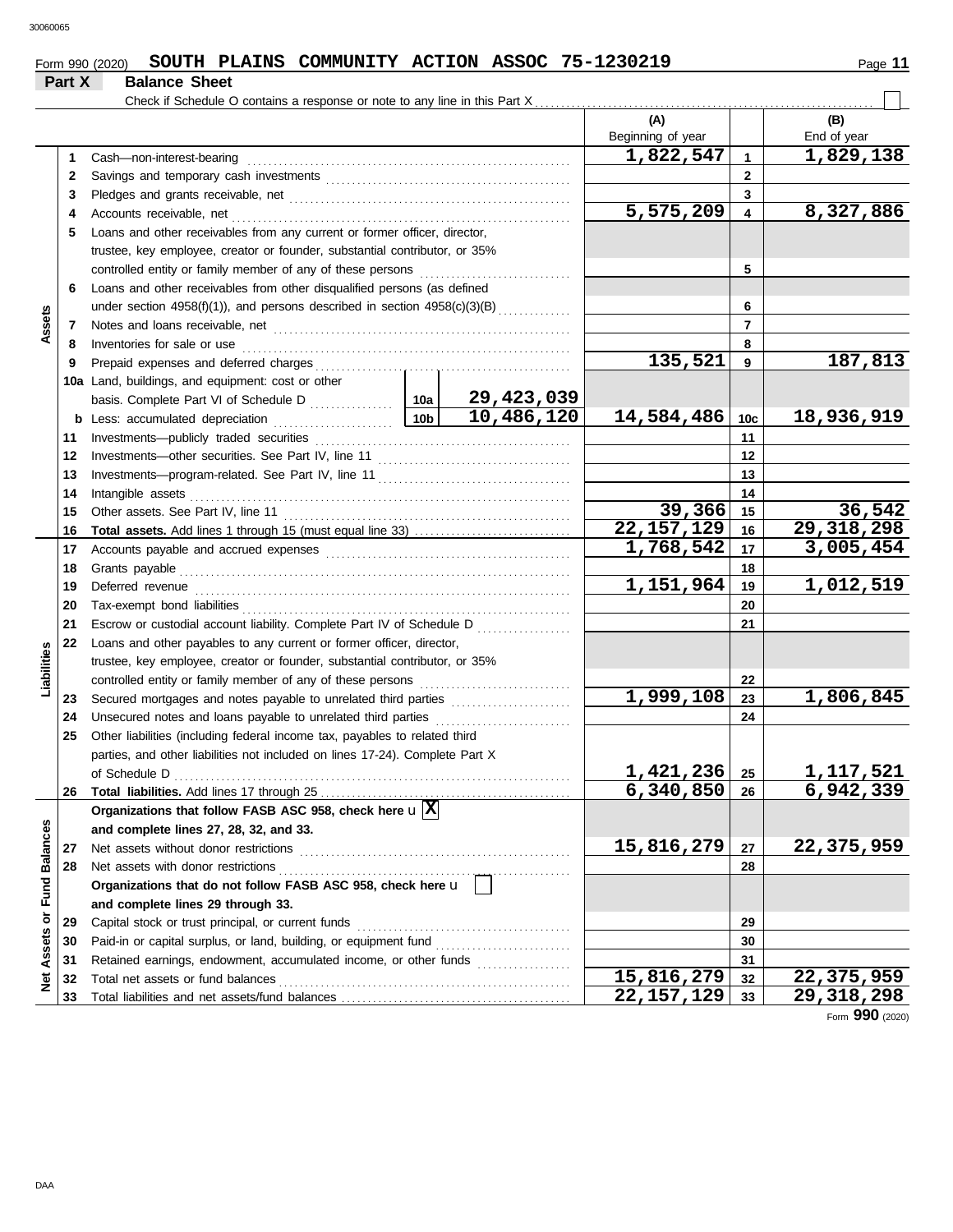|    | Form 990 (2020) SOUTH PLAINS COMMUNITY ACTION ASSOC 75-1230219                                                                                                                                                                 |                         |                     | Page 12 |
|----|--------------------------------------------------------------------------------------------------------------------------------------------------------------------------------------------------------------------------------|-------------------------|---------------------|---------|
|    | <b>Reconciliation of Net Assets</b><br>Part XI                                                                                                                                                                                 |                         |                     |         |
|    |                                                                                                                                                                                                                                |                         |                     |         |
| 1  |                                                                                                                                                                                                                                |                         | 65,026,423          |         |
| 2  |                                                                                                                                                                                                                                | $\mathbf{2}$            | 58,466,743          |         |
| 3  |                                                                                                                                                                                                                                | $\mathbf{3}$            | 6,559,680           |         |
| 4  |                                                                                                                                                                                                                                | $\overline{\mathbf{4}}$ | 15,816,279          |         |
| 5  | Net unrealized gains (losses) on investments [11] with the content of the content of the state of the state of the state of the state of the state of the state of the state of the state of the state of the state of the sta | 5                       |                     |         |
| 6  |                                                                                                                                                                                                                                | 6                       |                     |         |
| 7  | Investment expenses                                                                                                                                                                                                            | $\overline{7}$          |                     |         |
| 8  | Prior period adjustments [11, 12] and the contract of the contract of the contract of the contract of the contract of the contract of the contract of the contract of the contract of the contract of the contract of the cont | 8                       |                     |         |
| 9  |                                                                                                                                                                                                                                | $\overline{9}$          |                     |         |
| 10 | Net assets or fund balances at end of year. Combine lines 3 through 9 (must equal Part X, line                                                                                                                                 |                         |                     |         |
|    | $32$ , column $(B)$ )                                                                                                                                                                                                          | 10 <sup>1</sup>         | 22,375,959          |         |
|    | <b>Financial Statements and Reporting</b><br>Part XII                                                                                                                                                                          |                         |                     |         |
|    |                                                                                                                                                                                                                                |                         |                     |         |
|    |                                                                                                                                                                                                                                |                         | Yes                 | No      |
| 1  | $ \mathbf{X} $ Accrual<br>Accounting method used to prepare the Form 990:<br>Cash<br>Other                                                                                                                                     |                         |                     |         |
|    | If the organization changed its method of accounting from a prior year or checked "Other," explain in                                                                                                                          |                         |                     |         |
|    | Schedule O.                                                                                                                                                                                                                    |                         |                     |         |
|    | 2a Were the organization's financial statements compiled or reviewed by an independent accountant?                                                                                                                             |                         | 2a                  | x       |
|    | If "Yes," check a box below to indicate whether the financial statements for the year were compiled or                                                                                                                         |                         |                     |         |
|    | reviewed on a separate basis, consolidated basis, or both:                                                                                                                                                                     |                         |                     |         |
|    | Consolidated basis<br>Separate basis<br>Both consolidated and separate basis<br>$\Box$                                                                                                                                         |                         |                     |         |
|    |                                                                                                                                                                                                                                |                         | х<br>2b             |         |
|    | If "Yes," check a box below to indicate whether the financial statements for the year were audited on a                                                                                                                        |                         |                     |         |
|    | separate basis, consolidated basis, or both:                                                                                                                                                                                   |                         |                     |         |
|    | $X$ Separate basis<br>Consolidated basis<br>  Both consolidated and separate basis                                                                                                                                             |                         |                     |         |
|    | c If "Yes" to line 2a or 2b, does the organization have a committee that assumes responsibility for oversight of                                                                                                               |                         |                     |         |
|    | the audit, review, or compilation of its financial statements and selection of an independent accountant?                                                                                                                      |                         | X<br>2c             |         |
|    | If the organization changed either its oversight process or selection process during the tax year, explain on                                                                                                                  |                         |                     |         |
|    | Schedule O.                                                                                                                                                                                                                    |                         |                     |         |
|    | 3a As a result of a federal award, was the organization required to undergo an audit or audits as set forth in the                                                                                                             |                         |                     |         |
|    | Single Audit Act and OMB Circular A-133?                                                                                                                                                                                       |                         | x<br>За             |         |
|    | b If "Yes," did the organization undergo the required audit or audits? If the organization did not undergo the                                                                                                                 |                         |                     |         |
|    | required audit or audits, explain why on Schedule O and describe any steps taken to undergo such audits                                                                                                                        |                         | X<br>3 <sub>b</sub> |         |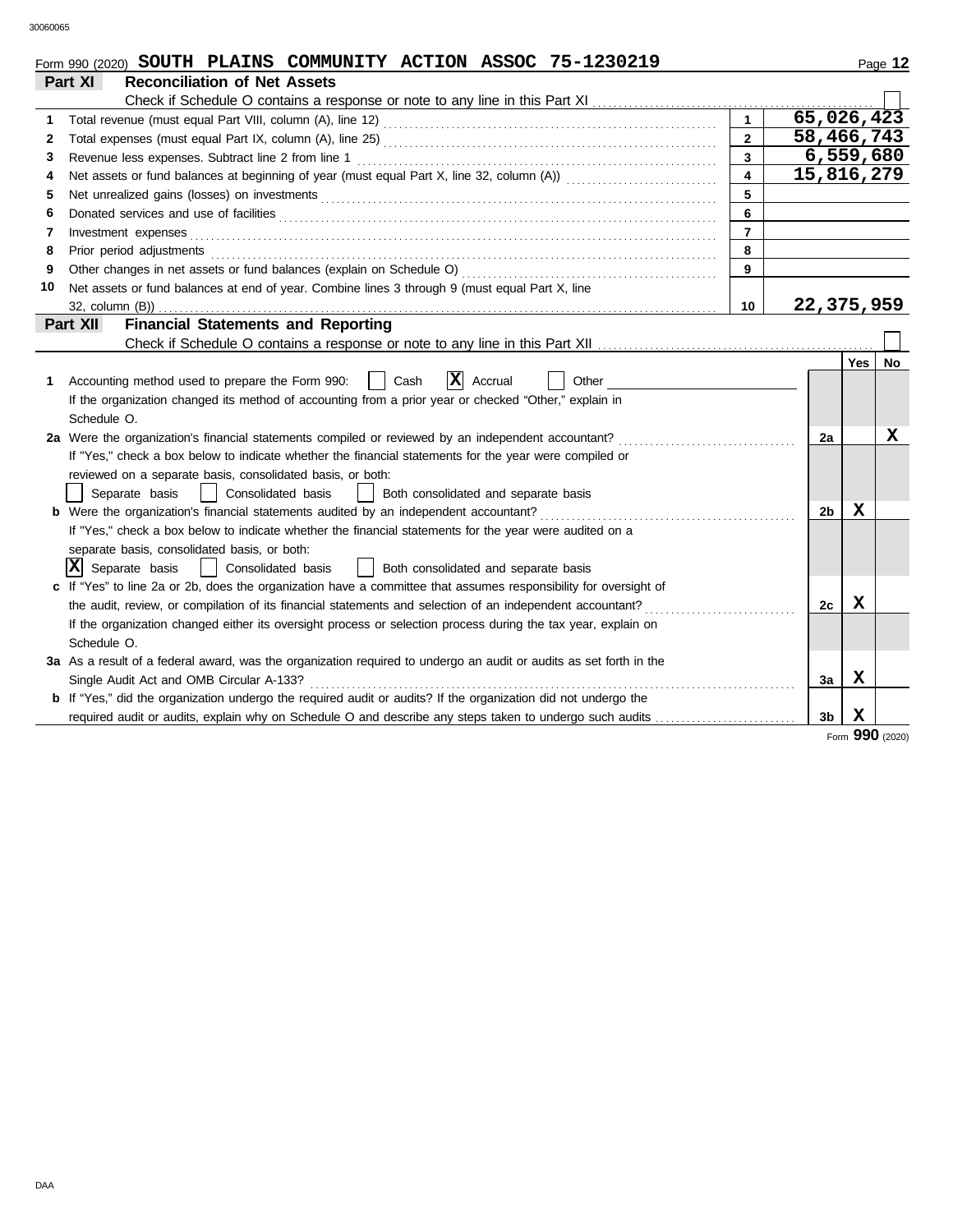| (C)<br>(A)<br>(B)<br>(D)<br>(E)<br>(F)<br>Position<br>Name and title<br>Average<br>Reportable<br>Reportable<br>Estimated amount<br>(do not check more than one<br>of other<br>hours<br>compensation<br>compensation<br>box, unless person is both an<br>from the<br>from related<br>per week<br>compensation<br>officer and a director/trustee)<br>organizations<br>organization<br>from the<br>(list any<br>(W-2/1099-MISC)<br>organization and<br>(W-2/1099-MISC)<br>hours for<br>Individual 1<br>Highest compensated<br>employee<br>Key employee<br>Former<br>Officer<br>nstitutional<br>related organizations<br>related<br>organizations<br>below<br>trustee<br>dotted line)<br>trustee<br>ERASMO MAGALIANES<br>(20)<br>1.00<br>0.00<br>X<br>0<br>0<br>х<br>0<br><b>PRESIDENT</b><br>(21)<br>PATRISHA MANZANO<br>1.00<br>0.00<br>X<br>0<br>0<br>0<br><b>DIRECTOR</b><br>NORA MARQUEZ<br>(22)<br>1.00<br>0.00<br>X<br>0<br>0<br>0<br><b>DIRECTOR</b><br>VIOLA OLIVARES<br>(23)<br>1.00<br>0.00<br>X<br>0<br>0<br>0<br>х<br><b>BOARD SECRETARY</b><br><b>MIKE RANGEL</b><br>(24)<br>1.00<br>0.00<br>X<br>0<br>0<br>0<br><b>DIRECTOR</b><br>RICKIE REDMAN<br>(25)<br>1.00<br>0.00<br>X<br>0<br>0<br>$\mathbf 0$<br><b>DIRECTOR</b><br>FRANCES RIOJAS<br>(26)<br>1.00<br>0.00<br>X<br>0<br>0<br>$\mathbf 0$<br><b>DIRECTOR</b><br>ALMA RODRIGUEZ<br>(27)<br>1.00<br>0.00<br>$\mathbf x$<br>0<br>0<br>0<br><b>DIRECTOR</b><br>1b Subtotal<br>u<br>c Total from continuation sheets to Part VII, Section A <i>minimal</i><br>u<br>d<br>u<br>Total number of individuals (including but not limited to those listed above) who received more than \$100,000 of<br>2<br>reportable compensation from the organization $\mathbf u$<br>Yes<br>No.<br>Did the organization list any former officer, director, trustee, key employee, or highest compensated<br>3<br>3<br>employee on line 1a? If "Yes," complete Schedule J for such individual [11] content to the set on line 1a? If "Yes," complete Schedule J for such individual<br>For any individual listed on line 1a, is the sum of reportable compensation and other compensation from the<br>4<br>organization and related organizations greater than \$150,000? If "Yes," complete Schedule J for such<br>4<br>individual with a construction of the construction of the construction of the construction of the construction of the construction of the construction of the construction of the construction of the construction of the cons<br>Did any person listed on line 1a receive or accrue compensation from any unrelated organization or individual<br>5<br>5<br>Section B. Independent Contractors<br>Complete this table for your five highest compensated independent contractors that received more than \$100,000 of<br>1<br>compensation from the organization. Report compensation for the calendar year ending with or within the organization's tax year.<br>(B)<br>(C)<br>Compensation<br>(A)<br>Name and business address<br>Description of services<br>Total number of independent contractors (including but not limited to those listed above) who<br>2 | 30060065<br>Form 990 (2020) SOUTH PLAINS COMMUNITY ACTION ASSOC 75-1230219<br><b>Part VII</b> |  |  |  | Section A. Officers, Directors, Trustees, Key Employees, and Highest Compensated Employees (continued) | Page 8 |
|----------------------------------------------------------------------------------------------------------------------------------------------------------------------------------------------------------------------------------------------------------------------------------------------------------------------------------------------------------------------------------------------------------------------------------------------------------------------------------------------------------------------------------------------------------------------------------------------------------------------------------------------------------------------------------------------------------------------------------------------------------------------------------------------------------------------------------------------------------------------------------------------------------------------------------------------------------------------------------------------------------------------------------------------------------------------------------------------------------------------------------------------------------------------------------------------------------------------------------------------------------------------------------------------------------------------------------------------------------------------------------------------------------------------------------------------------------------------------------------------------------------------------------------------------------------------------------------------------------------------------------------------------------------------------------------------------------------------------------------------------------------------------------------------------------------------------------------------------------------------------------------------------------------------------------------------------------------------------------------------------------------------------------------------------------------------------------------------------------------------------------------------------------------------------------------------------------------------------------------------------------------------------------------------------------------------------------------------------------------------------------------------------------------------------------------------------------------------------------------------------------------------------------------------------------------------------------------------------------------------------------------------------------------------------------------------------------------------------------------------------------------------------------------------------------------------------------------------------------------------------------------------------------------------------------------------------------------------------------------------------------------------------------------------------------------------------------------------------------------------------------------|-----------------------------------------------------------------------------------------------|--|--|--|--------------------------------------------------------------------------------------------------------|--------|
|                                                                                                                                                                                                                                                                                                                                                                                                                                                                                                                                                                                                                                                                                                                                                                                                                                                                                                                                                                                                                                                                                                                                                                                                                                                                                                                                                                                                                                                                                                                                                                                                                                                                                                                                                                                                                                                                                                                                                                                                                                                                                                                                                                                                                                                                                                                                                                                                                                                                                                                                                                                                                                                                                                                                                                                                                                                                                                                                                                                                                                                                                                                                        |                                                                                               |  |  |  |                                                                                                        |        |
|                                                                                                                                                                                                                                                                                                                                                                                                                                                                                                                                                                                                                                                                                                                                                                                                                                                                                                                                                                                                                                                                                                                                                                                                                                                                                                                                                                                                                                                                                                                                                                                                                                                                                                                                                                                                                                                                                                                                                                                                                                                                                                                                                                                                                                                                                                                                                                                                                                                                                                                                                                                                                                                                                                                                                                                                                                                                                                                                                                                                                                                                                                                                        |                                                                                               |  |  |  |                                                                                                        |        |
|                                                                                                                                                                                                                                                                                                                                                                                                                                                                                                                                                                                                                                                                                                                                                                                                                                                                                                                                                                                                                                                                                                                                                                                                                                                                                                                                                                                                                                                                                                                                                                                                                                                                                                                                                                                                                                                                                                                                                                                                                                                                                                                                                                                                                                                                                                                                                                                                                                                                                                                                                                                                                                                                                                                                                                                                                                                                                                                                                                                                                                                                                                                                        |                                                                                               |  |  |  |                                                                                                        |        |
|                                                                                                                                                                                                                                                                                                                                                                                                                                                                                                                                                                                                                                                                                                                                                                                                                                                                                                                                                                                                                                                                                                                                                                                                                                                                                                                                                                                                                                                                                                                                                                                                                                                                                                                                                                                                                                                                                                                                                                                                                                                                                                                                                                                                                                                                                                                                                                                                                                                                                                                                                                                                                                                                                                                                                                                                                                                                                                                                                                                                                                                                                                                                        |                                                                                               |  |  |  |                                                                                                        |        |
|                                                                                                                                                                                                                                                                                                                                                                                                                                                                                                                                                                                                                                                                                                                                                                                                                                                                                                                                                                                                                                                                                                                                                                                                                                                                                                                                                                                                                                                                                                                                                                                                                                                                                                                                                                                                                                                                                                                                                                                                                                                                                                                                                                                                                                                                                                                                                                                                                                                                                                                                                                                                                                                                                                                                                                                                                                                                                                                                                                                                                                                                                                                                        |                                                                                               |  |  |  |                                                                                                        |        |
|                                                                                                                                                                                                                                                                                                                                                                                                                                                                                                                                                                                                                                                                                                                                                                                                                                                                                                                                                                                                                                                                                                                                                                                                                                                                                                                                                                                                                                                                                                                                                                                                                                                                                                                                                                                                                                                                                                                                                                                                                                                                                                                                                                                                                                                                                                                                                                                                                                                                                                                                                                                                                                                                                                                                                                                                                                                                                                                                                                                                                                                                                                                                        |                                                                                               |  |  |  |                                                                                                        |        |
|                                                                                                                                                                                                                                                                                                                                                                                                                                                                                                                                                                                                                                                                                                                                                                                                                                                                                                                                                                                                                                                                                                                                                                                                                                                                                                                                                                                                                                                                                                                                                                                                                                                                                                                                                                                                                                                                                                                                                                                                                                                                                                                                                                                                                                                                                                                                                                                                                                                                                                                                                                                                                                                                                                                                                                                                                                                                                                                                                                                                                                                                                                                                        |                                                                                               |  |  |  |                                                                                                        |        |
|                                                                                                                                                                                                                                                                                                                                                                                                                                                                                                                                                                                                                                                                                                                                                                                                                                                                                                                                                                                                                                                                                                                                                                                                                                                                                                                                                                                                                                                                                                                                                                                                                                                                                                                                                                                                                                                                                                                                                                                                                                                                                                                                                                                                                                                                                                                                                                                                                                                                                                                                                                                                                                                                                                                                                                                                                                                                                                                                                                                                                                                                                                                                        |                                                                                               |  |  |  |                                                                                                        |        |
|                                                                                                                                                                                                                                                                                                                                                                                                                                                                                                                                                                                                                                                                                                                                                                                                                                                                                                                                                                                                                                                                                                                                                                                                                                                                                                                                                                                                                                                                                                                                                                                                                                                                                                                                                                                                                                                                                                                                                                                                                                                                                                                                                                                                                                                                                                                                                                                                                                                                                                                                                                                                                                                                                                                                                                                                                                                                                                                                                                                                                                                                                                                                        |                                                                                               |  |  |  |                                                                                                        |        |
|                                                                                                                                                                                                                                                                                                                                                                                                                                                                                                                                                                                                                                                                                                                                                                                                                                                                                                                                                                                                                                                                                                                                                                                                                                                                                                                                                                                                                                                                                                                                                                                                                                                                                                                                                                                                                                                                                                                                                                                                                                                                                                                                                                                                                                                                                                                                                                                                                                                                                                                                                                                                                                                                                                                                                                                                                                                                                                                                                                                                                                                                                                                                        |                                                                                               |  |  |  |                                                                                                        |        |
|                                                                                                                                                                                                                                                                                                                                                                                                                                                                                                                                                                                                                                                                                                                                                                                                                                                                                                                                                                                                                                                                                                                                                                                                                                                                                                                                                                                                                                                                                                                                                                                                                                                                                                                                                                                                                                                                                                                                                                                                                                                                                                                                                                                                                                                                                                                                                                                                                                                                                                                                                                                                                                                                                                                                                                                                                                                                                                                                                                                                                                                                                                                                        |                                                                                               |  |  |  |                                                                                                        |        |
|                                                                                                                                                                                                                                                                                                                                                                                                                                                                                                                                                                                                                                                                                                                                                                                                                                                                                                                                                                                                                                                                                                                                                                                                                                                                                                                                                                                                                                                                                                                                                                                                                                                                                                                                                                                                                                                                                                                                                                                                                                                                                                                                                                                                                                                                                                                                                                                                                                                                                                                                                                                                                                                                                                                                                                                                                                                                                                                                                                                                                                                                                                                                        |                                                                                               |  |  |  |                                                                                                        |        |
|                                                                                                                                                                                                                                                                                                                                                                                                                                                                                                                                                                                                                                                                                                                                                                                                                                                                                                                                                                                                                                                                                                                                                                                                                                                                                                                                                                                                                                                                                                                                                                                                                                                                                                                                                                                                                                                                                                                                                                                                                                                                                                                                                                                                                                                                                                                                                                                                                                                                                                                                                                                                                                                                                                                                                                                                                                                                                                                                                                                                                                                                                                                                        |                                                                                               |  |  |  |                                                                                                        |        |
|                                                                                                                                                                                                                                                                                                                                                                                                                                                                                                                                                                                                                                                                                                                                                                                                                                                                                                                                                                                                                                                                                                                                                                                                                                                                                                                                                                                                                                                                                                                                                                                                                                                                                                                                                                                                                                                                                                                                                                                                                                                                                                                                                                                                                                                                                                                                                                                                                                                                                                                                                                                                                                                                                                                                                                                                                                                                                                                                                                                                                                                                                                                                        |                                                                                               |  |  |  |                                                                                                        |        |
|                                                                                                                                                                                                                                                                                                                                                                                                                                                                                                                                                                                                                                                                                                                                                                                                                                                                                                                                                                                                                                                                                                                                                                                                                                                                                                                                                                                                                                                                                                                                                                                                                                                                                                                                                                                                                                                                                                                                                                                                                                                                                                                                                                                                                                                                                                                                                                                                                                                                                                                                                                                                                                                                                                                                                                                                                                                                                                                                                                                                                                                                                                                                        |                                                                                               |  |  |  |                                                                                                        |        |
|                                                                                                                                                                                                                                                                                                                                                                                                                                                                                                                                                                                                                                                                                                                                                                                                                                                                                                                                                                                                                                                                                                                                                                                                                                                                                                                                                                                                                                                                                                                                                                                                                                                                                                                                                                                                                                                                                                                                                                                                                                                                                                                                                                                                                                                                                                                                                                                                                                                                                                                                                                                                                                                                                                                                                                                                                                                                                                                                                                                                                                                                                                                                        |                                                                                               |  |  |  |                                                                                                        |        |
|                                                                                                                                                                                                                                                                                                                                                                                                                                                                                                                                                                                                                                                                                                                                                                                                                                                                                                                                                                                                                                                                                                                                                                                                                                                                                                                                                                                                                                                                                                                                                                                                                                                                                                                                                                                                                                                                                                                                                                                                                                                                                                                                                                                                                                                                                                                                                                                                                                                                                                                                                                                                                                                                                                                                                                                                                                                                                                                                                                                                                                                                                                                                        |                                                                                               |  |  |  |                                                                                                        |        |
|                                                                                                                                                                                                                                                                                                                                                                                                                                                                                                                                                                                                                                                                                                                                                                                                                                                                                                                                                                                                                                                                                                                                                                                                                                                                                                                                                                                                                                                                                                                                                                                                                                                                                                                                                                                                                                                                                                                                                                                                                                                                                                                                                                                                                                                                                                                                                                                                                                                                                                                                                                                                                                                                                                                                                                                                                                                                                                                                                                                                                                                                                                                                        |                                                                                               |  |  |  |                                                                                                        |        |
|                                                                                                                                                                                                                                                                                                                                                                                                                                                                                                                                                                                                                                                                                                                                                                                                                                                                                                                                                                                                                                                                                                                                                                                                                                                                                                                                                                                                                                                                                                                                                                                                                                                                                                                                                                                                                                                                                                                                                                                                                                                                                                                                                                                                                                                                                                                                                                                                                                                                                                                                                                                                                                                                                                                                                                                                                                                                                                                                                                                                                                                                                                                                        |                                                                                               |  |  |  |                                                                                                        |        |
|                                                                                                                                                                                                                                                                                                                                                                                                                                                                                                                                                                                                                                                                                                                                                                                                                                                                                                                                                                                                                                                                                                                                                                                                                                                                                                                                                                                                                                                                                                                                                                                                                                                                                                                                                                                                                                                                                                                                                                                                                                                                                                                                                                                                                                                                                                                                                                                                                                                                                                                                                                                                                                                                                                                                                                                                                                                                                                                                                                                                                                                                                                                                        |                                                                                               |  |  |  |                                                                                                        |        |
|                                                                                                                                                                                                                                                                                                                                                                                                                                                                                                                                                                                                                                                                                                                                                                                                                                                                                                                                                                                                                                                                                                                                                                                                                                                                                                                                                                                                                                                                                                                                                                                                                                                                                                                                                                                                                                                                                                                                                                                                                                                                                                                                                                                                                                                                                                                                                                                                                                                                                                                                                                                                                                                                                                                                                                                                                                                                                                                                                                                                                                                                                                                                        |                                                                                               |  |  |  |                                                                                                        |        |
|                                                                                                                                                                                                                                                                                                                                                                                                                                                                                                                                                                                                                                                                                                                                                                                                                                                                                                                                                                                                                                                                                                                                                                                                                                                                                                                                                                                                                                                                                                                                                                                                                                                                                                                                                                                                                                                                                                                                                                                                                                                                                                                                                                                                                                                                                                                                                                                                                                                                                                                                                                                                                                                                                                                                                                                                                                                                                                                                                                                                                                                                                                                                        |                                                                                               |  |  |  |                                                                                                        |        |
|                                                                                                                                                                                                                                                                                                                                                                                                                                                                                                                                                                                                                                                                                                                                                                                                                                                                                                                                                                                                                                                                                                                                                                                                                                                                                                                                                                                                                                                                                                                                                                                                                                                                                                                                                                                                                                                                                                                                                                                                                                                                                                                                                                                                                                                                                                                                                                                                                                                                                                                                                                                                                                                                                                                                                                                                                                                                                                                                                                                                                                                                                                                                        |                                                                                               |  |  |  |                                                                                                        |        |
|                                                                                                                                                                                                                                                                                                                                                                                                                                                                                                                                                                                                                                                                                                                                                                                                                                                                                                                                                                                                                                                                                                                                                                                                                                                                                                                                                                                                                                                                                                                                                                                                                                                                                                                                                                                                                                                                                                                                                                                                                                                                                                                                                                                                                                                                                                                                                                                                                                                                                                                                                                                                                                                                                                                                                                                                                                                                                                                                                                                                                                                                                                                                        |                                                                                               |  |  |  |                                                                                                        |        |
|                                                                                                                                                                                                                                                                                                                                                                                                                                                                                                                                                                                                                                                                                                                                                                                                                                                                                                                                                                                                                                                                                                                                                                                                                                                                                                                                                                                                                                                                                                                                                                                                                                                                                                                                                                                                                                                                                                                                                                                                                                                                                                                                                                                                                                                                                                                                                                                                                                                                                                                                                                                                                                                                                                                                                                                                                                                                                                                                                                                                                                                                                                                                        |                                                                                               |  |  |  |                                                                                                        |        |
|                                                                                                                                                                                                                                                                                                                                                                                                                                                                                                                                                                                                                                                                                                                                                                                                                                                                                                                                                                                                                                                                                                                                                                                                                                                                                                                                                                                                                                                                                                                                                                                                                                                                                                                                                                                                                                                                                                                                                                                                                                                                                                                                                                                                                                                                                                                                                                                                                                                                                                                                                                                                                                                                                                                                                                                                                                                                                                                                                                                                                                                                                                                                        |                                                                                               |  |  |  |                                                                                                        |        |
|                                                                                                                                                                                                                                                                                                                                                                                                                                                                                                                                                                                                                                                                                                                                                                                                                                                                                                                                                                                                                                                                                                                                                                                                                                                                                                                                                                                                                                                                                                                                                                                                                                                                                                                                                                                                                                                                                                                                                                                                                                                                                                                                                                                                                                                                                                                                                                                                                                                                                                                                                                                                                                                                                                                                                                                                                                                                                                                                                                                                                                                                                                                                        |                                                                                               |  |  |  |                                                                                                        |        |
|                                                                                                                                                                                                                                                                                                                                                                                                                                                                                                                                                                                                                                                                                                                                                                                                                                                                                                                                                                                                                                                                                                                                                                                                                                                                                                                                                                                                                                                                                                                                                                                                                                                                                                                                                                                                                                                                                                                                                                                                                                                                                                                                                                                                                                                                                                                                                                                                                                                                                                                                                                                                                                                                                                                                                                                                                                                                                                                                                                                                                                                                                                                                        |                                                                                               |  |  |  |                                                                                                        |        |
|                                                                                                                                                                                                                                                                                                                                                                                                                                                                                                                                                                                                                                                                                                                                                                                                                                                                                                                                                                                                                                                                                                                                                                                                                                                                                                                                                                                                                                                                                                                                                                                                                                                                                                                                                                                                                                                                                                                                                                                                                                                                                                                                                                                                                                                                                                                                                                                                                                                                                                                                                                                                                                                                                                                                                                                                                                                                                                                                                                                                                                                                                                                                        |                                                                                               |  |  |  |                                                                                                        |        |
|                                                                                                                                                                                                                                                                                                                                                                                                                                                                                                                                                                                                                                                                                                                                                                                                                                                                                                                                                                                                                                                                                                                                                                                                                                                                                                                                                                                                                                                                                                                                                                                                                                                                                                                                                                                                                                                                                                                                                                                                                                                                                                                                                                                                                                                                                                                                                                                                                                                                                                                                                                                                                                                                                                                                                                                                                                                                                                                                                                                                                                                                                                                                        |                                                                                               |  |  |  |                                                                                                        |        |
|                                                                                                                                                                                                                                                                                                                                                                                                                                                                                                                                                                                                                                                                                                                                                                                                                                                                                                                                                                                                                                                                                                                                                                                                                                                                                                                                                                                                                                                                                                                                                                                                                                                                                                                                                                                                                                                                                                                                                                                                                                                                                                                                                                                                                                                                                                                                                                                                                                                                                                                                                                                                                                                                                                                                                                                                                                                                                                                                                                                                                                                                                                                                        |                                                                                               |  |  |  |                                                                                                        |        |
|                                                                                                                                                                                                                                                                                                                                                                                                                                                                                                                                                                                                                                                                                                                                                                                                                                                                                                                                                                                                                                                                                                                                                                                                                                                                                                                                                                                                                                                                                                                                                                                                                                                                                                                                                                                                                                                                                                                                                                                                                                                                                                                                                                                                                                                                                                                                                                                                                                                                                                                                                                                                                                                                                                                                                                                                                                                                                                                                                                                                                                                                                                                                        |                                                                                               |  |  |  |                                                                                                        |        |
|                                                                                                                                                                                                                                                                                                                                                                                                                                                                                                                                                                                                                                                                                                                                                                                                                                                                                                                                                                                                                                                                                                                                                                                                                                                                                                                                                                                                                                                                                                                                                                                                                                                                                                                                                                                                                                                                                                                                                                                                                                                                                                                                                                                                                                                                                                                                                                                                                                                                                                                                                                                                                                                                                                                                                                                                                                                                                                                                                                                                                                                                                                                                        |                                                                                               |  |  |  |                                                                                                        |        |
|                                                                                                                                                                                                                                                                                                                                                                                                                                                                                                                                                                                                                                                                                                                                                                                                                                                                                                                                                                                                                                                                                                                                                                                                                                                                                                                                                                                                                                                                                                                                                                                                                                                                                                                                                                                                                                                                                                                                                                                                                                                                                                                                                                                                                                                                                                                                                                                                                                                                                                                                                                                                                                                                                                                                                                                                                                                                                                                                                                                                                                                                                                                                        |                                                                                               |  |  |  |                                                                                                        |        |
|                                                                                                                                                                                                                                                                                                                                                                                                                                                                                                                                                                                                                                                                                                                                                                                                                                                                                                                                                                                                                                                                                                                                                                                                                                                                                                                                                                                                                                                                                                                                                                                                                                                                                                                                                                                                                                                                                                                                                                                                                                                                                                                                                                                                                                                                                                                                                                                                                                                                                                                                                                                                                                                                                                                                                                                                                                                                                                                                                                                                                                                                                                                                        |                                                                                               |  |  |  |                                                                                                        |        |
|                                                                                                                                                                                                                                                                                                                                                                                                                                                                                                                                                                                                                                                                                                                                                                                                                                                                                                                                                                                                                                                                                                                                                                                                                                                                                                                                                                                                                                                                                                                                                                                                                                                                                                                                                                                                                                                                                                                                                                                                                                                                                                                                                                                                                                                                                                                                                                                                                                                                                                                                                                                                                                                                                                                                                                                                                                                                                                                                                                                                                                                                                                                                        |                                                                                               |  |  |  |                                                                                                        |        |
|                                                                                                                                                                                                                                                                                                                                                                                                                                                                                                                                                                                                                                                                                                                                                                                                                                                                                                                                                                                                                                                                                                                                                                                                                                                                                                                                                                                                                                                                                                                                                                                                                                                                                                                                                                                                                                                                                                                                                                                                                                                                                                                                                                                                                                                                                                                                                                                                                                                                                                                                                                                                                                                                                                                                                                                                                                                                                                                                                                                                                                                                                                                                        |                                                                                               |  |  |  |                                                                                                        |        |
|                                                                                                                                                                                                                                                                                                                                                                                                                                                                                                                                                                                                                                                                                                                                                                                                                                                                                                                                                                                                                                                                                                                                                                                                                                                                                                                                                                                                                                                                                                                                                                                                                                                                                                                                                                                                                                                                                                                                                                                                                                                                                                                                                                                                                                                                                                                                                                                                                                                                                                                                                                                                                                                                                                                                                                                                                                                                                                                                                                                                                                                                                                                                        |                                                                                               |  |  |  |                                                                                                        |        |
|                                                                                                                                                                                                                                                                                                                                                                                                                                                                                                                                                                                                                                                                                                                                                                                                                                                                                                                                                                                                                                                                                                                                                                                                                                                                                                                                                                                                                                                                                                                                                                                                                                                                                                                                                                                                                                                                                                                                                                                                                                                                                                                                                                                                                                                                                                                                                                                                                                                                                                                                                                                                                                                                                                                                                                                                                                                                                                                                                                                                                                                                                                                                        |                                                                                               |  |  |  |                                                                                                        |        |

|     | \$100,000<br>of compensation<br>e organization <b>u</b><br>received<br>more<br>than<br>trom the |                                  |
|-----|-------------------------------------------------------------------------------------------------|----------------------------------|
| DAA |                                                                                                 | 0 <sub>0</sub><br>(2020)<br>Form |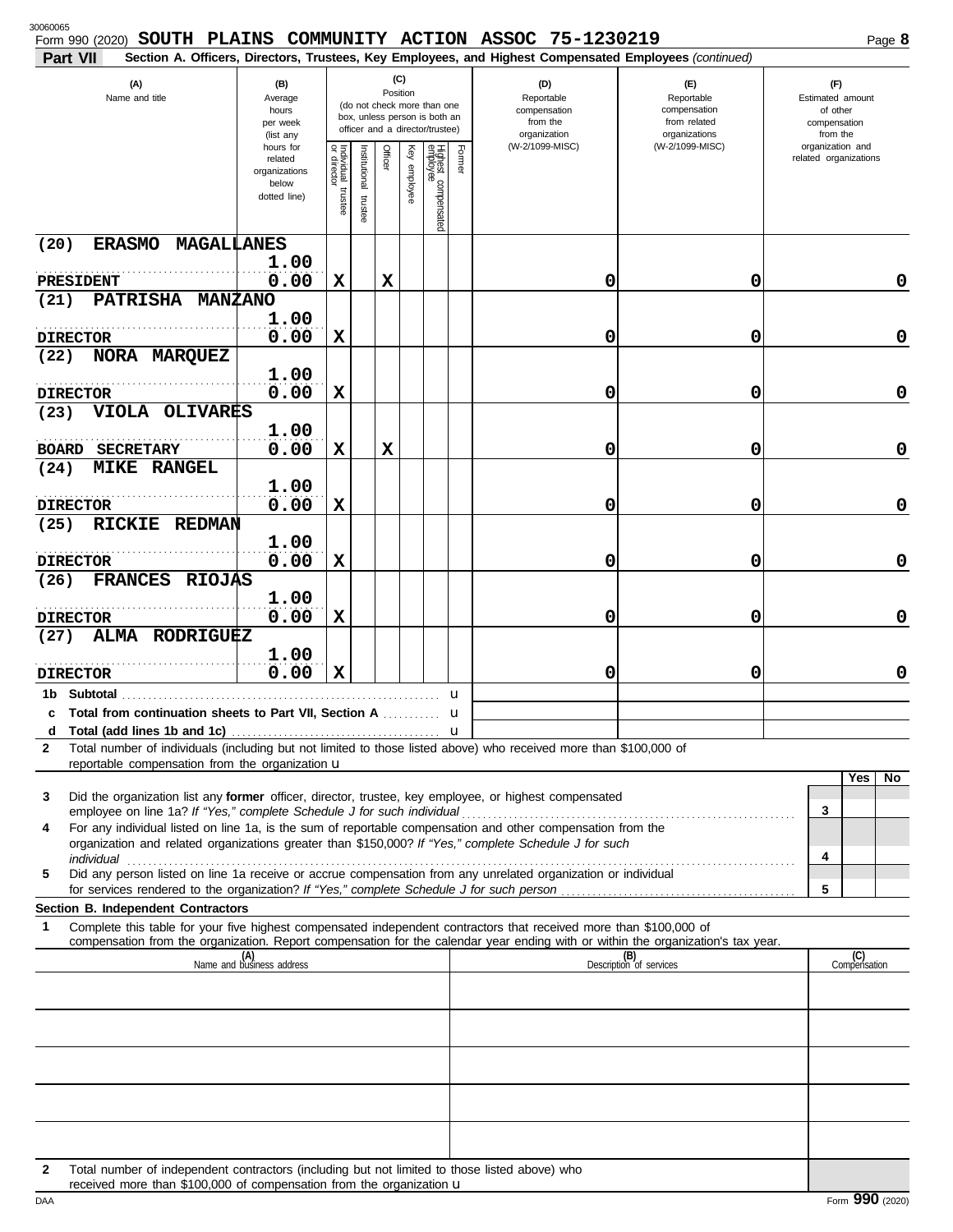| 30060065<br>Form 990 (2020)<br><b>Part VII</b>                                                                                                                                                                                                                                                                                          |                                                                |                                      |                         |                 |              |                                                                                                 |                  | SOUTH PLAINS COMMUNITY ACTION ASSOC 75-1230219<br>Section A. Officers, Directors, Trustees, Key Employees, and Highest Compensated Employees (continued) |                                                                    |                                                                 | Page 8              |
|-----------------------------------------------------------------------------------------------------------------------------------------------------------------------------------------------------------------------------------------------------------------------------------------------------------------------------------------|----------------------------------------------------------------|--------------------------------------|-------------------------|-----------------|--------------|-------------------------------------------------------------------------------------------------|------------------|----------------------------------------------------------------------------------------------------------------------------------------------------------|--------------------------------------------------------------------|-----------------------------------------------------------------|---------------------|
| (A)<br>Name and title                                                                                                                                                                                                                                                                                                                   | (B)<br>Average<br>hours<br>per week<br>(list any               |                                      |                         | (C)<br>Position |              | (do not check more than one<br>box, unless person is both an<br>officer and a director/trustee) |                  | (D)<br>Reportable<br>compensation<br>from the<br>organization                                                                                            | (E)<br>Reportable<br>compensation<br>from related<br>organizations | (F)<br>Estimated amount<br>of other<br>compensation<br>from the |                     |
|                                                                                                                                                                                                                                                                                                                                         | hours for<br>related<br>organizations<br>below<br>dotted line) | Individual<br>or director<br>trustee | nstitutional<br>trustee | Officer         | Key employee | Highest compensated<br>employee                                                                 | Former           | (W-2/1099-MISC)                                                                                                                                          | (W-2/1099-MISC)                                                    | organization and<br>related organizations                       |                     |
| (28)<br><b>JASON SANCHEZ</b>                                                                                                                                                                                                                                                                                                            |                                                                |                                      |                         |                 |              |                                                                                                 |                  |                                                                                                                                                          |                                                                    |                                                                 |                     |
| <b>DIRECTOR</b><br>DR ROBIN SATTERWHITE<br>(29)                                                                                                                                                                                                                                                                                         | 1.00<br>0.00                                                   | X                                    |                         |                 |              |                                                                                                 |                  | 0                                                                                                                                                        | 0                                                                  |                                                                 | 0                   |
|                                                                                                                                                                                                                                                                                                                                         | 1.00                                                           |                                      |                         |                 |              |                                                                                                 |                  |                                                                                                                                                          |                                                                    |                                                                 |                     |
| <b>DIRECTOR</b><br><b>LANCE STANFORD</b><br>(30)                                                                                                                                                                                                                                                                                        | 0.00                                                           | X                                    |                         |                 |              |                                                                                                 |                  | 0                                                                                                                                                        | 0                                                                  |                                                                 | 0                   |
| <b>DIRECTOR</b>                                                                                                                                                                                                                                                                                                                         | 1.00<br>0.00                                                   | X                                    |                         |                 |              |                                                                                                 |                  | 0                                                                                                                                                        | 0                                                                  |                                                                 | 0                   |
| <b>BILLY STONE</b><br>(31)                                                                                                                                                                                                                                                                                                              | 1.00                                                           |                                      |                         |                 |              |                                                                                                 |                  |                                                                                                                                                          |                                                                    |                                                                 |                     |
| <b>DIRECTOR</b><br><b>DOLORES</b><br><b>TORRES</b><br>(32)                                                                                                                                                                                                                                                                              | 0.00                                                           | X                                    |                         |                 |              |                                                                                                 |                  | 0                                                                                                                                                        | 0                                                                  |                                                                 | 0                   |
| <b>DIRECTOR</b>                                                                                                                                                                                                                                                                                                                         | 1.00<br>0.00                                                   | X                                    |                         |                 |              |                                                                                                 |                  | 0                                                                                                                                                        | 0                                                                  |                                                                 | 0                   |
| DIANNE WASHINGTON<br>(33)                                                                                                                                                                                                                                                                                                               | 1.00                                                           |                                      |                         |                 |              |                                                                                                 |                  |                                                                                                                                                          |                                                                    |                                                                 |                     |
| <b>DIRECTOR</b>                                                                                                                                                                                                                                                                                                                         | 0.00                                                           | х                                    |                         |                 |              |                                                                                                 |                  | 0                                                                                                                                                        | 0                                                                  |                                                                 | 0                   |
|                                                                                                                                                                                                                                                                                                                                         |                                                                |                                      |                         |                 |              |                                                                                                 |                  |                                                                                                                                                          |                                                                    |                                                                 |                     |
|                                                                                                                                                                                                                                                                                                                                         |                                                                |                                      |                         |                 |              |                                                                                                 |                  |                                                                                                                                                          |                                                                    |                                                                 |                     |
| Subtotal<br>1b.                                                                                                                                                                                                                                                                                                                         |                                                                |                                      |                         |                 |              |                                                                                                 | u                |                                                                                                                                                          |                                                                    |                                                                 |                     |
| c Total from continuation sheets to Part VII, Section A <i>minimal</i><br>d                                                                                                                                                                                                                                                             |                                                                |                                      |                         |                 |              |                                                                                                 | u<br>$\mathbf u$ |                                                                                                                                                          |                                                                    |                                                                 |                     |
| Total number of individuals (including but not limited to those listed above) who received more than \$100,000 of<br>2<br>reportable compensation from the organization <b>u</b>                                                                                                                                                        |                                                                |                                      |                         |                 |              |                                                                                                 |                  |                                                                                                                                                          |                                                                    |                                                                 |                     |
| Did the organization list any former officer, director, trustee, key employee, or highest compensated<br>3                                                                                                                                                                                                                              |                                                                |                                      |                         |                 |              |                                                                                                 |                  |                                                                                                                                                          |                                                                    |                                                                 | Yes<br>No.          |
| employee on line 1a? If "Yes," complete Schedule J for such individual [11] [11] content content in the 1a? If "Yes," complete Schedule J for such individual<br>For any individual listed on line 1a, is the sum of reportable compensation and other compensation from the<br>4                                                       |                                                                |                                      |                         |                 |              |                                                                                                 |                  |                                                                                                                                                          |                                                                    | 3                                                               |                     |
| organization and related organizations greater than \$150,000? If "Yes," complete Schedule J for such<br>individual with a construction of the construction of the construction of the construction of the construction of the construction of the construction of the construction of the construction of the construction of the cons |                                                                |                                      |                         |                 |              |                                                                                                 |                  |                                                                                                                                                          |                                                                    | 4                                                               |                     |
| Did any person listed on line 1a receive or accrue compensation from any unrelated organization or individual<br>5                                                                                                                                                                                                                      |                                                                |                                      |                         |                 |              |                                                                                                 |                  |                                                                                                                                                          |                                                                    | 5                                                               |                     |
| Section B. Independent Contractors                                                                                                                                                                                                                                                                                                      |                                                                |                                      |                         |                 |              |                                                                                                 |                  |                                                                                                                                                          |                                                                    |                                                                 |                     |
| Complete this table for your five highest compensated independent contractors that received more than \$100,000 of<br>1<br>compensation from the organization. Report compensation for the calendar year ending with or within the organization's tax year.                                                                             |                                                                |                                      |                         |                 |              |                                                                                                 |                  |                                                                                                                                                          |                                                                    |                                                                 |                     |
|                                                                                                                                                                                                                                                                                                                                         | (A)<br>Name and business address                               |                                      |                         |                 |              |                                                                                                 |                  |                                                                                                                                                          | (B)<br>Description of services                                     |                                                                 | (C)<br>Compensation |
|                                                                                                                                                                                                                                                                                                                                         |                                                                |                                      |                         |                 |              |                                                                                                 |                  |                                                                                                                                                          |                                                                    |                                                                 |                     |
|                                                                                                                                                                                                                                                                                                                                         |                                                                |                                      |                         |                 |              |                                                                                                 |                  |                                                                                                                                                          |                                                                    |                                                                 |                     |
|                                                                                                                                                                                                                                                                                                                                         |                                                                |                                      |                         |                 |              |                                                                                                 |                  |                                                                                                                                                          |                                                                    |                                                                 |                     |
|                                                                                                                                                                                                                                                                                                                                         |                                                                |                                      |                         |                 |              |                                                                                                 |                  |                                                                                                                                                          |                                                                    |                                                                 |                     |
| Total number of independent contractors (including but not limited to those listed above) who<br>2                                                                                                                                                                                                                                      |                                                                |                                      |                         |                 |              |                                                                                                 |                  |                                                                                                                                                          |                                                                    |                                                                 |                     |
| received more than \$100,000 of compensation from the organization <b>u</b>                                                                                                                                                                                                                                                             |                                                                |                                      |                         |                 |              |                                                                                                 |                  |                                                                                                                                                          |                                                                    |                                                                 |                     |

received more than \$100,000 of compensation from the organization u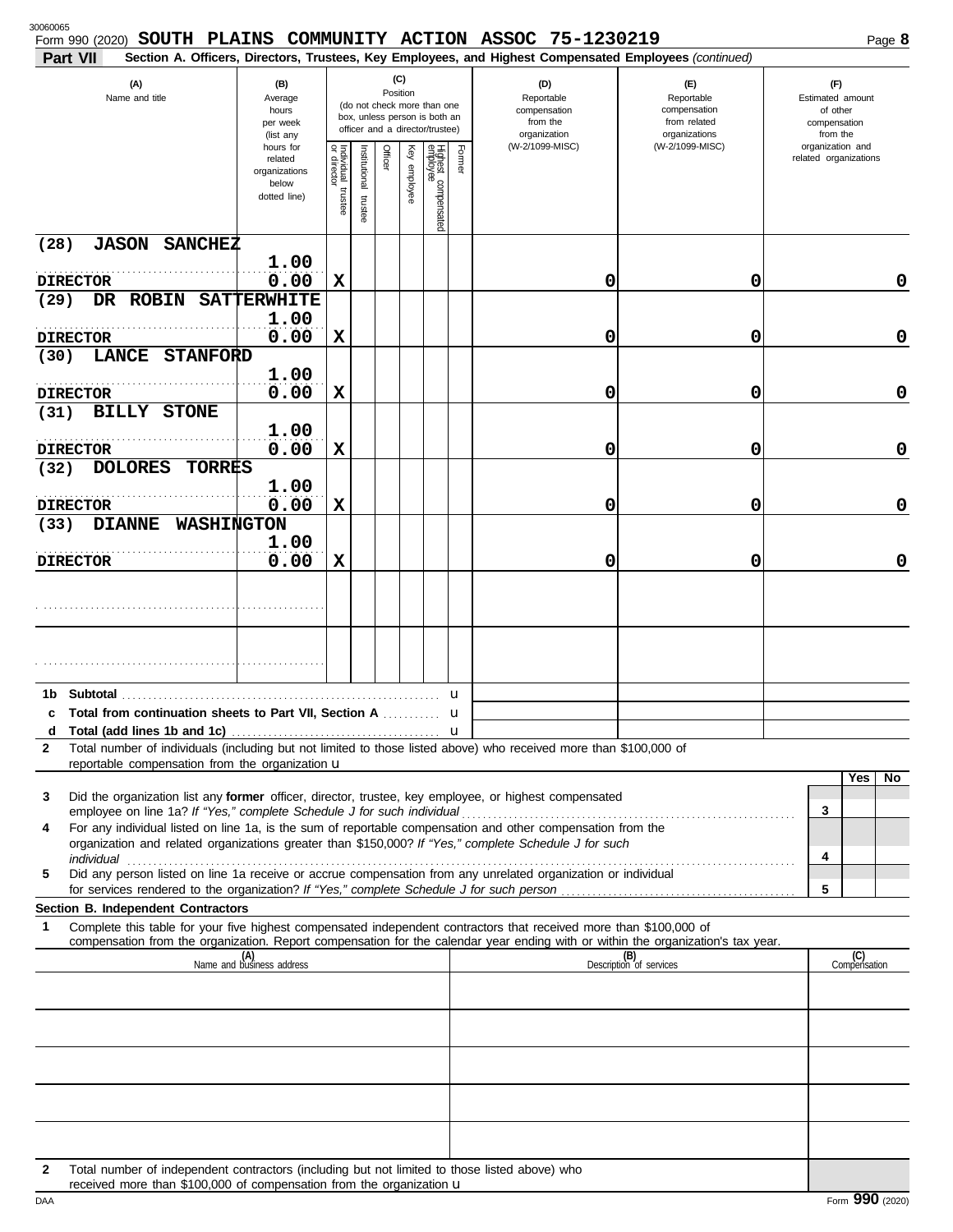| งงงงงงง<br><b>SCHEDULE A</b>          |                                                            | <b>Public Charity Status and Public Support</b>                                                                                                                                                                                                                 |     |                                                      |                                        |                                      |
|---------------------------------------|------------------------------------------------------------|-----------------------------------------------------------------------------------------------------------------------------------------------------------------------------------------------------------------------------------------------------------------|-----|------------------------------------------------------|----------------------------------------|--------------------------------------|
| (Form 990 or 990-EZ)                  |                                                            |                                                                                                                                                                                                                                                                 |     |                                                      |                                        | OMB No. 1545-0047                    |
| Department of the Treasury            |                                                            | Complete if the organization is a section $501(c)(3)$ organization or a section $4947(a)(1)$ nonexempt charitable trust.<br>La Attach to Form 990 or Form 990-EZ.                                                                                               |     |                                                      |                                        | 2UZU<br>Open to Public               |
| Internal Revenue Service              |                                                            | <b>u</b> Go to www.irs.gov/Form990 for instructions and the latest information.                                                                                                                                                                                 |     |                                                      |                                        | Inspection                           |
| Name of the organization              |                                                            |                                                                                                                                                                                                                                                                 |     |                                                      |                                        | Employer identification number       |
| Part I                                |                                                            | SOUTH PLAINS COMMUNITY ACTION ASSOC<br>Reason for Public Charity Status. (All organizations must complete this part.) See instructions.                                                                                                                         |     |                                                      | 75-1230219                             |                                      |
|                                       |                                                            | The organization is not a private foundation because it is: (For lines 1 through 12, check only one box.)                                                                                                                                                       |     |                                                      |                                        |                                      |
| 1                                     |                                                            | A church, convention of churches, or association of churches described in section 170(b)(1)(A)(i).                                                                                                                                                              |     |                                                      |                                        |                                      |
| 2                                     |                                                            | A school described in section 170(b)(1)(A)(ii). (Attach Schedule E (Form 990 or 990-EZ).)                                                                                                                                                                       |     |                                                      |                                        |                                      |
| 3<br>4                                |                                                            | A hospital or a cooperative hospital service organization described in section 170(b)(1)(A)(iii).<br>A medical research organization operated in conjunction with a hospital described in section 170(b)(1)(A)(iii). Enter the hospital's name,                 |     |                                                      |                                        |                                      |
| city, and state:                      |                                                            |                                                                                                                                                                                                                                                                 |     |                                                      |                                        |                                      |
| 5                                     |                                                            | An organization operated for the benefit of a college or university owned or operated by a governmental unit described in                                                                                                                                       |     |                                                      |                                        |                                      |
|                                       | section 170(b)(1)(A)(iv). (Complete Part II.)              |                                                                                                                                                                                                                                                                 |     |                                                      |                                        |                                      |
| 6<br>ΙX<br>7                          |                                                            | A federal, state, or local government or governmental unit described in section 170(b)(1)(A)(v).<br>An organization that normally receives a substantial part of its support from a governmental unit or from the general public                                |     |                                                      |                                        |                                      |
|                                       | described in section 170(b)(1)(A)(vi). (Complete Part II.) |                                                                                                                                                                                                                                                                 |     |                                                      |                                        |                                      |
| 8                                     |                                                            | A community trust described in section 170(b)(1)(A)(vi). (Complete Part II.)                                                                                                                                                                                    |     |                                                      |                                        |                                      |
| 9                                     |                                                            | An agricultural research organization described in section 170(b)(1)(A)(ix) operated in conjunction with a land-grant college<br>or university or a non-land-grant college of agriculture (see instructions). Enter the name, city, and state of the college or |     |                                                      |                                        |                                      |
| university:                           |                                                            |                                                                                                                                                                                                                                                                 |     |                                                      |                                        |                                      |
| 10                                    |                                                            | An organization that normally receives: (1) more than 33 1/3% of its support from contributions, membership fees, and gross                                                                                                                                     |     |                                                      |                                        |                                      |
|                                       |                                                            | receipts from activities related to its exempt functions, subject to certain exceptions; and (2) no more than 331/3% of its<br>support from gross investment income and unrelated business taxable income (less section 511 tax) from businesses                |     |                                                      |                                        |                                      |
|                                       |                                                            | acquired by the organization after June 30, 1975. See section 509(a)(2). (Complete Part III.)                                                                                                                                                                   |     |                                                      |                                        |                                      |
| 11                                    |                                                            | An organization organized and operated exclusively to test for public safety. See section 509(a)(4).                                                                                                                                                            |     |                                                      |                                        |                                      |
| 12                                    |                                                            | An organization organized and operated exclusively for the benefit of, to perform the functions of, or to carry out the purposes<br>of one or more publicly supported organizations described in section 509(a)(1) or section 509(a)(2). See section 509(a)(3). |     |                                                      |                                        |                                      |
|                                       |                                                            | Check the box in lines 12a through 12d that describes the type of supporting organization and complete lines 12e, 12f, and 12g.                                                                                                                                 |     |                                                      |                                        |                                      |
| a                                     |                                                            | Type I. A supporting organization operated, supervised, or controlled by its supported organization(s), typically by giving<br>the supported organization(s) the power to regularly appoint or elect a majority of the directors or trustees of the             |     |                                                      |                                        |                                      |
|                                       |                                                            | supporting organization. You must complete Part IV, Sections A and B.                                                                                                                                                                                           |     |                                                      |                                        |                                      |
| b                                     |                                                            | Type II. A supporting organization supervised or controlled in connection with its supported organization(s), by having                                                                                                                                         |     |                                                      |                                        |                                      |
|                                       |                                                            | control or management of the supporting organization vested in the same persons that control or manage the supported<br>organization(s). You must complete Part IV, Sections A and C.                                                                           |     |                                                      |                                        |                                      |
| c                                     |                                                            | Type III functionally integrated. A supporting organization operated in connection with, and functionally integrated with,                                                                                                                                      |     |                                                      |                                        |                                      |
|                                       |                                                            | its supported organization(s) (see instructions). You must complete Part IV, Sections A, D, and E.                                                                                                                                                              |     |                                                      |                                        |                                      |
| d                                     |                                                            | Type III non-functionally integrated. A supporting organization operated in connection with its supported organization(s)<br>that is not functionally integrated. The organization generally must satisfy a distribution requirement and an attentiveness       |     |                                                      |                                        |                                      |
|                                       |                                                            | requirement (see instructions). You must complete Part IV, Sections A and D, and Part V.                                                                                                                                                                        |     |                                                      |                                        |                                      |
| e                                     |                                                            | Check this box if the organization received a written determination from the IRS that it is a Type I, Type II, Type III<br>functionally integrated, or Type III non-functionally integrated supporting organization.                                            |     |                                                      |                                        |                                      |
| f                                     | Enter the number of supported organizations                |                                                                                                                                                                                                                                                                 |     |                                                      |                                        |                                      |
| g                                     |                                                            | Provide the following information about the supported organization(s).                                                                                                                                                                                          |     |                                                      |                                        |                                      |
| (i) Name of supported<br>organization | (ii) EIN                                                   | (iii) Type of organization<br>(described on lines 1-10                                                                                                                                                                                                          |     | (iv) Is the organization<br>listed in your governing | (v) Amount of monetary<br>support (see | (vi) Amount of<br>other support (see |
|                                       |                                                            | above (see instructions))                                                                                                                                                                                                                                       |     | document?                                            | instructions)                          | instructions)                        |
|                                       |                                                            |                                                                                                                                                                                                                                                                 | Yes | No                                                   |                                        |                                      |
| (A)                                   |                                                            |                                                                                                                                                                                                                                                                 |     |                                                      |                                        |                                      |
| (B)                                   |                                                            |                                                                                                                                                                                                                                                                 |     |                                                      |                                        |                                      |
|                                       |                                                            |                                                                                                                                                                                                                                                                 |     |                                                      |                                        |                                      |
| (C)                                   |                                                            |                                                                                                                                                                                                                                                                 |     |                                                      |                                        |                                      |
| (D)                                   |                                                            |                                                                                                                                                                                                                                                                 |     |                                                      |                                        |                                      |
|                                       |                                                            |                                                                                                                                                                                                                                                                 |     |                                                      |                                        |                                      |
| (E)                                   |                                                            |                                                                                                                                                                                                                                                                 |     |                                                      |                                        |                                      |
| <b>Total</b>                          |                                                            |                                                                                                                                                                                                                                                                 |     |                                                      |                                        |                                      |

**For Paperwork Reduction Act Notice, see the Instructions for Form 990 or 990-EZ.**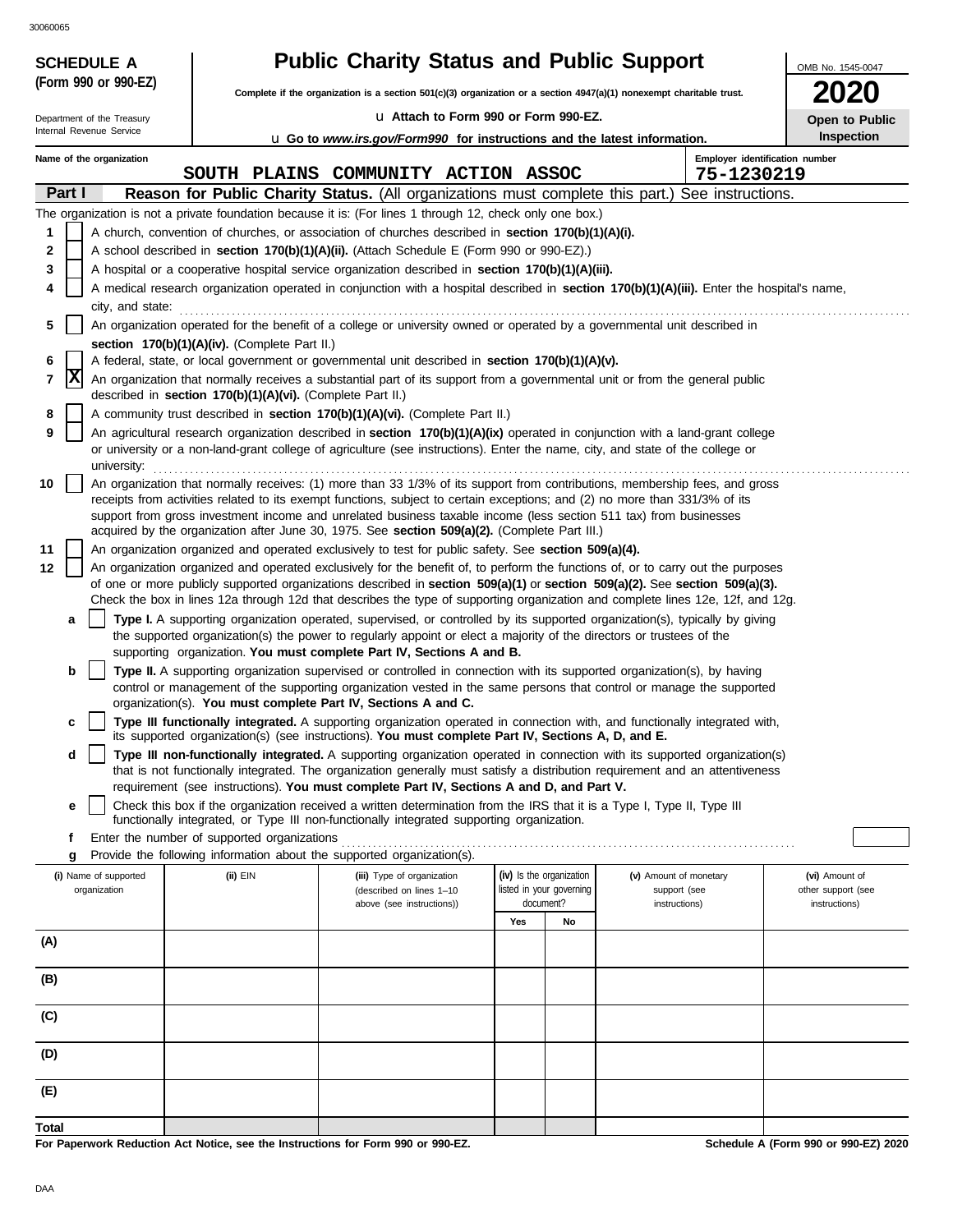# Schedule A (Form 990 or 990-EZ) 2020 **SOUTH PLAINS COMMUNITY ACTION ASSOC 75-1230219** Page 2

### (Complete only if you checked the box on line 5, 7, or 8 of Part I or if the organization failed to qualify under **Part II Support Schedule for Organizations Described in Sections 170(b)(1)(A)(iv) and 170(b)(1)(A)(vi)** Part III. If the organization fails to qualify under the tests listed below, please complete Part III.)

|              | <b>Section A. Public Support</b>                                                                                                                                                                                                                           |            |            |            |              |            |                                        |
|--------------|------------------------------------------------------------------------------------------------------------------------------------------------------------------------------------------------------------------------------------------------------------|------------|------------|------------|--------------|------------|----------------------------------------|
|              | Calendar year (or fiscal year beginning in)<br>$\mathbf{u}$                                                                                                                                                                                                | (a) 2016   | (b) 2017   | $(c)$ 2018 | $(d)$ 2019   | (e) 2020   | (f) Total                              |
| 1            | Gifts, grants, contributions, and<br>membership fees received. (Do not<br>include any "unusual grants.")                                                                                                                                                   | 37,279,402 | 36,729,751 | 51,677,226 | 59,142,917   | 62,206,433 | 247,035,729                            |
| $\mathbf{2}$ | Tax revenues levied for the<br>organization's benefit and either paid<br>to or expended on its behalf                                                                                                                                                      |            |            |            |              |            |                                        |
| 3            | The value of services or facilities<br>furnished by a governmental unit to the<br>organization without charge                                                                                                                                              |            |            |            |              |            |                                        |
| 4            | Total. Add lines 1 through 3                                                                                                                                                                                                                               | 37,279,402 | 36,729,751 | 51,677,226 | 59, 142, 917 | 62,206,433 | 247,035,729                            |
| 5            | The portion of total contributions by<br>each person (other than a<br>governmental unit or publicly<br>supported organization) included on<br>line 1 that exceeds 2% of the amount<br>shown on line 11, column (f) $\ldots$                                |            |            |            |              |            |                                        |
| 6            | Public support. Subtract line 5 from line 4                                                                                                                                                                                                                |            |            |            |              |            | 247,035,729                            |
|              | <b>Section B. Total Support</b>                                                                                                                                                                                                                            |            |            |            |              |            |                                        |
|              | Calendar year (or fiscal year beginning in)<br>$\mathbf{u}$                                                                                                                                                                                                | (a) 2016   | (b) $2017$ | $(c)$ 2018 | $(d)$ 2019   | (e) 2020   | (f) Total                              |
| 7            | Amounts from line 4                                                                                                                                                                                                                                        | 37,279,402 | 36,729,751 | 51,677,226 | 59, 142, 917 | 62,206,433 | 247,035,729                            |
| 8            | Gross income from interest, dividends,<br>payments received on securities loans,<br>rents, royalties, and income from<br>similar sources                                                                                                                   | 2,116      | 6,090      | 10,160     | 1,568        | 3,732      | 23,666                                 |
| 9            | Net income from unrelated business<br>activities, whether or not the business<br>is regularly carried on                                                                                                                                                   |            |            |            |              |            |                                        |
| 10           | Other income. Do not include gain or<br>loss from the sale of capital assets<br>(Explain in Part VI.)                                                                                                                                                      |            |            |            |              |            |                                        |
| 11           | Total support. Add lines 7 through 10                                                                                                                                                                                                                      |            |            |            |              |            | 247,059,395                            |
| 12           | Gross receipts from related activities, etc. (see instructions)                                                                                                                                                                                            |            |            |            |              | 12         | 13,561,443                             |
| 13           | First 5 years. If the Form 990 is for the organization's first, second, third, fourth, or fifth tax year as a section 501(c)(3)                                                                                                                            |            |            |            |              |            |                                        |
|              |                                                                                                                                                                                                                                                            |            |            |            |              |            |                                        |
|              | Section C. Computation of Public Support Percentage                                                                                                                                                                                                        |            |            |            |              |            |                                        |
| 14           |                                                                                                                                                                                                                                                            |            |            |            |              | 14         | 99.99%                                 |
| 15           |                                                                                                                                                                                                                                                            |            |            |            |              | 15         | 99.99%                                 |
|              | 16a 33 1/3% support test-2020. If the organization did not check the box on line 13, and line 14 is 33 1/3% or more, check this                                                                                                                            |            |            |            |              |            |                                        |
|              | box and stop here. The organization qualifies as a publicly supported organization                                                                                                                                                                         |            |            |            |              |            | $\blacktriangleright \boxed{\text{X}}$ |
| b            | 33 1/3% support test-2019. If the organization did not check a box on line 13 or 16a, and line 15 is 33 1/3% or more, check                                                                                                                                |            |            |            |              |            |                                        |
|              |                                                                                                                                                                                                                                                            |            |            |            |              |            |                                        |
|              | 17a 10%-facts-and-circumstances test-2020. If the organization did not check a box on line 13, 16a, or 16b, and line 14 is                                                                                                                                 |            |            |            |              |            |                                        |
|              | 10% or more, and if the organization meets the "facts-and-circumstances" test, check this box and stop here. Explain in                                                                                                                                    |            |            |            |              |            |                                        |
|              | Part VI how the organization meets the "facts-and-circumstances" test. The organization qualifies as a publicly supported<br>organization www.commutation.com/www.commutation.com/www.commutation.com/www.commutation.com/www.commutation.com              |            |            |            |              |            |                                        |
| b            | 10%-facts-and-circumstances test-2019. If the organization did not check a box on line 13, 16a, 16b, or 17a, and line                                                                                                                                      |            |            |            |              |            |                                        |
|              | 15 is 10% or more, and if the organization meets the "facts-and-circumstances" test, check this box and stop here. Explain<br>in Part VI how the organization meets the "facts-and-circumstances" test. The organization qualifies as a publicly supported |            |            |            |              |            |                                        |
|              | organization<br><u>expanization</u>                                                                                                                                                                                                                        |            |            |            |              |            |                                        |
| 18           | Private foundation. If the organization did not check a box on line 13, 16a, 16b, 17a, or 17b, check this box and see                                                                                                                                      |            |            |            |              |            |                                        |
|              |                                                                                                                                                                                                                                                            |            |            |            |              |            |                                        |
|              |                                                                                                                                                                                                                                                            |            |            |            |              |            |                                        |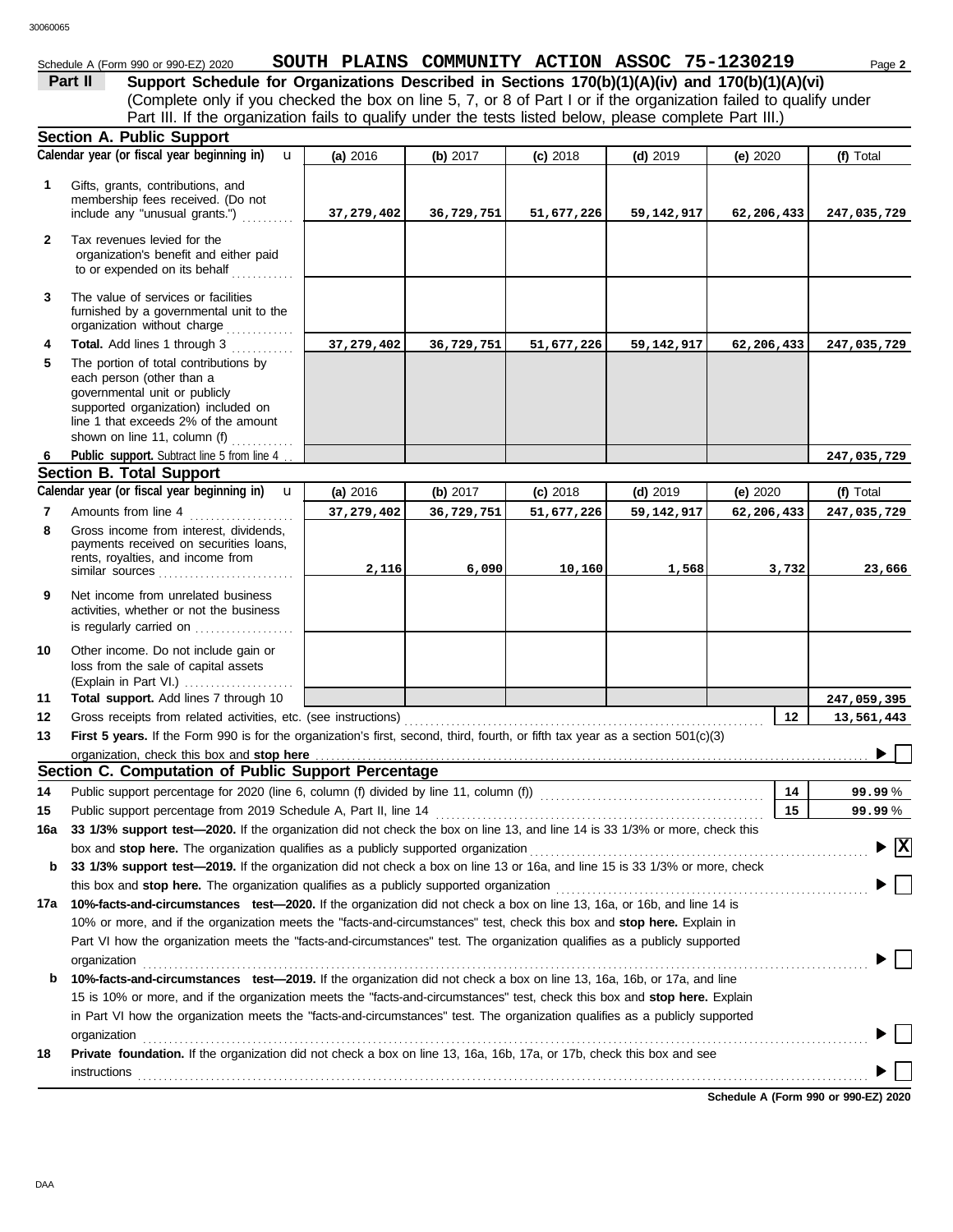# Schedule A (Form 990 or 990-EZ) 2020 **SOUTH PLAINS COMMUNITY ACTION ASSOC 75-1230219** Page 3

**Part III** Support Schedule for Organizations Described in Section 509(a)(2) (Complete only if you checked the box on line 10 of Part I or if the organization failed to qualify under Part II. If the organization fails to qualify under the tests listed below, please complete Part II.)

|     | <b>Section A. Public Support</b>                                                                                                                                                  |          |            |            |            |            |      |           |
|-----|-----------------------------------------------------------------------------------------------------------------------------------------------------------------------------------|----------|------------|------------|------------|------------|------|-----------|
|     | Calendar year (or fiscal year beginning in)<br>$\mathbf{u}$                                                                                                                       | (a) 2016 | (b) $2017$ | $(c)$ 2018 | $(d)$ 2019 | (e) $2020$ |      | (f) Total |
| 1   | Gifts, grants, contributions, and membership fees                                                                                                                                 |          |            |            |            |            |      |           |
|     | received. (Do not include any "unusual grants.")                                                                                                                                  |          |            |            |            |            |      |           |
| 2   | Gross receipts from admissions, merchandise<br>sold or services performed, or facilities<br>furnished in any activity that is related to the<br>organization's tax-exempt purpose |          |            |            |            |            |      |           |
| 3   | Gross receipts from activities that are not an<br>unrelated trade or business under section 513                                                                                   |          |            |            |            |            |      |           |
| 4   | Tax revenues levied for the<br>organization's benefit and either paid<br>to or expended on its behalf<br>and a straight                                                           |          |            |            |            |            |      |           |
| 5   | The value of services or facilities<br>furnished by a governmental unit to the<br>organization without charge                                                                     |          |            |            |            |            |      |           |
| 6   | Total. Add lines 1 through 5                                                                                                                                                      |          |            |            |            |            |      |           |
| 7а  | Amounts included on lines 1, 2, and 3<br>received from disqualified persons                                                                                                       |          |            |            |            |            |      |           |
| b   | Amounts included on lines 2 and 3<br>received from other than disqualified<br>persons that exceed the greater of \$5,000<br>or 1% of the amount on line 13 for the year           |          |            |            |            |            |      |           |
| c   | Add lines 7a and 7b                                                                                                                                                               |          |            |            |            |            |      |           |
| 8   | Public support. (Subtract line 7c from                                                                                                                                            |          |            |            |            |            |      |           |
|     | $\mathsf{line}\ 6.)\ldots$                                                                                                                                                        |          |            |            |            |            |      |           |
|     | <b>Section B. Total Support</b><br>Calendar year (or fiscal year beginning in) $\mathbf u$                                                                                        |          |            |            |            |            |      |           |
|     |                                                                                                                                                                                   | (a) 2016 | (b) 2017   | $(c)$ 2018 | $(d)$ 2019 | (e) $2020$ |      | (f) Total |
| 9   | Amounts from line 6                                                                                                                                                               |          |            |            |            |            |      |           |
| 10a | Gross income from interest, dividends,<br>payments received on securities loans, rents,<br>royalties, and income from similar sources                                             |          |            |            |            |            |      |           |
| b   | Unrelated business taxable income (less<br>section 511 taxes) from businesses<br>acquired after June 30, 1975                                                                     |          |            |            |            |            |      |           |
|     | Add lines 10a and 10b                                                                                                                                                             |          |            |            |            |            |      |           |
| 11  | Net income from unrelated business<br>activities not included in line 10b, whether<br>or not the business is regularly carried on                                                 |          |            |            |            |            |      |           |
| 12  | Other income. Do not include gain or<br>loss from the sale of capital assets<br>(Explain in Part VI.)                                                                             |          |            |            |            |            |      |           |
| 13  | Total support. (Add lines 9, 10c, 11,                                                                                                                                             |          |            |            |            |            |      |           |
|     | and 12.) $\ldots$                                                                                                                                                                 |          |            |            |            |            |      |           |
| 14  | First 5 years. If the Form 990 is for the organization's first, second, third, fourth, or fifth tax year as a section 501(c)(3)<br>organization, check this box and stop here     |          |            |            |            |            |      |           |
|     | Section C. Computation of Public Support Percentage                                                                                                                               |          |            |            |            |            |      |           |
| 15  |                                                                                                                                                                                   |          |            |            |            |            | 15   | %         |
| 16  |                                                                                                                                                                                   |          |            |            |            |            | 16   | %         |
|     | Section D. Computation of Investment Income Percentage                                                                                                                            |          |            |            |            |            |      |           |
| 17  |                                                                                                                                                                                   |          |            |            |            |            | $17$ | %         |
| 18  |                                                                                                                                                                                   |          |            |            |            |            | 18   | %         |
| 19a | 33 1/3% support tests-2020. If the organization did not check the box on line 14, and line 15 is more than 33 1/3%, and line                                                      |          |            |            |            |            |      |           |
|     |                                                                                                                                                                                   |          |            |            |            |            |      |           |
| b   | 33 1/3% support tests-2019. If the organization did not check a box on line 14 or line 19a, and line 16 is more than 33 1/3%, and                                                 |          |            |            |            |            |      |           |
|     | line 18 is not more than 33 1/3%, check this box and stop here. The organization qualifies as a publicly supported organization                                                   |          |            |            |            |            |      |           |
| 20  |                                                                                                                                                                                   |          |            |            |            |            |      |           |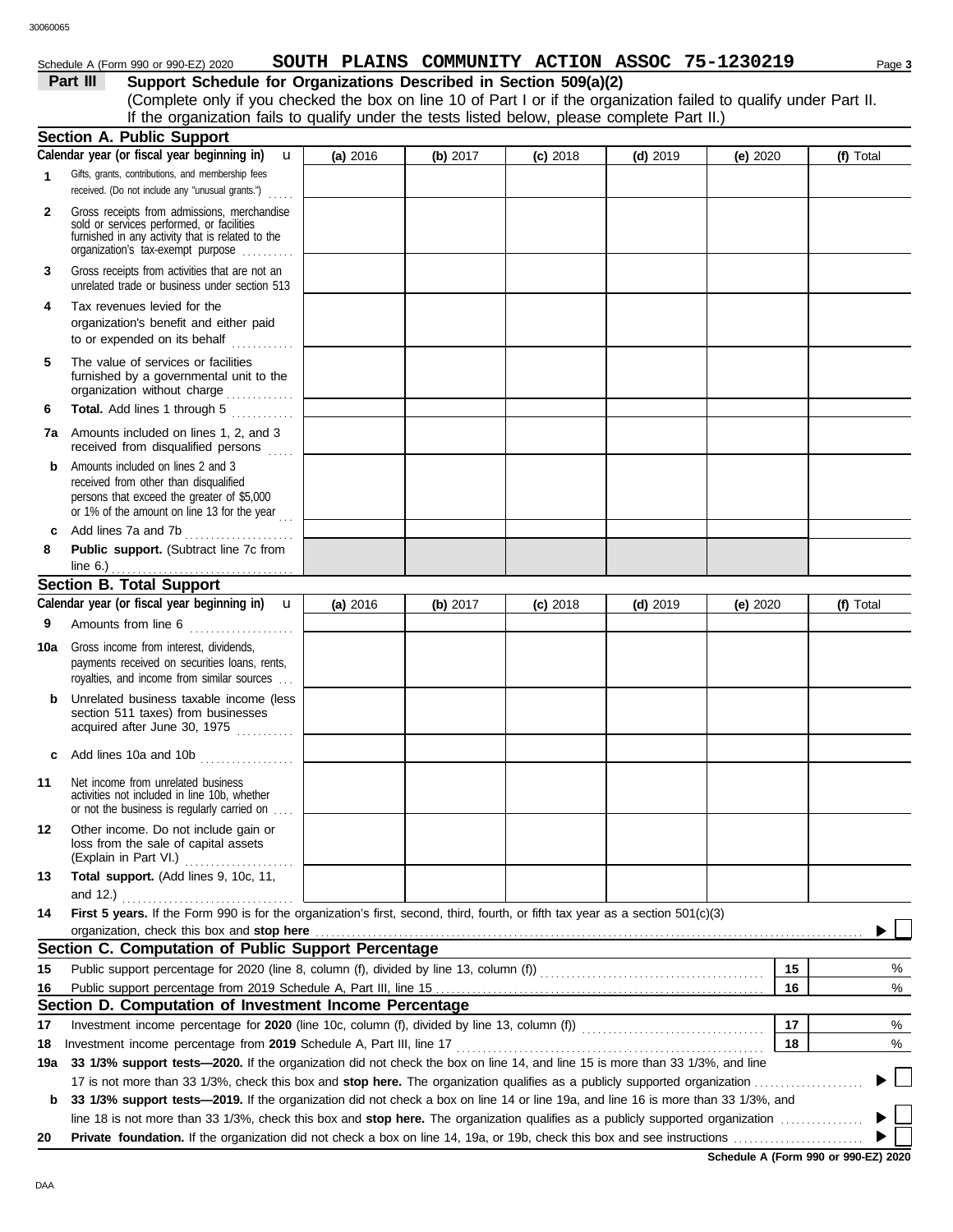#### **Part IV Supporting Organizations**

Sections A, D, and E. If you checked box 12d, Part I, complete Sections A and D, and complete Part V.) (Complete only if you checked a box in line 12 on Part I. If you checked box 12a, Part I, complete Sections A and B. If you checked box 12b, Part I, complete Sections A and C. If you checked box 12c, Part I, complete

### **Section A. All Supporting Organizations**

- Are all of the organization's supported organizations listed by name in the organization's governing documents? *If "No," describe in Part VI how the supported organizations are designated. If designated by class or purpose, describe the designation. If historic and continuing relationship, explain.* **1**
- Did the organization have any supported organization that does not have an IRS determination of status under section 509(a)(1) or (2)? *If "Yes," explain in Part VI how the organization determined that the supported organization was described in section 509(a)(1) or (2).* **2**
- **3a** Did the organization have a supported organization described in section 501(c)(4), (5), or (6)? *If "Yes," answer lines 3b and 3c below.*
- **b** Did the organization confirm that each supported organization qualified under section  $501(c)(4)$ ,  $(5)$ , or  $(6)$  and satisfied the public support tests under section 509(a)(2)? *If "Yes," describe in Part VI when and how the organization made the determination.*
- **c** Did the organization ensure that all support to such organizations was used exclusively for section  $170(c)(2)(B)$ purposes? *If "Yes," explain in Part VI what controls the organization put in place to ensure such use.*
- **4a** Was any supported organization not organized in the United States ("foreign supported organization")? *If "Yes," and if you checked 12a or 12b in Part I, answer (b) and (c) below.*
- **b** Did the organization have ultimate control and discretion in deciding whether to make grants to the foreign supported organization? *If "Yes," describe in Part VI how the organization had such control and discretion despite being controlled or supervised by or in connection with its supported organizations.*
- **c** Did the organization support any foreign supported organization that does not have an IRS determination under sections 501(c)(3) and 509(a)(1) or (2)? *If "Yes," explain in Part VI what controls the organization used to ensure that all support to the foreign supported organization was used exclusively for section 170(c)(2)(B) purposes.*
- **5a** Did the organization add, substitute, or remove any supported organizations during the tax year? *If "Yes," answer lines 5b and 5c below (if applicable). Also, provide detail in Part VI, including (i) the names and EIN numbers of the supported organizations added, substituted, or removed; (ii) the reasons for each such action; (iii) the authority under the organization's organizing document authorizing such action; and (iv) how the action was accomplished (such as by amendment to the organizing document).*
- **b Type I or Type II only.** Was any added or substituted supported organization part of a class already designated in the organization's organizing document?
- **c** Substitutions only. Was the substitution the result of an event beyond the organization's control?
- **6** Did the organization provide support (whether in the form of grants or the provision of services or facilities) to anyone other than (i) its supported organizations, (ii) individuals that are part of the charitable class benefited by one or more of its supported organizations, or (iii) other supporting organizations that also support or benefit one or more of the filing organization's supported organizations? *If "Yes," provide detail in Part VI.*
- **7** Did the organization provide a grant, loan, compensation, or other similar payment to a substantial contributor (as defined in section 4958(c)(3)(C)), a family member of a substantial contributor, or a 35% controlled entity with regard to a substantial contributor? *If "Yes," complete Part I of Schedule L (Form 990 or 990-EZ).*
- **8** Did the organization make a loan to a disqualified person (as defined in section 4958) not described in line 7? *If "Yes," complete Part I of Schedule L (Form 990 or 990-EZ).*
- **9a** Was the organization controlled directly or indirectly at any time during the tax year by one or more disqualified persons, as defined in section 4946 (other than foundation managers and organizations described in section 509(a)(1) or (2))? *If "Yes," provide detail in Part VI.*
- **b** Did one or more disqualified persons (as defined in line 9a) hold a controlling interest in any entity in which the supporting organization had an interest? *If "Yes," provide detail in Part VI.*
- **c** Did a disqualified person (as defined in line 9a) have an ownership interest in, or derive any personal benefit from, assets in which the supporting organization also had an interest? *If "Yes," provide detail in Part VI.*
- **10a** Was the organization subject to the excess business holdings rules of section 4943 because of section 4943(f) (regarding certain Type II supporting organizations, and all Type III non-functionally integrated supporting organizations)? *If "Yes," answer line 10b below.*
- **b** Did the organization have any excess business holdings in the tax year? *(Use Schedule C, Form 4720, to determine whether the organization had excess business holdings.)*

|                 | $Yes$ | <u>No</u> |
|-----------------|-------|-----------|
|                 |       |           |
|                 |       |           |
| 1               |       |           |
|                 |       |           |
| $\overline{2}$  |       |           |
| <u>3a</u>       |       |           |
|                 |       |           |
|                 |       |           |
| <u>3b</u>       |       |           |
| <u>3c</u>       |       |           |
|                 |       |           |
| <u>4a</u>       |       |           |
|                 |       |           |
| 4 <sub>b</sub>  |       |           |
|                 |       |           |
|                 |       |           |
| $rac{4c}{2}$    |       |           |
|                 |       |           |
|                 |       |           |
|                 |       |           |
| <u>5a</u>       |       |           |
| <u>5b</u>       |       |           |
| <u>5c</u>       |       |           |
|                 |       |           |
|                 |       |           |
| $\overline{6}$  |       |           |
|                 |       |           |
| $\overline{1}$  |       |           |
|                 |       |           |
| 8               |       |           |
|                 |       |           |
| <u>9a</u>       |       |           |
| <u>9b</u>       |       |           |
|                 |       |           |
| <u>9c</u>       |       |           |
|                 |       |           |
| <u>10a</u>      |       |           |
| 10 <sub>b</sub> |       |           |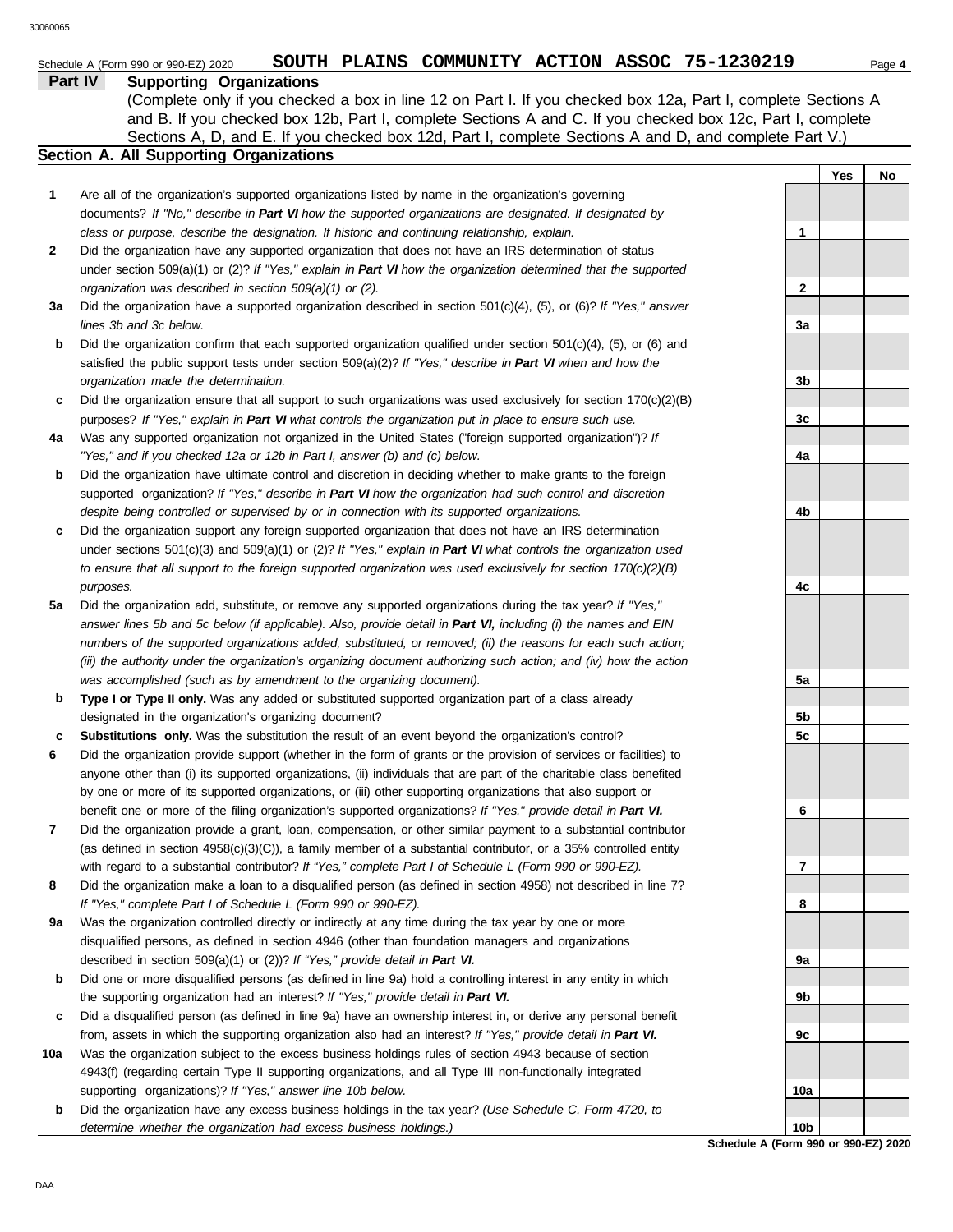# Schedule A (Form 990 or 990-EZ) 2020 **SOUTH PLAINS COMMUNITY ACTION ASSOC 75-1230219** Page 5

| <b>Part IV</b><br><b>Supporting Organizations (continued)</b> |                                                                                                                      |     |     |    |  |  |
|---------------------------------------------------------------|----------------------------------------------------------------------------------------------------------------------|-----|-----|----|--|--|
|                                                               |                                                                                                                      |     | Yes | No |  |  |
| 11                                                            | Has the organization accepted a gift or contribution from any of the following persons?                              |     |     |    |  |  |
| а                                                             | A person who directly or indirectly controls, either alone or together with persons described in lines 11b and       |     |     |    |  |  |
|                                                               | 11c below, the governing body of a supported organization?                                                           | 11a |     |    |  |  |
|                                                               | <b>b</b> A family member of a person described in line 11a above?                                                    | 11b |     |    |  |  |
|                                                               | c A 35% controlled entity of a person described in line 11a or 11b above? If "Yes" to line 11a, 11b, or 11c, provide |     |     |    |  |  |
|                                                               | detail in Part VI.                                                                                                   | 11c |     |    |  |  |

#### **Section B. Type I Supporting Organizations**

|              |                                                                                                                                | Yes | No |
|--------------|--------------------------------------------------------------------------------------------------------------------------------|-----|----|
| -1           | Did the governing body, members of the governing body, officers acting in their official capacity, or membership of one or     |     |    |
|              | more supported organizations have the power to regularly appoint or elect at least a majority of the organization's officers,  |     |    |
|              | directors, or trustees at all times during the tax year? If "No," describe in Part VI how the supported organization(s)        |     |    |
|              | effectively operated, supervised, or controlled the organization's activities. If the organization had more than one supported |     |    |
|              | organization, describe how the powers to appoint and/or remove officers, directors, or trustees were allocated among the       |     |    |
|              | supported organizations and what conditions or restrictions, if any, applied to such powers during the tax year.               |     |    |
| $\mathbf{2}$ | Did the organization operate for the benefit of any supported organization other than the supported                            |     |    |
|              | organization(s) that operated, supervised, or controlled the supporting organization? If "Yes," explain in Part                |     |    |

*VI how providing such benefit carried out the purposes of the supported organization(s) that operated,* 

#### *supervised, or controlled the supporting organization.* **Section C. Type II Supporting Organizations**

| Were a majority of the organization's directors or trustees during the tax year also a majority of the directors |  |  |
|------------------------------------------------------------------------------------------------------------------|--|--|
| or trustees of each of the organization's supported organization(s)? If "No," describe in Part VI how control    |  |  |
| or management of the supporting organization was vested in the same persons that controlled or managed           |  |  |
| the supported organization(s).                                                                                   |  |  |

### **Section D. All Type III Supporting Organizations**

|              |                                                                                                                        |   | Yes | No |
|--------------|------------------------------------------------------------------------------------------------------------------------|---|-----|----|
| $\mathbf 1$  | Did the organization provide to each of its supported organizations, by the last day of the fifth month of the         |   |     |    |
|              | organization's tax year, (i) a written notice describing the type and amount of support provided during the prior tax  |   |     |    |
|              | year, (ii) a copy of the Form 990 that was most recently filed as of the date of notification, and (iii) copies of the |   |     |    |
|              | organization's governing documents in effect on the date of notification, to the extent not previously provided?       |   |     |    |
| $\mathbf{2}$ | Were any of the organization's officers, directors, or trustees either (i) appointed or elected by the supported       |   |     |    |
|              | organization(s) or (ii) serving on the governing body of a supported organization? If "No," explain in Part VI how     |   |     |    |
|              | the organization maintained a close and continuous working relationship with the supported organization(s).            | 2 |     |    |
| $\mathbf{3}$ | By reason of the relationship described in line 2, above, did the organization's supported organizations have          |   |     |    |
|              | a significant voice in the organization's investment policies and in directing the use of the organization's           |   |     |    |
|              | income or assets at all times during the tax year? If "Yes," describe in Part VI the role the organization's           |   |     |    |
|              | supported organizations played in this regard.                                                                         | 3 |     |    |

#### **Section E. Type III Functionally-Integrated Supporting Organizations**

- **1** *Check the box next to the method that the organization used to satisfy the Integral Part Test during the year (see instructions).*
	- The organization satisfied the Activities Test. *Complete line 2 below.* **a**
	- The organization is the parent of each of its supported organizations. *Complete line 3 below.* **b**
	- The organization supported a governmental entity. *Describe in Part VI how you supported a governmental entity (see instructions).* **c**
- **2** Activities Test. *Answer lines 2a and 2b below.*
- **a** Did substantially all of the organization's activities during the tax year directly further the exempt purposes of the supported organization(s) to which the organization was responsive? *If "Yes," then in Part VI identify those supported organizations and explain how these activities directly furthered their exempt purposes,*  how the organization was responsive to those supported organizations, and how the organization determined *that these activities constituted substantially all of its activities.*
- **b** Did the activities described in line 2a, above, constitute activities that, but for the organization's involvement, one or more of the organization's supported organization(s) would have been engaged in? If "Yes," explain in *Part VI the reasons for the organization's position that its supported organization(s) would have engaged in these activities but for the organization's involvement.*
- **3** Parent of Supported Organizations. *Answer lines 3a and 3b below.*
- **a** Did the organization have the power to regularly appoint or elect a majority of the officers, directors, or trustees of each of the supported organizations? *If "Yes" or "No," provide details in Part VI.*
- **b** Did the organization exercise a substantial degree of direction over the policies, programs, and activities of each of its supported organizations? *If "Yes," describe in Part VI the role played by the organization in this regard.*

DAA **Schedule A (Form 990 or 990-EZ) 2020 3b**

**2a**

**2b**

**3a**

**Yes No**

**2**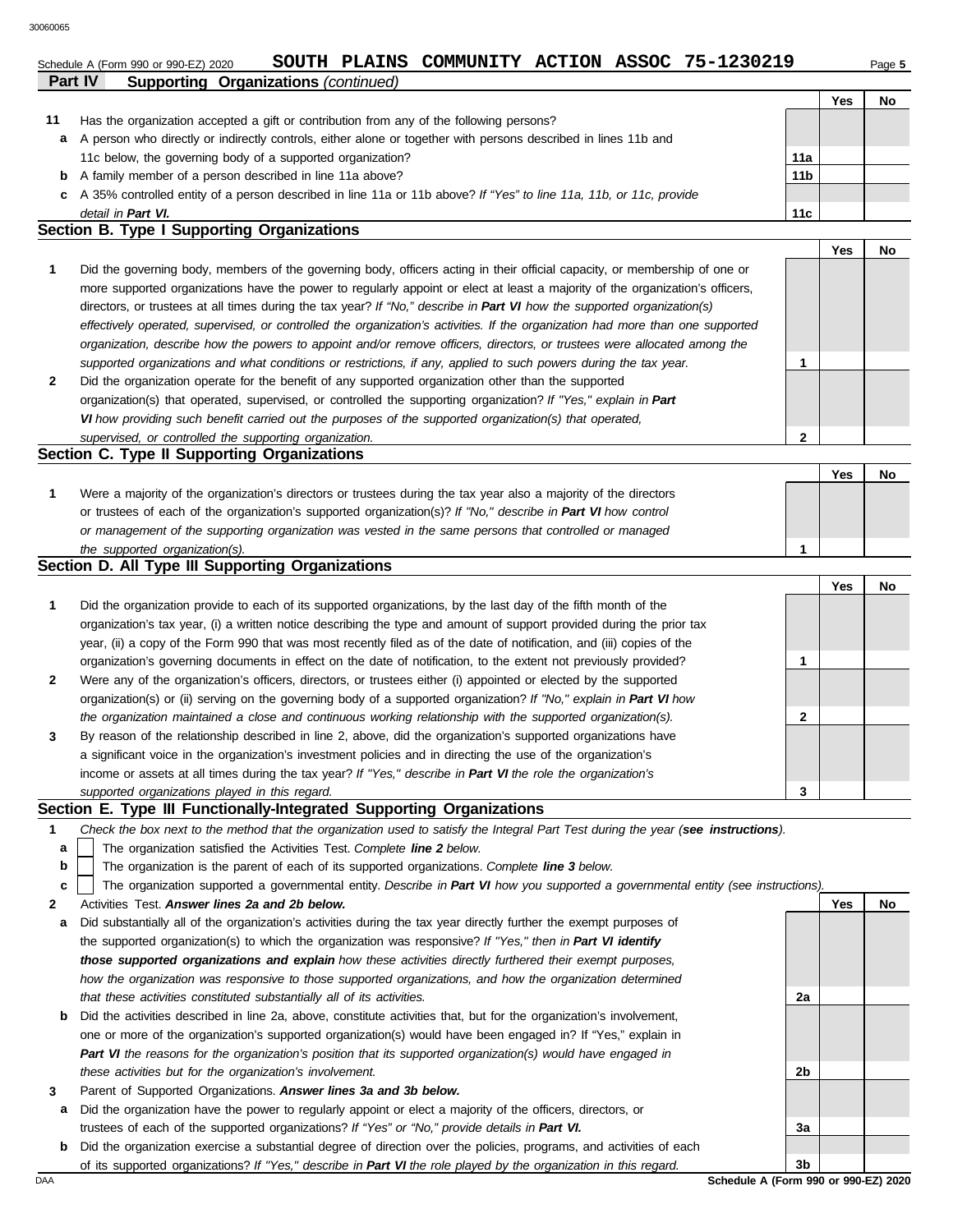|                                 | SOUTH PLAINS COMMUNITY ACTION ASSOC 75-1230219<br>Schedule A (Form 990 or 990-EZ) 2020                                           |                         |                | Page 6                         |  |  |  |  |  |
|---------------------------------|----------------------------------------------------------------------------------------------------------------------------------|-------------------------|----------------|--------------------------------|--|--|--|--|--|
| <b>Part V</b>                   | Type III Non-Functionally Integrated 509(a)(3) Supporting Organizations                                                          |                         |                |                                |  |  |  |  |  |
| $\mathbf{1}$                    | Check here if the organization satisfied the Integral Part Test as a qualifying trust on Nov. 20, 1970 (explain in Part VI). See |                         |                |                                |  |  |  |  |  |
|                                 | instructions. All other Type III non-functionally integrated supporting organizations must complete Sections A through E.        |                         |                |                                |  |  |  |  |  |
| Section A - Adjusted Net Income | (B) Current Year<br>(optional)                                                                                                   |                         |                |                                |  |  |  |  |  |
| 1                               | Net short-term capital gain                                                                                                      | 1                       |                |                                |  |  |  |  |  |
| $\mathbf{2}$                    | Recoveries of prior-year distributions                                                                                           | $\overline{2}$          |                |                                |  |  |  |  |  |
| $3^{\circ}$                     | Other gross income (see instructions)                                                                                            | 3                       |                |                                |  |  |  |  |  |
| 4                               | Add lines 1 through 3.                                                                                                           | 4                       |                |                                |  |  |  |  |  |
| 5                               | Depreciation and depletion                                                                                                       | 5                       |                |                                |  |  |  |  |  |
| 6                               | Portion of operating expenses paid or incurred for production or collection of                                                   |                         |                |                                |  |  |  |  |  |
|                                 | gross income or for management, conservation, or maintenance of property                                                         |                         |                |                                |  |  |  |  |  |
|                                 | held for production of income (see instructions)                                                                                 | 6                       |                |                                |  |  |  |  |  |
| 7                               | Other expenses (see instructions)                                                                                                | $\overline{7}$          |                |                                |  |  |  |  |  |
| 8                               | Adjusted Net Income (subtract lines 5, 6, and 7 from line 4)                                                                     | 8                       |                |                                |  |  |  |  |  |
|                                 | Section B - Minimum Asset Amount                                                                                                 |                         | (A) Prior Year | (B) Current Year<br>(optional) |  |  |  |  |  |
| 1                               | Aggregate fair market value of all non-exempt-use assets (see                                                                    |                         |                |                                |  |  |  |  |  |
|                                 | instructions for short tax year or assets held for part of year):                                                                |                         |                |                                |  |  |  |  |  |
|                                 | a Average monthly value of securities                                                                                            | 1a                      |                |                                |  |  |  |  |  |
|                                 | <b>b</b> Average monthly cash balances                                                                                           | 1b                      |                |                                |  |  |  |  |  |
|                                 | c Fair market value of other non-exempt-use assets                                                                               | 1 <sub>c</sub>          |                |                                |  |  |  |  |  |
|                                 | d Total (add lines 1a, 1b, and 1c)                                                                                               | 1d                      |                |                                |  |  |  |  |  |
|                                 | e Discount claimed for blockage or other factors                                                                                 |                         |                |                                |  |  |  |  |  |
|                                 | (explain in detail in Part VI).                                                                                                  |                         |                |                                |  |  |  |  |  |
| $\mathbf{2}$                    | Acquisition indebtedness applicable to non-exempt-use assets                                                                     | $\mathbf{2}$            |                |                                |  |  |  |  |  |
| 3                               | Subtract line 2 from line 1d.                                                                                                    | 3                       |                |                                |  |  |  |  |  |
| 4                               | Cash deemed held for exempt use. Enter 0.015 of line 3 (for greater amount,                                                      |                         |                |                                |  |  |  |  |  |
|                                 | see instructions).                                                                                                               | 4                       |                |                                |  |  |  |  |  |
| 5                               | Net value of non-exempt-use assets (subtract line 4 from line 3)                                                                 | 5                       |                |                                |  |  |  |  |  |
| 6                               | Multiply line 5 by 0.035.                                                                                                        | 6                       |                |                                |  |  |  |  |  |
| $\overline{7}$                  | Recoveries of prior-year distributions                                                                                           | $\overline{\mathbf{r}}$ |                |                                |  |  |  |  |  |
| 8                               | <b>Minimum Asset Amount</b> (add line 7 to line 6)                                                                               | 8                       |                |                                |  |  |  |  |  |
|                                 | Section C - Distributable Amount                                                                                                 |                         |                | <b>Current Year</b>            |  |  |  |  |  |
| 1.                              | Adjusted net income for prior year (from Section A, line 8, column A)                                                            | 1                       |                |                                |  |  |  |  |  |
| $\mathbf{2}$                    | Enter 0.85 of line 1.                                                                                                            | $\overline{2}$          |                |                                |  |  |  |  |  |
| 3                               | Minimum asset amount for prior year (from Section B, line 8, column A)                                                           | 3                       |                |                                |  |  |  |  |  |
| 4                               | Enter greater of line 2 or line 3.                                                                                               | 4                       |                |                                |  |  |  |  |  |
| 5                               | Income tax imposed in prior year                                                                                                 | 5                       |                |                                |  |  |  |  |  |
| 6                               | Distributable Amount. Subtract line 5 from line 4, unless subject to                                                             |                         |                |                                |  |  |  |  |  |
|                                 | emergency temporary reduction (see instructions).                                                                                | 6                       |                |                                |  |  |  |  |  |

**7** | Check here if the current year is the organization's first as a non-functionally integrated Type III supporting organization (see instructions).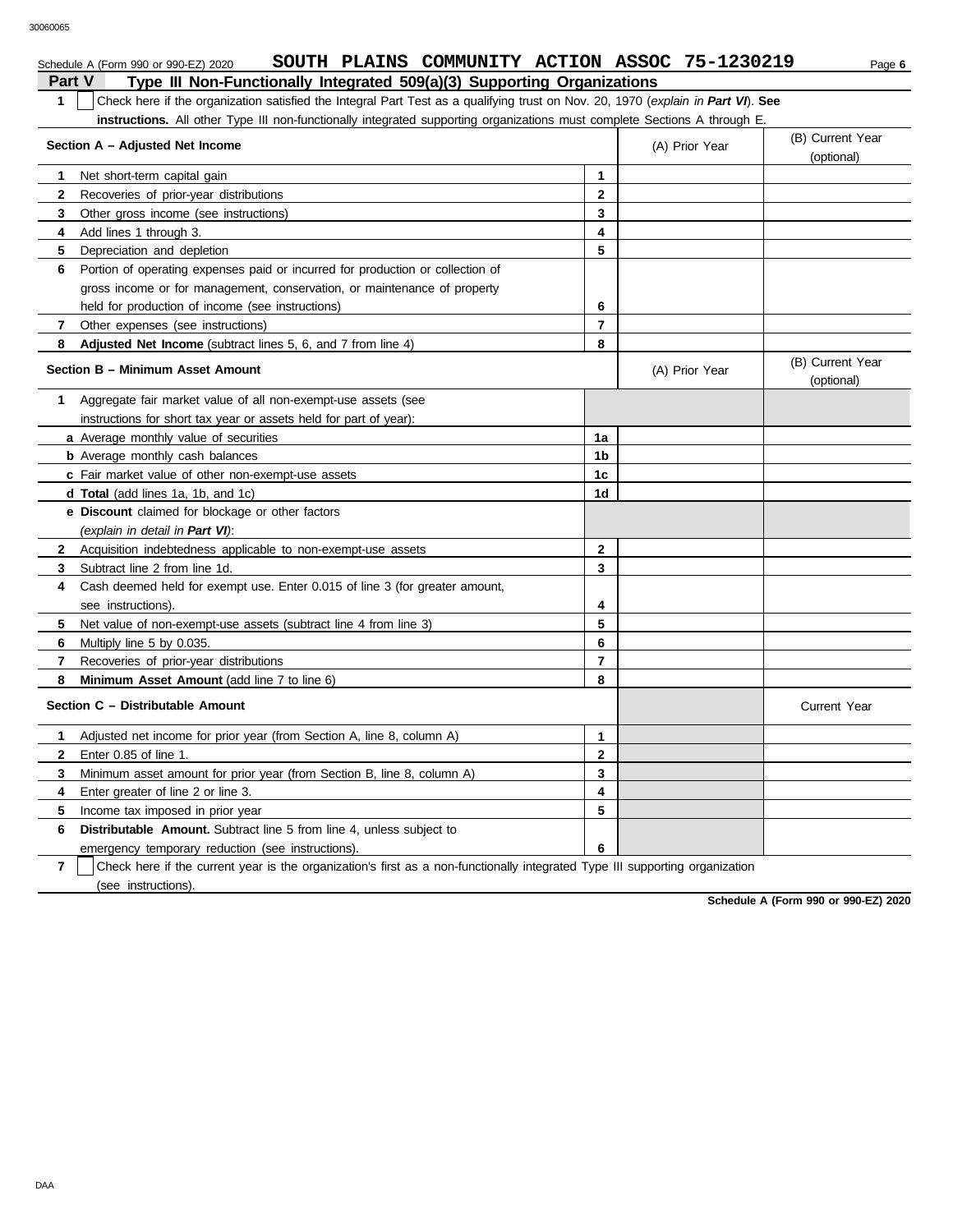# Schedule A (Form 990 or 990-EZ) 2020 **SOUTH PLAINS COMMUNITY ACTION ASSOC 75-1230219** Page 7

#### **Part V Type III Non-Functionally Integrated 509(a)(3) Supporting Organizations** *(continued)* **Section D – Distributions Current Year 1 2 3 4 5 6 7 8 9 10** Amounts paid to supported organizations to accomplish exempt purposes Amounts paid to perform activity that directly furthers exempt purposes of supported organizations, in excess of income from activity Administrative expenses paid to accomplish exempt purposes of supported organizations Amounts paid to acquire exempt-use assets Qualified set-aside amounts (prior IRS approval required—*provide details in Part VI*) Other distributions (*describe in Part VI*). See instructions. **Total annual distributions.** Add lines 1 through 6. Distributions to attentive supported organizations to which the organization is responsive (*provide details in Part VI*). See instructions. Distributable amount for 2020 from Section C, line 6 Line 8 amount divided by line 9 amount **Section E – Distribution Allocations** (see instructions) **Excess Distributions (i) (ii) Underdistributions Pre-2020 (iii) Distributable Amount for 2020 8 7 6** Remaining underdistributions for 2020 Subtract lines 3h **5 4 3** Excess distributions carryover, if any, to 2020 **2 1 a** From 2015 . . . . . . . . . . . . . . . . . . . . . . . . . . . . . . . . . . **b** From 2016 . . . . . . . . . . . . . . . . . . . . . . . . . . . . . . . . . . **c** From 2017 . . . . . . . . . . . . . . . . . . . . . . . . . . . . . . . . . . **d** From 2018 . . . . . . . . . . . . . . . . . . . . . . . . . . . . . . . . . . . **e** From 2019 . . . . . . . . . . . . . . . . . . . . . . . . . . . . . . . . . . . **f Total** of lines 3a through 3e **g** Applied to underdistributions of prior years **h** Applied to 2020 distributable amount **i** Carryover from 2015 not applied (see instructions) **j** Remainder. Subtract lines 3g, 3h, and 3i from line 3f. **a** Applied to underdistributions of prior years **b** Applied to 2020 distributable amount **c** Remainder. Subtract lines 4a and 4b from line 4. **a** Excess from 2016 . . . . . . . . . . . . . . . . . . . . . . . . . . **b** Excess from 2017 . . . . . . . . . . . . . . . . . . . . . . . . . . **c** Excess from 2018 . . . . . . . . . . . . . . . . . . . . . . . . . . . **d** Excess from 2019 . . . . . . . . . . . . . . . . . . . . . . . . . . . Distributable amount for 2020 from Section C, line 6 Underdistributions, if any, for years prior to 2020 (reasonable cause required–*explain in Part VI*). See Distributions for 2020 from Section D, line 7: Remaining underdistributions for years prior to 2020, if any. Subtract lines 3g and 4a from line 2. For result greater than zero, *explain in Part VI*. See instructions. and 4b from line 1. For result greater than zero, *explain in Part VI*. See instructions. **Excess distributions carryover to 2021.** Add lines 3j and 4c. Breakdown of line 7: instructions.

**Schedule A (Form 990 or 990-EZ) 2020**

**e** Excess from 2020 . . . . . . . . . . . . . . . . . . . . . . . . . . .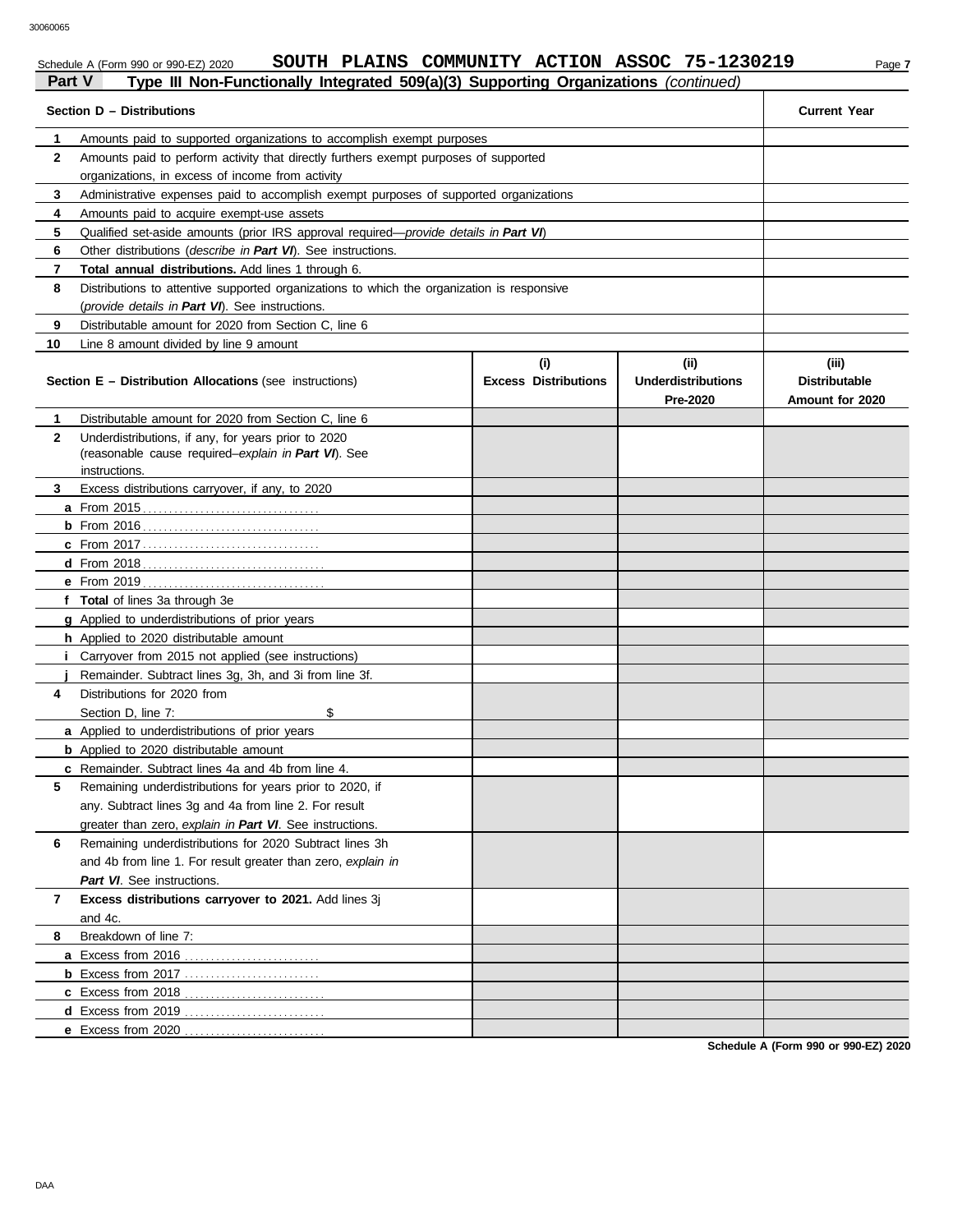|         | Schedule A (Form 990 or 990-EZ) 2020 |  |                                                                                                |  | SOUTH PLAINS COMMUNITY ACTION ASSOC 75-1230219                                                                                                                                                                                                                                                                                                                                                                                                                                            | Page 8 |
|---------|--------------------------------------|--|------------------------------------------------------------------------------------------------|--|-------------------------------------------------------------------------------------------------------------------------------------------------------------------------------------------------------------------------------------------------------------------------------------------------------------------------------------------------------------------------------------------------------------------------------------------------------------------------------------------|--------|
| Part VI |                                      |  |                                                                                                |  | Supplemental Information. Provide the explanations required by Part II, line 10; Part II, line 17a or 17b; Part<br>III, line 12; Part IV, Section A, lines 1, 2, 3b, 3c, 4b, 4c, 5a, 6, 9a, 9b, 9c, 11a, 11b, and 11c; Part IV, Section<br>B, lines 1 and 2; Part IV, Section C, line 1; Part IV, Section D, lines 2 and 3; Part IV, Section E, lines 1c, 2a, 2b,<br>3a, and 3b; Part V, line 1; Part V, Section B, line 1e; Part V, Section D, lines 5, 6, and 8; and Part V, Section E, |        |
|         |                                      |  | lines 2, 5, and 6. Also complete this part for any additional information. (See instructions.) |  |                                                                                                                                                                                                                                                                                                                                                                                                                                                                                           |        |
|         |                                      |  |                                                                                                |  |                                                                                                                                                                                                                                                                                                                                                                                                                                                                                           |        |
|         |                                      |  |                                                                                                |  |                                                                                                                                                                                                                                                                                                                                                                                                                                                                                           |        |
|         |                                      |  |                                                                                                |  |                                                                                                                                                                                                                                                                                                                                                                                                                                                                                           |        |
|         |                                      |  |                                                                                                |  |                                                                                                                                                                                                                                                                                                                                                                                                                                                                                           |        |
|         |                                      |  |                                                                                                |  |                                                                                                                                                                                                                                                                                                                                                                                                                                                                                           |        |
|         |                                      |  |                                                                                                |  |                                                                                                                                                                                                                                                                                                                                                                                                                                                                                           |        |
|         |                                      |  |                                                                                                |  |                                                                                                                                                                                                                                                                                                                                                                                                                                                                                           |        |
|         |                                      |  |                                                                                                |  |                                                                                                                                                                                                                                                                                                                                                                                                                                                                                           |        |
|         |                                      |  |                                                                                                |  |                                                                                                                                                                                                                                                                                                                                                                                                                                                                                           |        |
|         |                                      |  |                                                                                                |  |                                                                                                                                                                                                                                                                                                                                                                                                                                                                                           |        |
|         |                                      |  |                                                                                                |  |                                                                                                                                                                                                                                                                                                                                                                                                                                                                                           |        |
|         |                                      |  |                                                                                                |  |                                                                                                                                                                                                                                                                                                                                                                                                                                                                                           |        |
|         |                                      |  |                                                                                                |  |                                                                                                                                                                                                                                                                                                                                                                                                                                                                                           |        |
|         |                                      |  |                                                                                                |  |                                                                                                                                                                                                                                                                                                                                                                                                                                                                                           |        |
|         |                                      |  |                                                                                                |  |                                                                                                                                                                                                                                                                                                                                                                                                                                                                                           |        |
|         |                                      |  |                                                                                                |  |                                                                                                                                                                                                                                                                                                                                                                                                                                                                                           |        |
|         |                                      |  |                                                                                                |  |                                                                                                                                                                                                                                                                                                                                                                                                                                                                                           |        |
|         |                                      |  |                                                                                                |  |                                                                                                                                                                                                                                                                                                                                                                                                                                                                                           |        |
|         |                                      |  |                                                                                                |  |                                                                                                                                                                                                                                                                                                                                                                                                                                                                                           |        |
|         |                                      |  |                                                                                                |  |                                                                                                                                                                                                                                                                                                                                                                                                                                                                                           |        |
|         |                                      |  |                                                                                                |  |                                                                                                                                                                                                                                                                                                                                                                                                                                                                                           |        |
|         |                                      |  |                                                                                                |  |                                                                                                                                                                                                                                                                                                                                                                                                                                                                                           |        |
|         |                                      |  |                                                                                                |  |                                                                                                                                                                                                                                                                                                                                                                                                                                                                                           |        |
|         |                                      |  |                                                                                                |  |                                                                                                                                                                                                                                                                                                                                                                                                                                                                                           |        |
|         |                                      |  |                                                                                                |  |                                                                                                                                                                                                                                                                                                                                                                                                                                                                                           |        |
|         |                                      |  |                                                                                                |  |                                                                                                                                                                                                                                                                                                                                                                                                                                                                                           |        |
|         |                                      |  |                                                                                                |  |                                                                                                                                                                                                                                                                                                                                                                                                                                                                                           |        |
|         |                                      |  |                                                                                                |  |                                                                                                                                                                                                                                                                                                                                                                                                                                                                                           |        |
|         |                                      |  |                                                                                                |  |                                                                                                                                                                                                                                                                                                                                                                                                                                                                                           |        |
|         |                                      |  |                                                                                                |  |                                                                                                                                                                                                                                                                                                                                                                                                                                                                                           |        |
|         |                                      |  |                                                                                                |  |                                                                                                                                                                                                                                                                                                                                                                                                                                                                                           |        |
|         |                                      |  |                                                                                                |  |                                                                                                                                                                                                                                                                                                                                                                                                                                                                                           |        |
|         |                                      |  |                                                                                                |  |                                                                                                                                                                                                                                                                                                                                                                                                                                                                                           |        |
|         |                                      |  |                                                                                                |  |                                                                                                                                                                                                                                                                                                                                                                                                                                                                                           |        |
|         |                                      |  |                                                                                                |  |                                                                                                                                                                                                                                                                                                                                                                                                                                                                                           |        |
|         |                                      |  |                                                                                                |  |                                                                                                                                                                                                                                                                                                                                                                                                                                                                                           |        |
|         |                                      |  |                                                                                                |  |                                                                                                                                                                                                                                                                                                                                                                                                                                                                                           |        |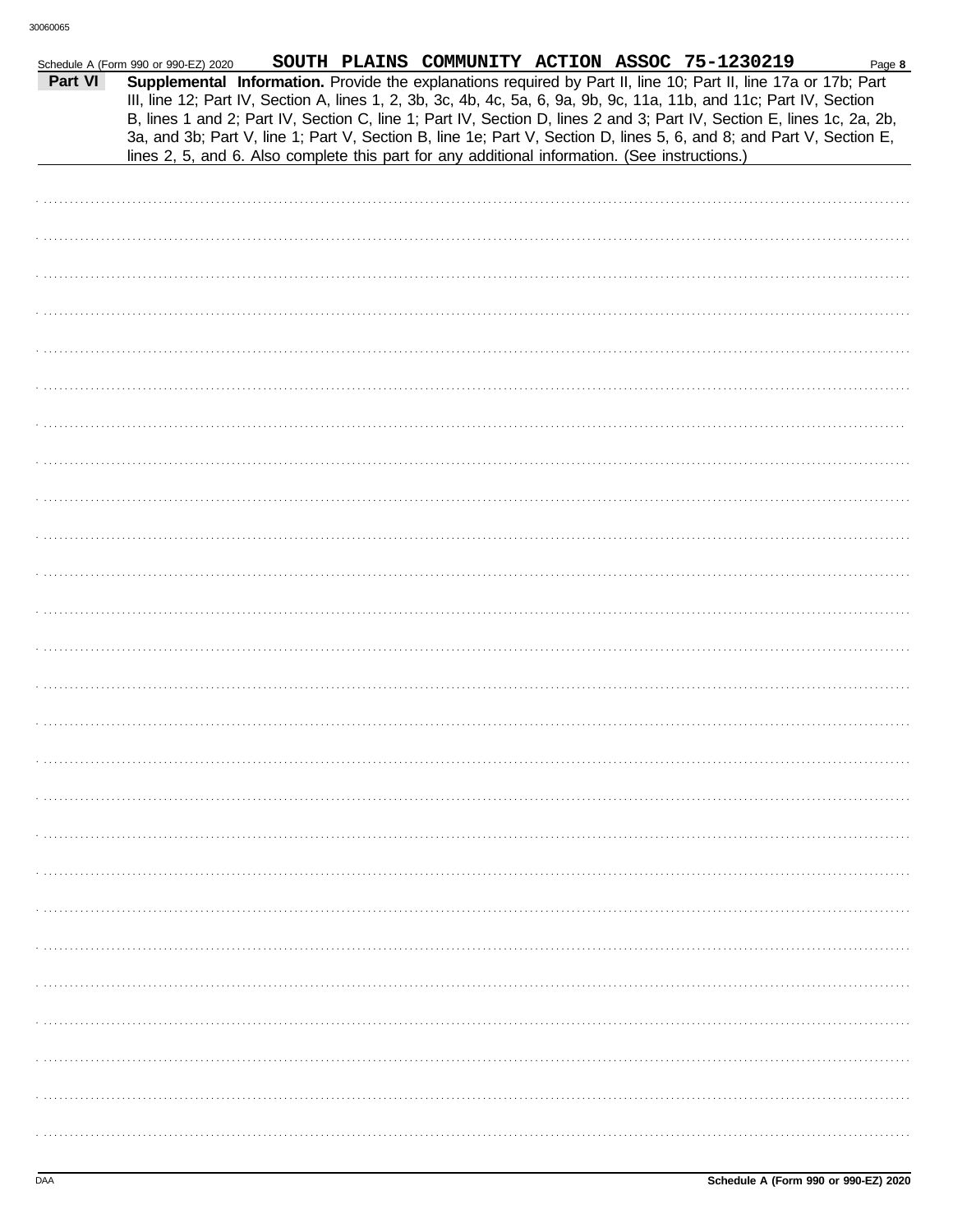|    | <b>Supplemental Financial Statements</b><br><b>SCHEDULE D</b><br>u Complete if the organization answered "Yes" on Form 990,<br>(Form 990) |                                                                                                                                                                                                                              |                                                                          |                | OMB No. 1545-0047               |
|----|-------------------------------------------------------------------------------------------------------------------------------------------|------------------------------------------------------------------------------------------------------------------------------------------------------------------------------------------------------------------------------|--------------------------------------------------------------------------|----------------|---------------------------------|
|    |                                                                                                                                           |                                                                                                                                                                                                                              | Part IV, line 6, 7, 8, 9, 10, 11a, 11b, 11c, 11d, 11e, 11f, 12a, or 12b. |                | Open to Public                  |
|    | Department of the Treasury<br>Internal Revenue Service                                                                                    | u Go to www.irs.gov/Form990 for instructions and the latest information.                                                                                                                                                     | u Attach to Form 990.                                                    |                | <b>Inspection</b>               |
|    | Name of the organization                                                                                                                  |                                                                                                                                                                                                                              |                                                                          |                | Employer identification number  |
|    |                                                                                                                                           |                                                                                                                                                                                                                              |                                                                          |                |                                 |
|    | SOUTH                                                                                                                                     | PLAINS COMMUNITY ACTION ASSOC<br>Organizations Maintaining Donor Advised Funds or Other Similar Funds or Accounts.                                                                                                           |                                                                          |                | 75-1230219                      |
|    | Part I                                                                                                                                    | Complete if the organization answered "Yes" on Form 990, Part IV, line 6.                                                                                                                                                    |                                                                          |                |                                 |
|    |                                                                                                                                           |                                                                                                                                                                                                                              | (a) Donor advised funds                                                  |                | (b) Funds and other accounts    |
| 1  |                                                                                                                                           |                                                                                                                                                                                                                              |                                                                          |                |                                 |
| 2  |                                                                                                                                           | Aggregate value of contributions to (during year)                                                                                                                                                                            |                                                                          |                |                                 |
| 3  |                                                                                                                                           |                                                                                                                                                                                                                              |                                                                          |                |                                 |
| 4  |                                                                                                                                           |                                                                                                                                                                                                                              |                                                                          |                |                                 |
| 5  |                                                                                                                                           | Did the organization inform all donors and donor advisors in writing that the assets held in donor advised                                                                                                                   |                                                                          |                |                                 |
|    |                                                                                                                                           |                                                                                                                                                                                                                              |                                                                          |                | Yes<br>No                       |
| 6  |                                                                                                                                           | Did the organization inform all grantees, donors, and donor advisors in writing that grant funds can be used<br>only for charitable purposes and not for the benefit of the donor or donor advisor, or for any other purpose |                                                                          |                |                                 |
|    |                                                                                                                                           |                                                                                                                                                                                                                              |                                                                          |                | Yes<br>No                       |
|    | Part II                                                                                                                                   | <b>Conservation Easements.</b>                                                                                                                                                                                               |                                                                          |                |                                 |
|    |                                                                                                                                           | Complete if the organization answered "Yes" on Form 990, Part IV, line 7.                                                                                                                                                    |                                                                          |                |                                 |
| 1  |                                                                                                                                           | Purpose(s) of conservation easements held by the organization (check all that apply).                                                                                                                                        |                                                                          |                |                                 |
|    |                                                                                                                                           | Preservation of land for public use (for example, recreation or education)                                                                                                                                                   | Preservation of a historically important land area                       |                |                                 |
|    | Protection of natural habitat                                                                                                             |                                                                                                                                                                                                                              | Preservation of a certified historic structure                           |                |                                 |
|    | Preservation of open space                                                                                                                |                                                                                                                                                                                                                              |                                                                          |                |                                 |
| 2  | easement on the last day of the tax year.                                                                                                 | Complete lines 2a through 2d if the organization held a qualified conservation contribution in the form of a conservation                                                                                                    |                                                                          |                | Held at the End of the Tax Year |
| а  |                                                                                                                                           |                                                                                                                                                                                                                              |                                                                          | 2a             |                                 |
| b  |                                                                                                                                           |                                                                                                                                                                                                                              |                                                                          | 2 <sub>b</sub> |                                 |
| с  |                                                                                                                                           | Number of conservation easements on a certified historic structure included in (a) [[[[[[[[[[[[[[[[[[[[[[[[[]]]]]]]                                                                                                          |                                                                          | 2c             |                                 |
| d  |                                                                                                                                           | Number of conservation easements included in (c) acquired after 7/25/06, and not on a                                                                                                                                        |                                                                          |                |                                 |
|    |                                                                                                                                           |                                                                                                                                                                                                                              |                                                                          | 2d             |                                 |
| 3. |                                                                                                                                           | Number of conservation easements modified, transferred, released, extinguished, or terminated by the organization during the                                                                                                 |                                                                          |                |                                 |
|    | tax year $\mathbf u$                                                                                                                      |                                                                                                                                                                                                                              |                                                                          |                |                                 |
|    |                                                                                                                                           | Number of states where property subject to conservation easement is located <b>u</b>                                                                                                                                         |                                                                          |                |                                 |
| 5  |                                                                                                                                           | Does the organization have a written policy regarding the periodic monitoring, inspection, handling of                                                                                                                       |                                                                          |                |                                 |
|    |                                                                                                                                           |                                                                                                                                                                                                                              |                                                                          |                | Yes<br>No                       |
| 6  |                                                                                                                                           | Staff and volunteer hours devoted to monitoring, inspecting, handling of violations, and enforcing conservation easements during the year                                                                                    |                                                                          |                |                                 |
| 7  | u<br>. <b>.</b> .                                                                                                                         | Amount of expenses incurred in monitoring, inspecting, handling of violations, and enforcing conservation easements during the year                                                                                          |                                                                          |                |                                 |
|    | u\$                                                                                                                                       |                                                                                                                                                                                                                              |                                                                          |                |                                 |
| 8  |                                                                                                                                           | Does each conservation easement reported on line $2(d)$ above satisfy the requirements of section $170(h)(4)(B)(i)$                                                                                                          |                                                                          |                |                                 |
|    |                                                                                                                                           |                                                                                                                                                                                                                              |                                                                          |                | Yes<br>No                       |
| 9  |                                                                                                                                           | In Part XIII, describe how the organization reports conservation easements in its revenue and expense statement and                                                                                                          |                                                                          |                |                                 |
|    |                                                                                                                                           | balance sheet, and include, if applicable, the text of the footnote to the organization's financial statements that describes the                                                                                            |                                                                          |                |                                 |
|    |                                                                                                                                           | organization's accounting for conservation easements.<br>Organizations Maintaining Collections of Art, Historical Treasures, or Other Similar Assets.                                                                        |                                                                          |                |                                 |
|    | Part III                                                                                                                                  | Complete if the organization answered "Yes" on Form 990, Part IV, line 8.                                                                                                                                                    |                                                                          |                |                                 |
|    |                                                                                                                                           | 1a If the organization elected, as permitted under FASB ASC 958, not to report in its revenue statement and balance sheet works                                                                                              |                                                                          |                |                                 |
|    |                                                                                                                                           | of art, historical treasures, or other similar assets held for public exhibition, education, or research in furtherance of public                                                                                            |                                                                          |                |                                 |
|    |                                                                                                                                           | service, provide in Part XIII the text of the footnote to its financial statements that describes these items.                                                                                                               |                                                                          |                |                                 |
| b  |                                                                                                                                           | If the organization elected, as permitted under FASB ASC 958, to report in its revenue statement and balance sheet works of                                                                                                  |                                                                          |                |                                 |
|    |                                                                                                                                           | art, historical treasures, or other similar assets held for public exhibition, education, or research in furtherance of public service,                                                                                      |                                                                          |                |                                 |
|    |                                                                                                                                           | provide the following amounts relating to these items:                                                                                                                                                                       |                                                                          |                |                                 |
|    | (i)                                                                                                                                       |                                                                                                                                                                                                                              |                                                                          |                |                                 |
|    |                                                                                                                                           |                                                                                                                                                                                                                              |                                                                          |                |                                 |
| 2  |                                                                                                                                           | If the organization received or held works of art, historical treasures, or other similar assets for financial gain, provide the                                                                                             |                                                                          |                |                                 |
| а  |                                                                                                                                           | following amounts required to be reported under FASB ASC 958 relating to these items:                                                                                                                                        |                                                                          |                |                                 |
|    |                                                                                                                                           |                                                                                                                                                                                                                              |                                                                          |                |                                 |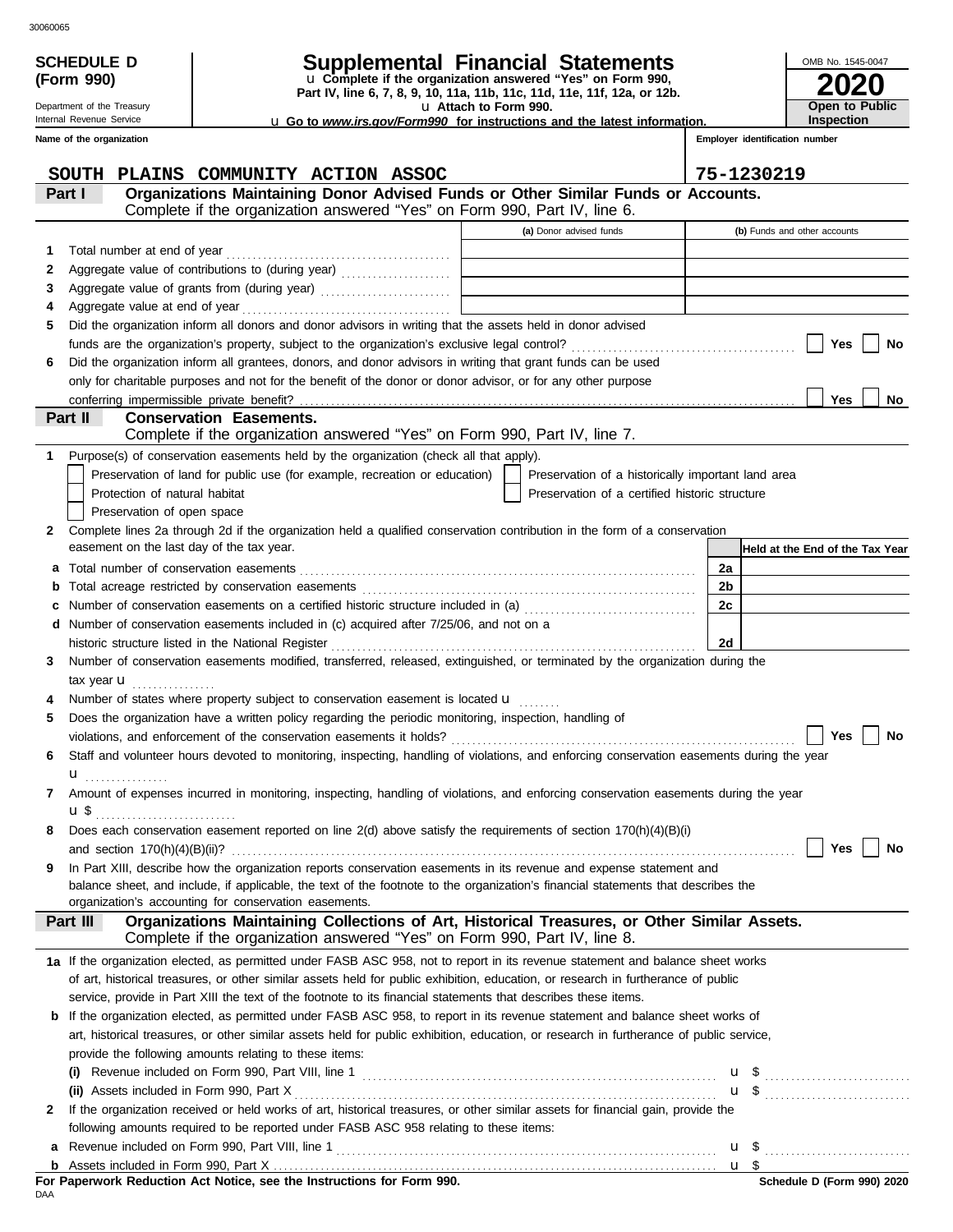|   | Schedule D (Form 990) 2020 SOUTH PLAINS COMMUNITY ACTION ASSOC 75-1230219                                                                                                                                                            |                                           |                          |                    |                 |                      |                | Page 2              |
|---|--------------------------------------------------------------------------------------------------------------------------------------------------------------------------------------------------------------------------------------|-------------------------------------------|--------------------------|--------------------|-----------------|----------------------|----------------|---------------------|
|   | Organizations Maintaining Collections of Art, Historical Treasures, or Other Similar Assets (continued)<br>Part III                                                                                                                  |                                           |                          |                    |                 |                      |                |                     |
|   | 3 Using the organization's acquisition, accession, and other records, check any of the following that make significant use of its<br>collection items (check all that apply):                                                        |                                           |                          |                    |                 |                      |                |                     |
| a | Public exhibition                                                                                                                                                                                                                    | d                                         | Loan or exchange program |                    |                 |                      |                |                     |
| b | Scholarly research                                                                                                                                                                                                                   | е                                         |                          |                    |                 |                      |                |                     |
| с | Preservation for future generations                                                                                                                                                                                                  |                                           |                          |                    |                 |                      |                |                     |
|   | Provide a description of the organization's collections and explain how they further the organization's exempt purpose in Part                                                                                                       |                                           |                          |                    |                 |                      |                |                     |
|   | XIII.                                                                                                                                                                                                                                |                                           |                          |                    |                 |                      |                |                     |
| 5 | During the year, did the organization solicit or receive donations of art, historical treasures, or other similar                                                                                                                    |                                           |                          |                    |                 |                      |                |                     |
|   |                                                                                                                                                                                                                                      |                                           |                          |                    |                 |                      | Yes            | No.                 |
|   | <b>Escrow and Custodial Arrangements.</b><br>Part IV                                                                                                                                                                                 |                                           |                          |                    |                 |                      |                |                     |
|   | Complete if the organization answered "Yes" on Form 990, Part IV, line 9, or reported an amount on Form                                                                                                                              |                                           |                          |                    |                 |                      |                |                     |
|   | 990, Part X, line 21.                                                                                                                                                                                                                |                                           |                          |                    |                 |                      |                |                     |
|   | 1a Is the organization an agent, trustee, custodian or other intermediary for contributions or other assets not                                                                                                                      |                                           |                          |                    |                 |                      |                |                     |
|   |                                                                                                                                                                                                                                      |                                           |                          |                    |                 |                      | Yes            | No                  |
|   | <b>b</b> If "Yes," explain the arrangement in Part XIII and complete the following table:                                                                                                                                            |                                           |                          |                    |                 |                      |                |                     |
|   |                                                                                                                                                                                                                                      |                                           |                          |                    |                 |                      | Amount         |                     |
|   | c Beginning balance <b>contract to the contract of the set of the contract of the contract of the contract of the contract of the contract of the contract of the contract of the contract of the contract of the contract of th</b> |                                           |                          |                    |                 | 1c                   |                |                     |
|   |                                                                                                                                                                                                                                      |                                           |                          |                    |                 | 1d                   |                |                     |
|   | Distributions during the year manufactured contains and the year manufactured with the year manufactured with                                                                                                                        |                                           |                          |                    |                 | 1e                   |                |                     |
|   | Ending balance <i>communically contained a contained a contained a contained a contained a contained a contained a</i>                                                                                                               |                                           |                          |                    |                 | 1f                   |                |                     |
|   | 2a Did the organization include an amount on Form 990, Part X, line 21, for escrow or custodial account liability?                                                                                                                   |                                           |                          |                    |                 |                      | Yes            | No                  |
|   |                                                                                                                                                                                                                                      |                                           |                          |                    |                 |                      |                |                     |
|   | Part V<br><b>Endowment Funds.</b>                                                                                                                                                                                                    |                                           |                          |                    |                 |                      |                |                     |
|   | Complete if the organization answered "Yes" on Form 990, Part IV, line 10.                                                                                                                                                           |                                           |                          |                    |                 |                      |                |                     |
|   |                                                                                                                                                                                                                                      | (a) Current year                          | (b) Prior year           | (c) Two years back |                 | (d) Three years back |                | (e) Four years back |
|   | 1a Beginning of year balance                                                                                                                                                                                                         |                                           |                          |                    |                 |                      |                |                     |
|   |                                                                                                                                                                                                                                      |                                           |                          |                    |                 |                      |                |                     |
|   | Net investment earnings, gains, and                                                                                                                                                                                                  |                                           |                          |                    |                 |                      |                |                     |
|   | losses                                                                                                                                                                                                                               |                                           |                          |                    |                 |                      |                |                     |
|   | d Grants or scholarships                                                                                                                                                                                                             |                                           |                          |                    |                 |                      |                |                     |
|   | Other expenditures for facilities and                                                                                                                                                                                                |                                           |                          |                    |                 |                      |                |                     |
|   | programs                                                                                                                                                                                                                             |                                           |                          |                    |                 |                      |                |                     |
|   |                                                                                                                                                                                                                                      | the control of the control of the control |                          |                    |                 |                      |                |                     |
|   | End of year balance <i>[[[[[[[[[[[[[[[[[[[[[[[[[[[[]]]</i> ]]]                                                                                                                                                                       |                                           |                          |                    |                 |                      |                |                     |
|   | 2 Provide the estimated percentage of the current year end balance (line 1g, column (a)) held as:                                                                                                                                    |                                           |                          |                    |                 |                      |                |                     |
|   | Board designated or quasi-endowment <b>u</b> %                                                                                                                                                                                       |                                           |                          |                    |                 |                      |                |                     |
|   | <b>b</b> Permanent endowment <b>u</b> %                                                                                                                                                                                              |                                           |                          |                    |                 |                      |                |                     |
|   | Term endowment <b>u</b>                                                                                                                                                                                                              |                                           |                          |                    |                 |                      |                |                     |
|   | The percentages on lines 2a, 2b, and 2c should equal 100%.                                                                                                                                                                           |                                           |                          |                    |                 |                      |                |                     |
|   | 3a Are there endowment funds not in the possession of the organization that are held and administered for the                                                                                                                        |                                           |                          |                    |                 |                      |                |                     |
|   | organization by:                                                                                                                                                                                                                     |                                           |                          |                    |                 |                      |                | Yes<br>No           |
|   |                                                                                                                                                                                                                                      |                                           |                          |                    |                 |                      | 3a(i)          |                     |
|   | (ii) Related organizations                                                                                                                                                                                                           |                                           |                          |                    |                 |                      | 3a(ii)         |                     |
|   |                                                                                                                                                                                                                                      |                                           |                          |                    |                 |                      | 3b             |                     |
|   | Describe in Part XIII the intended uses of the organization's endowment funds.                                                                                                                                                       |                                           |                          |                    |                 |                      |                |                     |
|   | Part VI<br>Land, Buildings, and Equipment.                                                                                                                                                                                           |                                           |                          |                    |                 |                      |                |                     |
|   | Complete if the organization answered "Yes" on Form 990, Part IV, line 11a. See Form 990, Part X, line 10.                                                                                                                           |                                           |                          |                    |                 |                      |                |                     |
|   | Description of property                                                                                                                                                                                                              | (a) Cost or other basis                   | (b) Cost or other basis  |                    | (c) Accumulated |                      | (d) Book value |                     |
|   |                                                                                                                                                                                                                                      | (investment)                              | (other)                  |                    | depreciation    |                      |                |                     |
|   | <b>1a</b> Land                                                                                                                                                                                                                       |                                           |                          | 206,500            |                 |                      |                | 206,500             |
|   |                                                                                                                                                                                                                                      |                                           |                          | 19,461,778         | 5,888,960       |                      | 13,572,818     |                     |
|   | c Leasehold improvements                                                                                                                                                                                                             |                                           |                          |                    |                 |                      |                |                     |
|   |                                                                                                                                                                                                                                      |                                           |                          | 9,754,761          | 4,597,160       |                      |                | 5,157,601           |
|   |                                                                                                                                                                                                                                      |                                           |                          |                    |                 |                      |                |                     |
|   |                                                                                                                                                                                                                                      |                                           |                          |                    |                 |                      | 18,936,919     |                     |
|   |                                                                                                                                                                                                                                      |                                           |                          |                    |                 |                      |                |                     |

**Schedule D (Form 990) 2020**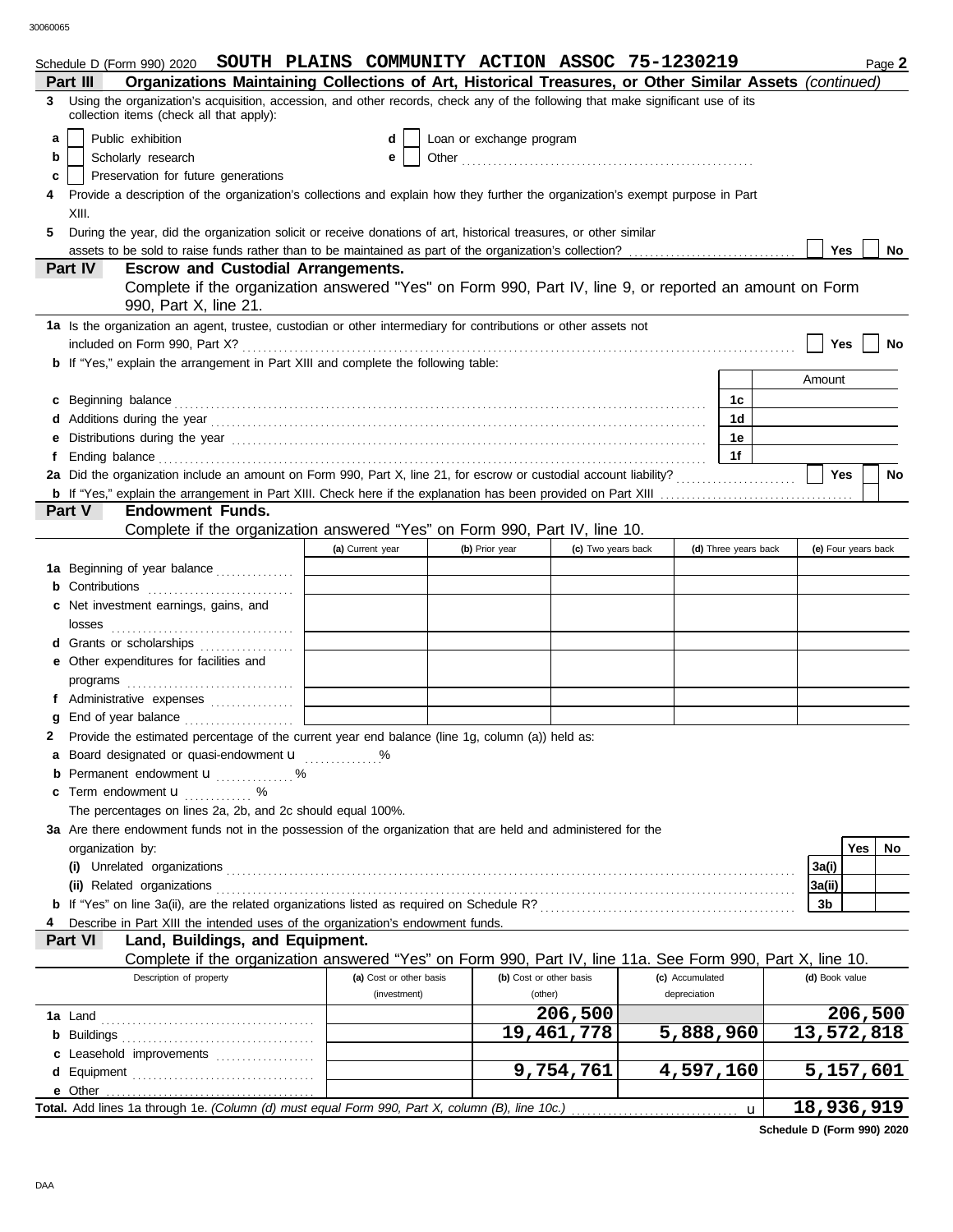Schedule D (Form 990) 2020

| Part VII   | <b>Investments - Other Securities.</b><br>Complete if the organization answered "Yes" on Form 990, Part IV, line 11b. See Form 990, Part X, line 12. |                |                                  |                |
|------------|------------------------------------------------------------------------------------------------------------------------------------------------------|----------------|----------------------------------|----------------|
|            | (a) Description of security or category                                                                                                              | (b) Book value | (c) Method of valuation:         |                |
|            | (including name of security)                                                                                                                         |                | Cost or end-of-year market value |                |
|            |                                                                                                                                                      |                |                                  |                |
|            |                                                                                                                                                      |                |                                  |                |
|            | $(3)$ Other                                                                                                                                          |                |                                  |                |
|            |                                                                                                                                                      |                |                                  |                |
|            | $\mathbf{B}$                                                                                                                                         |                |                                  |                |
|            | (C)                                                                                                                                                  |                |                                  |                |
|            |                                                                                                                                                      |                |                                  |                |
|            |                                                                                                                                                      |                |                                  |                |
|            |                                                                                                                                                      |                |                                  |                |
| (G)        |                                                                                                                                                      |                |                                  |                |
| (H)        |                                                                                                                                                      |                |                                  |                |
|            | Total. (Column (b) must equal Form 990, Part X, col. (B) line 12.)<br>$\ldots$ . $\mathbf{u}$                                                        |                |                                  |                |
| Part VIII  | Investments - Program Related.                                                                                                                       |                |                                  |                |
|            | Complete if the organization answered "Yes" on Form 990, Part IV, line 11c. See Form 990, Part X, line 13.                                           |                |                                  |                |
|            | (a) Description of investment                                                                                                                        | (b) Book value | (c) Method of valuation:         |                |
|            |                                                                                                                                                      |                | Cost or end-of-year market value |                |
| (1)        |                                                                                                                                                      |                |                                  |                |
| (2)        |                                                                                                                                                      |                |                                  |                |
| (3)        |                                                                                                                                                      |                |                                  |                |
| (4)        |                                                                                                                                                      |                |                                  |                |
| (5)        |                                                                                                                                                      |                |                                  |                |
| (6)        |                                                                                                                                                      |                |                                  |                |
| (7)        |                                                                                                                                                      |                |                                  |                |
| (8)        |                                                                                                                                                      |                |                                  |                |
| (9)        |                                                                                                                                                      |                |                                  |                |
|            | <b>Total.</b> (Column (b) must equal Form 990, Part X, col. (B) line 13.) $\ldots$ <b>u</b>                                                          |                |                                  |                |
| Part IX    | Other Assets.                                                                                                                                        |                |                                  |                |
|            | Complete if the organization answered "Yes" on Form 990, Part IV, line 11d. See Form 990, Part X, line 15.                                           |                |                                  | (b) Book value |
|            | (a) Description                                                                                                                                      |                |                                  |                |
| (1)        |                                                                                                                                                      |                |                                  |                |
| (2)        |                                                                                                                                                      |                |                                  |                |
| (3)        |                                                                                                                                                      |                |                                  |                |
| (4)        |                                                                                                                                                      |                |                                  |                |
| (5)        |                                                                                                                                                      |                |                                  |                |
| (6)<br>(7) |                                                                                                                                                      |                |                                  |                |
| (8)        |                                                                                                                                                      |                |                                  |                |
| (9)        |                                                                                                                                                      |                |                                  |                |
|            | Total. (Column (b) must equal Form 990, Part X, col. (B) line 15.)                                                                                   |                | u                                |                |
| Part X     | Other Liabilities.                                                                                                                                   |                |                                  |                |
|            | Complete if the organization answered "Yes" on Form 990, Part IV, line 11e or 11f. See Form 990, Part X,                                             |                |                                  |                |
|            | line $25$ .                                                                                                                                          |                |                                  |                |
| 1.         | (a) Description of liability                                                                                                                         |                |                                  | (b) Book value |
| (1)        | Federal income taxes                                                                                                                                 |                |                                  |                |
| (2)        | ACCRUED PAYROLL                                                                                                                                      |                |                                  | 574,675        |
| (3)        | OTHER ACCRUED LIABILITIES                                                                                                                            |                |                                  | 542,846        |
| (4)        |                                                                                                                                                      |                |                                  |                |
| (5)        |                                                                                                                                                      |                |                                  |                |
| (6)        |                                                                                                                                                      |                |                                  |                |
| (7)        |                                                                                                                                                      |                |                                  |                |
| (8)        |                                                                                                                                                      |                |                                  |                |
| (9)        |                                                                                                                                                      |                |                                  |                |
|            | Total. (Column (b) must equal Form 990, Part X, col. (B) line 25.)                                                                                   |                | u                                | 1,117,521      |
|            | 2. Liability for uncertain tax positions. In Part XIII, provide the text of the footnote to the organization's financial statements that reports the |                |                                  |                |

**SOUTH PLAINS COMMUNITY ACTION ASSOC 75-1230219**

organization's liability for uncertain tax positions under FASB ASC 740. Check here if the text of the footnote has been provided in Part XIII ...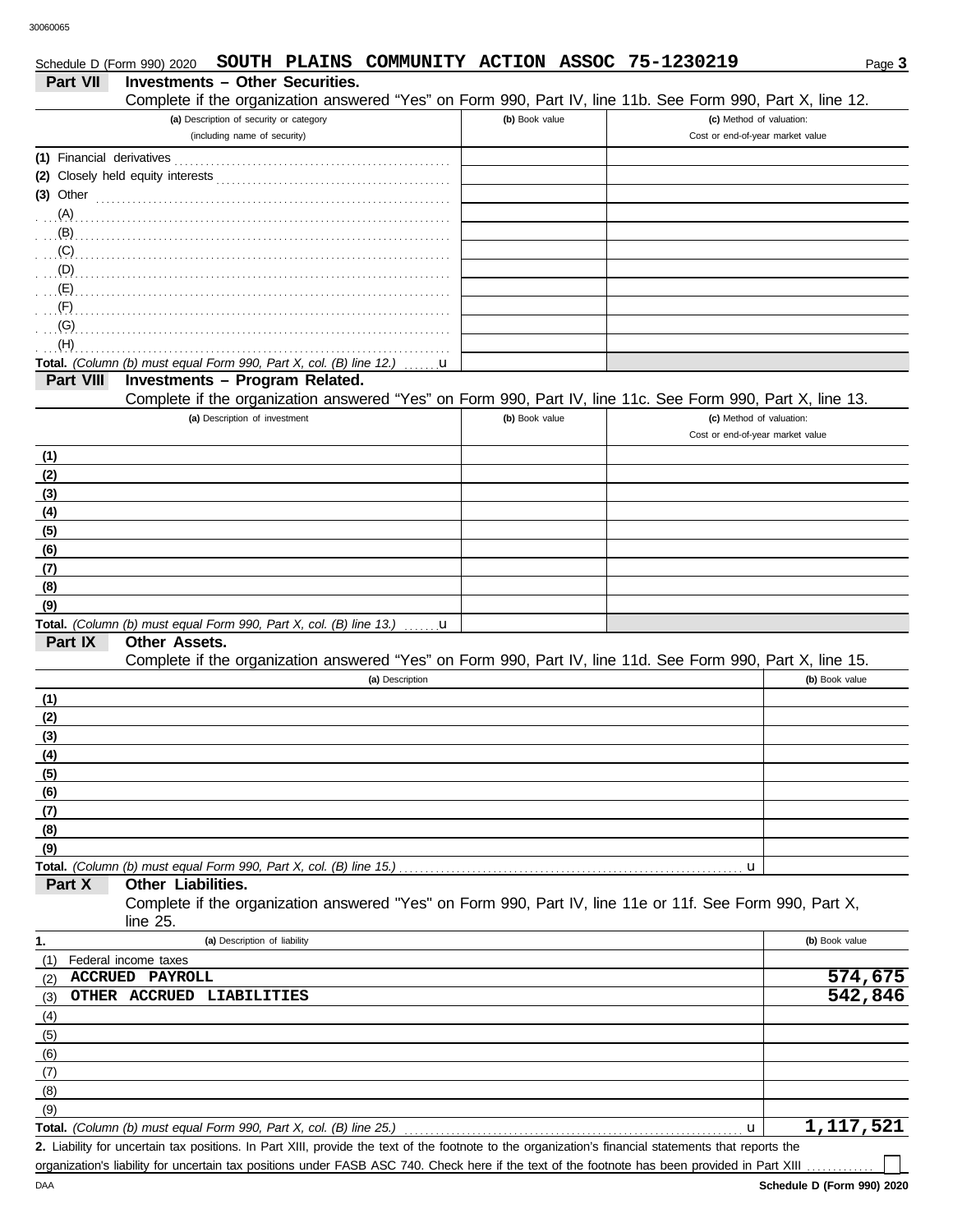|        | Schedule D (Form 990) 2020 SOUTH PLAINS COMMUNITY ACTION ASSOC 75-1230219                                                                                                                                                           |                      |           |              | Page 4     |
|--------|-------------------------------------------------------------------------------------------------------------------------------------------------------------------------------------------------------------------------------------|----------------------|-----------|--------------|------------|
|        | Reconciliation of Revenue per Audited Financial Statements With Revenue per Return.<br>Part XI                                                                                                                                      |                      |           |              |            |
|        | Complete if the organization answered "Yes" on Form 990, Part IV, line 12a.                                                                                                                                                         |                      |           |              |            |
| 1.     |                                                                                                                                                                                                                                     |                      |           | $\mathbf{1}$ | 66,412,662 |
| 2      | Amounts included on line 1 but not on Form 990, Part VIII, line 12:                                                                                                                                                                 |                      |           |              |            |
| а      |                                                                                                                                                                                                                                     | 2a<br>2 <sub>b</sub> | 1,386,239 |              |            |
| b      |                                                                                                                                                                                                                                     |                      |           |              |            |
| c      |                                                                                                                                                                                                                                     | 2c                   |           |              |            |
| d      |                                                                                                                                                                                                                                     | 2d                   |           |              | 1,386,239  |
| е      | Add lines 2a through 2d [11] Additional Additional Additional Additional Additional Additional Additional Additional Additional Additional Additional Additional Additional Additional Additional Additional Additional Additi      |                      |           | 2e<br>3      | 65,026,423 |
| 3<br>4 | Amounts included on Form 990, Part VIII, line 12, but not on line 1:                                                                                                                                                                |                      |           |              |            |
| a      | Investment expenses not included on Form 990, Part VIII, line 7b [                                                                                                                                                                  | 4a                   |           |              |            |
|        |                                                                                                                                                                                                                                     | 4b                   |           |              |            |
| c      |                                                                                                                                                                                                                                     |                      |           | 4c           |            |
| 5      | Add lines 4a and 4b <b>contract and 4b</b> and 4b and 4b and 4b and 4b and 4b and 4b and 4b and 4b and 4b and 4b and 4b and 4b and 4b and 4b and 4b and 4b and 4b and 4b and 4b and 4b and 4b and 4b and 4b and 4b and 4b and 4b an |                      |           | 5            | 65,026,423 |
|        | Reconciliation of Expenses per Audited Financial Statements With Expenses per Return.<br>Part XII                                                                                                                                   |                      |           |              |            |
|        | Complete if the organization answered "Yes" on Form 990, Part IV, line 12a.                                                                                                                                                         |                      |           |              |            |
| 1      |                                                                                                                                                                                                                                     |                      |           | 1            | 59,852,982 |
| 2      | Amounts included on line 1 but not on Form 990, Part IX, line 25:                                                                                                                                                                   |                      |           |              |            |
| a      |                                                                                                                                                                                                                                     | 2a                   | 1,386,239 |              |            |
| b      |                                                                                                                                                                                                                                     | 2 <sub>b</sub>       |           |              |            |
| с      |                                                                                                                                                                                                                                     | 2c                   |           |              |            |
| d      |                                                                                                                                                                                                                                     | 2d                   |           |              |            |
|        |                                                                                                                                                                                                                                     |                      |           | 2e           | 1,386,239  |
| 3      |                                                                                                                                                                                                                                     |                      |           | 3            | 58,466,743 |
| 4      | Amounts included on Form 990, Part IX, line 25, but not on line 1:                                                                                                                                                                  |                      |           |              |            |
|        | a Investment expenses not included on Form 990, Part VIII, line 7b                                                                                                                                                                  | 4a                   |           |              |            |
|        |                                                                                                                                                                                                                                     | 4b                   |           |              |            |
|        |                                                                                                                                                                                                                                     |                      |           | 4c           |            |
| 5      |                                                                                                                                                                                                                                     |                      |           | 5            | 58,466,743 |
|        | Part XIII Supplemental Information.                                                                                                                                                                                                 |                      |           |              |            |
|        | Provide the descriptions required for Part II, lines 3, 5, and 9; Part III, lines 1a and 4; Part IV, lines 1b and 2b; Part V, line 4; Part X, line                                                                                  |                      |           |              |            |
|        | 2; Part XI, lines 2d and 4b; and Part XII, lines 2d and 4b. Also complete this part to provide any additional information.                                                                                                          |                      |           |              |            |
|        |                                                                                                                                                                                                                                     |                      |           |              |            |
|        |                                                                                                                                                                                                                                     |                      |           |              |            |
|        |                                                                                                                                                                                                                                     |                      |           |              |            |
|        |                                                                                                                                                                                                                                     |                      |           |              |            |
|        |                                                                                                                                                                                                                                     |                      |           |              |            |
|        |                                                                                                                                                                                                                                     |                      |           |              |            |
|        |                                                                                                                                                                                                                                     |                      |           |              |            |
|        |                                                                                                                                                                                                                                     |                      |           |              |            |
|        |                                                                                                                                                                                                                                     |                      |           |              |            |
|        |                                                                                                                                                                                                                                     |                      |           |              |            |
|        |                                                                                                                                                                                                                                     |                      |           |              |            |
|        |                                                                                                                                                                                                                                     |                      |           |              |            |
|        |                                                                                                                                                                                                                                     |                      |           |              |            |
|        |                                                                                                                                                                                                                                     |                      |           |              |            |
|        |                                                                                                                                                                                                                                     |                      |           |              |            |
|        |                                                                                                                                                                                                                                     |                      |           |              |            |
|        |                                                                                                                                                                                                                                     |                      |           |              |            |
|        |                                                                                                                                                                                                                                     |                      |           |              |            |
|        |                                                                                                                                                                                                                                     |                      |           |              |            |
|        |                                                                                                                                                                                                                                     |                      |           |              |            |
|        |                                                                                                                                                                                                                                     |                      |           |              |            |
|        |                                                                                                                                                                                                                                     |                      |           |              |            |
|        |                                                                                                                                                                                                                                     |                      |           |              |            |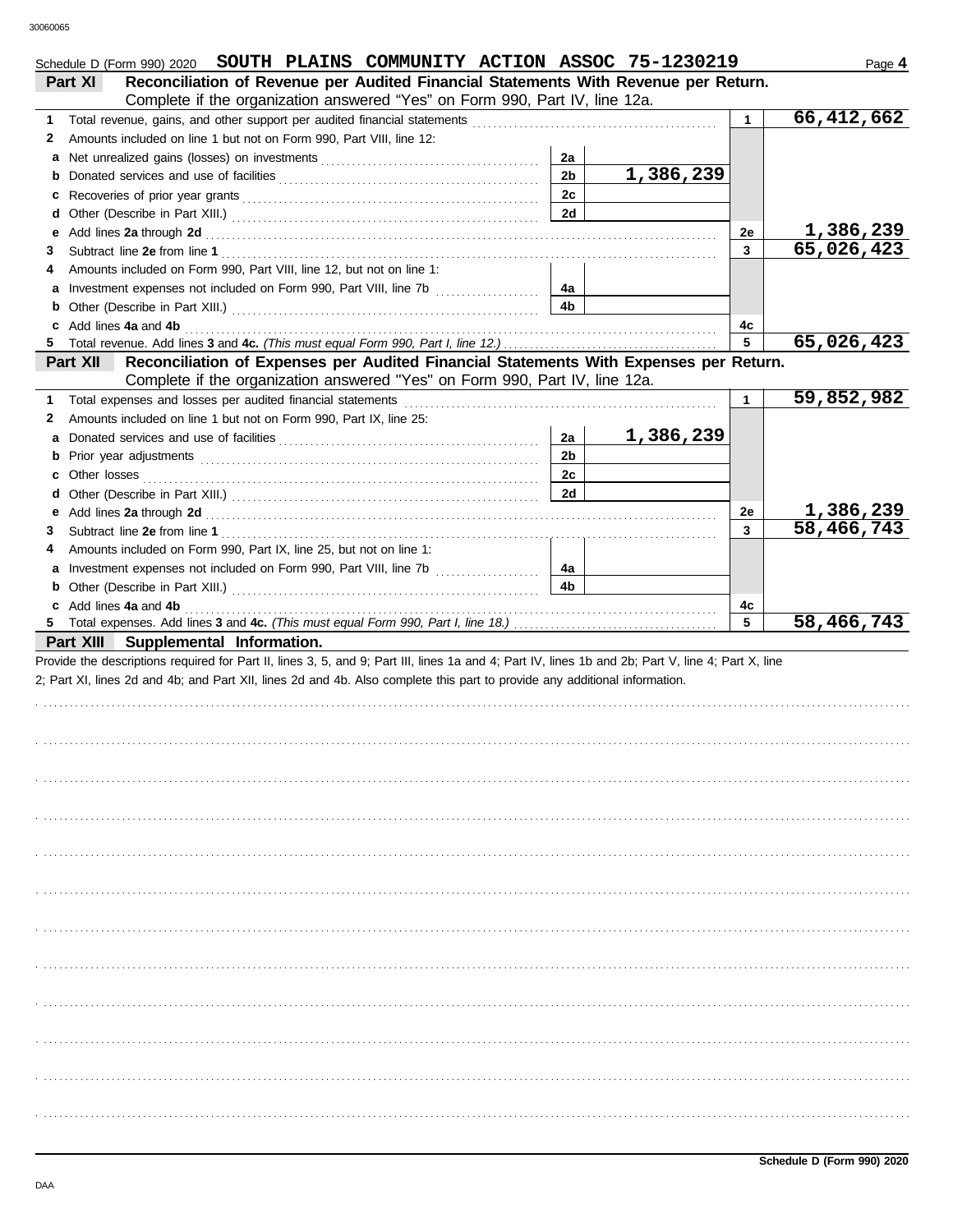|                                                |  |  | Schedule D (Form 990) 2020 SOUTH PLAINS COMMUNITY ACTION ASSOC 75-1230219 | Page 5 |
|------------------------------------------------|--|--|---------------------------------------------------------------------------|--------|
| Part XIII Supplemental Information (continued) |  |  |                                                                           |        |
|                                                |  |  |                                                                           |        |
|                                                |  |  |                                                                           |        |
|                                                |  |  |                                                                           |        |
|                                                |  |  |                                                                           |        |
|                                                |  |  |                                                                           |        |
|                                                |  |  |                                                                           |        |
|                                                |  |  |                                                                           |        |
|                                                |  |  |                                                                           |        |
|                                                |  |  |                                                                           |        |
|                                                |  |  |                                                                           |        |
|                                                |  |  |                                                                           |        |
|                                                |  |  |                                                                           |        |
|                                                |  |  |                                                                           |        |
|                                                |  |  |                                                                           |        |
|                                                |  |  |                                                                           |        |
|                                                |  |  |                                                                           |        |
|                                                |  |  |                                                                           |        |
|                                                |  |  |                                                                           |        |
|                                                |  |  |                                                                           |        |
|                                                |  |  |                                                                           |        |
|                                                |  |  |                                                                           |        |
|                                                |  |  |                                                                           |        |
|                                                |  |  |                                                                           |        |
|                                                |  |  |                                                                           |        |
|                                                |  |  |                                                                           |        |
|                                                |  |  |                                                                           |        |
|                                                |  |  |                                                                           |        |
|                                                |  |  |                                                                           |        |
|                                                |  |  |                                                                           |        |
|                                                |  |  |                                                                           |        |
|                                                |  |  |                                                                           |        |
|                                                |  |  |                                                                           |        |
|                                                |  |  |                                                                           |        |
|                                                |  |  |                                                                           |        |
|                                                |  |  |                                                                           |        |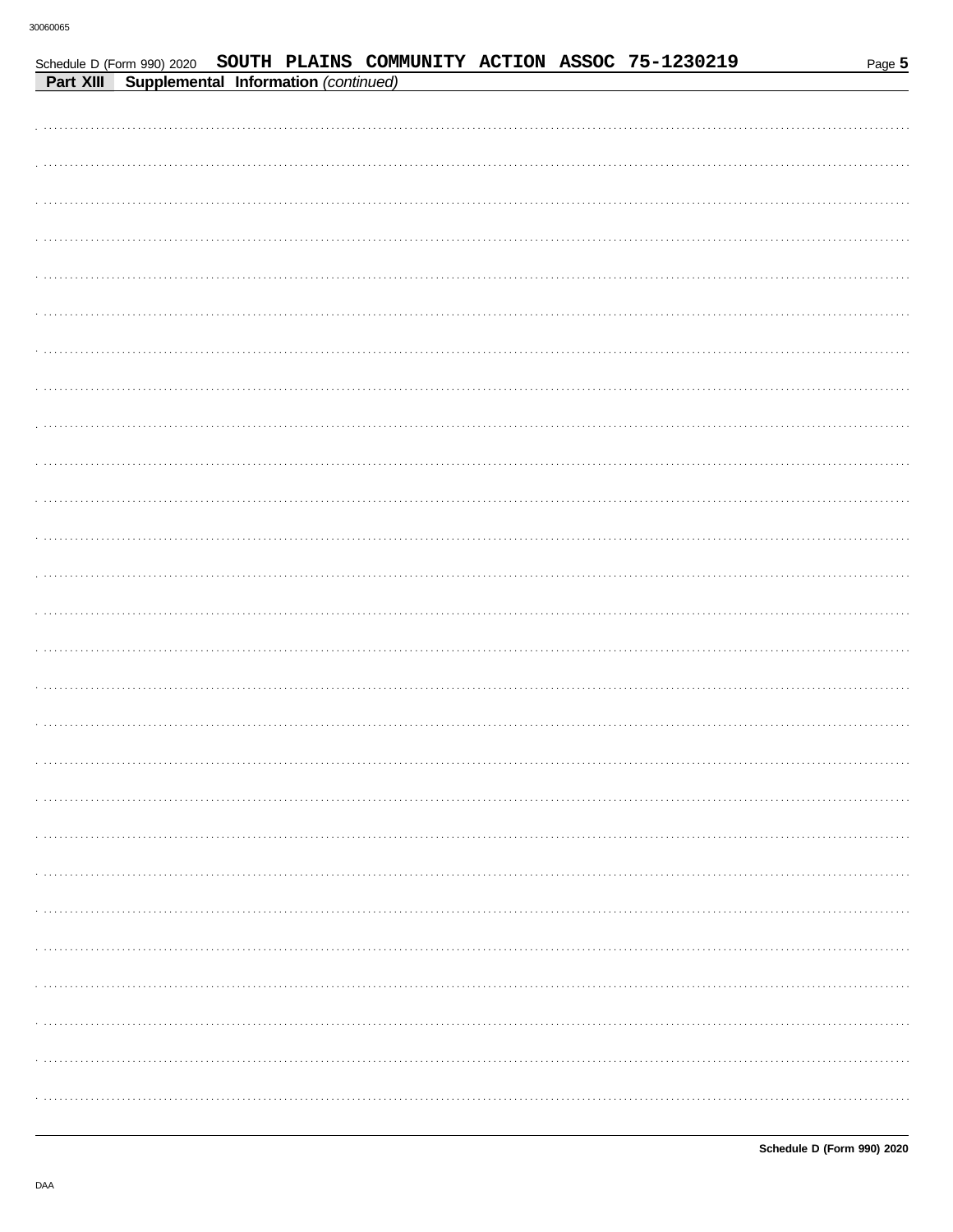| <b>SCHEDULE I</b>                                      |                                                                                                                                                                                                                                                                               |                  |                      | Grants and Other Assistance to Organizations,                                     |                    |                                                             |                    |                                | OMB No. 1545-0047                   |  |  |
|--------------------------------------------------------|-------------------------------------------------------------------------------------------------------------------------------------------------------------------------------------------------------------------------------------------------------------------------------|------------------|----------------------|-----------------------------------------------------------------------------------|--------------------|-------------------------------------------------------------|--------------------|--------------------------------|-------------------------------------|--|--|
| (Form 990)                                             |                                                                                                                                                                                                                                                                               |                  |                      | Governments, and Individuals in the United States                                 |                    |                                                             |                    |                                | <b>2020</b>                         |  |  |
|                                                        |                                                                                                                                                                                                                                                                               |                  |                      | Complete if the organization answered "Yes" on Form 990, Part IV, line 21 or 22.  |                    |                                                             |                    |                                |                                     |  |  |
| Department of the Treasury<br>Internal Revenue Service |                                                                                                                                                                                                                                                                               |                  |                      | La Attach to Form 990.<br>u Go to www.irs.gov/Form990 for the latest information. |                    |                                                             |                    |                                | <b>Open to Public</b><br>Inspection |  |  |
| Name of the organization                               |                                                                                                                                                                                                                                                                               |                  |                      |                                                                                   |                    |                                                             |                    | Employer identification number |                                     |  |  |
|                                                        | SOUTH PLAINS COMMUNITY ACTION ASSOC                                                                                                                                                                                                                                           |                  |                      |                                                                                   |                    |                                                             |                    | 75-1230219                     |                                     |  |  |
| Part I                                                 | <b>General Information on Grants and Assistance</b>                                                                                                                                                                                                                           |                  |                      |                                                                                   |                    |                                                             |                    |                                |                                     |  |  |
| 1                                                      | Does the organization maintain records to substantiate the amount of the grants or assistance, the grantees' eligibility for the grants or assistance, and<br>2 Describe in Part IV the organization's procedures for monitoring the use of grant funds in the United States. |                  |                      |                                                                                   |                    |                                                             |                    | $ X $ Yes                      | No                                  |  |  |
| Part II                                                | Grants and Other Assistance to Domestic Organizations and Domestic Governments. Complete if the organization answered "Yes" on Form 990,                                                                                                                                      |                  |                      |                                                                                   |                    |                                                             |                    |                                |                                     |  |  |
|                                                        | Part IV, line 21, for any recipient that received more than \$5,000. Part II can be duplicated if additional space is needed.                                                                                                                                                 |                  |                      |                                                                                   |                    |                                                             |                    |                                |                                     |  |  |
| $\mathbf{1}$                                           | (a) Name and address of organization                                                                                                                                                                                                                                          | $(b)$ EIN        | $(c)$ IRC<br>section | (d) Amount of cash                                                                | (e) Amount of non- | (f) Method of valuation<br>(book, FMV, appraisal,<br>other) | (g) Description of |                                | (h) Purpose of grant                |  |  |
|                                                        | or government                                                                                                                                                                                                                                                                 |                  | (if applicable)      | grant                                                                             | cash assistance    |                                                             | noncash assistance |                                | or assistance                       |  |  |
|                                                        | (1) BROWNFIELD INDEPENDENT SCHOOL DISTR                                                                                                                                                                                                                                       |                  |                      |                                                                                   |                    |                                                             |                    |                                |                                     |  |  |
| 701 N. CUB DRIVE                                       |                                                                                                                                                                                                                                                                               |                  |                      |                                                                                   |                    |                                                             |                    | <b>FUNDING HEADSTART</b>       |                                     |  |  |
| <b>BROWNFIELD</b>                                      | TX 79316                                                                                                                                                                                                                                                                      | 75-6000281 GOV   |                      | 637,373                                                                           |                    |                                                             |                    |                                |                                     |  |  |
|                                                        | (2) CROSBYTON INDEPENDENT SCHOOL DISTRI                                                                                                                                                                                                                                       |                  |                      |                                                                                   |                    |                                                             |                    |                                |                                     |  |  |
| 204 S HARRISON ST                                      |                                                                                                                                                                                                                                                                               | 75-6001235 GOV   |                      |                                                                                   |                    |                                                             |                    | <b>FUNDING HEADSTART</b>       |                                     |  |  |
| <b>CROSBYTON</b>                                       | TX 79322                                                                                                                                                                                                                                                                      |                  |                      | 78,699                                                                            |                    |                                                             |                    |                                |                                     |  |  |
| 226 W CALIFORNIA ST                                    | (3) FLOYDADA INDEPENDENT SCHOOL DISTRIC                                                                                                                                                                                                                                       |                  |                      |                                                                                   |                    |                                                             |                    |                                |                                     |  |  |
| FLOYDADA                                               | TX 79235                                                                                                                                                                                                                                                                      | 75-6001589 GOV   |                      | 212,729                                                                           |                    |                                                             |                    | <b>FUNDING HEADSTART</b>       |                                     |  |  |
|                                                        | (4) LEVELLAND INDEPENDENT SCHOOL DISTRI                                                                                                                                                                                                                                       |                  |                      |                                                                                   |                    |                                                             |                    |                                |                                     |  |  |
| 704 11TH STREET                                        |                                                                                                                                                                                                                                                                               |                  |                      |                                                                                   |                    |                                                             |                    | <b>FUNDING HEADSTART</b>       |                                     |  |  |
| LEVELLAND                                              | TX 79336                                                                                                                                                                                                                                                                      | 75-6001949   GOV |                      | 529,034                                                                           |                    |                                                             |                    |                                |                                     |  |  |
|                                                        | (5) LITTLEFIELD INDEPENDENT SCHOOL DIST                                                                                                                                                                                                                                       |                  |                      |                                                                                   |                    |                                                             |                    |                                |                                     |  |  |
| 1207 E. 14TH STREET                                    |                                                                                                                                                                                                                                                                               |                  |                      |                                                                                   |                    |                                                             |                    | <b>FUNDING HEADSTART</b>       |                                     |  |  |
| LITTLEFIELD                                            | TX 79339                                                                                                                                                                                                                                                                      | 75-6001963   GOV |                      | 207,416                                                                           |                    |                                                             |                    |                                |                                     |  |  |
|                                                        | (6) MORTON INDEPENDENT SCHOOL DISTRICT                                                                                                                                                                                                                                        |                  |                      |                                                                                   |                    |                                                             |                    |                                |                                     |  |  |
| 500 CHAMPION DRIVE                                     |                                                                                                                                                                                                                                                                               |                  |                      |                                                                                   |                    |                                                             |                    | <b>FUNDING HEADSTART</b>       |                                     |  |  |
| <b>MORTON</b>                                          | TX 79073                                                                                                                                                                                                                                                                      | 75-6002098   GOV |                      | 95,659                                                                            |                    |                                                             |                    |                                |                                     |  |  |
|                                                        | (7) MULESHOE INDEPENDENT SCHOOL DISTRIC                                                                                                                                                                                                                                       |                  |                      |                                                                                   |                    |                                                             |                    |                                |                                     |  |  |
| 514 W. AVE G                                           |                                                                                                                                                                                                                                                                               |                  |                      |                                                                                   |                    |                                                             |                    | <b>FUNDING HEADSTART</b>       |                                     |  |  |
| <b>MULESHOE</b>                                        | TX 79347                                                                                                                                                                                                                                                                      | 75-6002112 GOV   |                      | 268,739                                                                           |                    |                                                             |                    |                                |                                     |  |  |
| (8) ROPESVILLE ISD                                     |                                                                                                                                                                                                                                                                               |                  |                      |                                                                                   |                    |                                                             |                    |                                |                                     |  |  |
| P.O. BOX 8                                             |                                                                                                                                                                                                                                                                               |                  |                      |                                                                                   |                    |                                                             |                    | <b>FUNDING HEADSTART</b>       |                                     |  |  |
| <b>ROPESVILLE</b>                                      | TX 79358                                                                                                                                                                                                                                                                      | 75-6002337 GOV   |                      | 156,576                                                                           |                    |                                                             |                    |                                |                                     |  |  |
| (9) SLATON ISD                                         |                                                                                                                                                                                                                                                                               |                  |                      |                                                                                   |                    |                                                             |                    |                                |                                     |  |  |
| 140 E. PANHANDLE STREET                                |                                                                                                                                                                                                                                                                               |                  |                      |                                                                                   |                    |                                                             |                    | <b>FUNDING HEADSTART</b>       |                                     |  |  |
| <b>SLATON</b>                                          | TX 79364                                                                                                                                                                                                                                                                      | 75-6002454 GOV   |                      | 263,237                                                                           |                    |                                                             |                    |                                |                                     |  |  |
| $\mathbf{2}$                                           | Enter total number of section $501(c)(3)$ and government organizations listed in the line 1 table                                                                                                                                                                             |                  |                      |                                                                                   |                    |                                                             |                    | u 13                           |                                     |  |  |
| 3                                                      | Enter total number of other organizations listed in the line 1 table                                                                                                                                                                                                          |                  |                      |                                                                                   |                    |                                                             |                    | $\mathbf{u}$ 0                 |                                     |  |  |
|                                                        | For Paperwork Reduction Act Notice, see the Instructions for Form 990.                                                                                                                                                                                                        |                  |                      |                                                                                   |                    |                                                             |                    |                                | Schedule I (Form 990) (2020)        |  |  |

DAA

30060065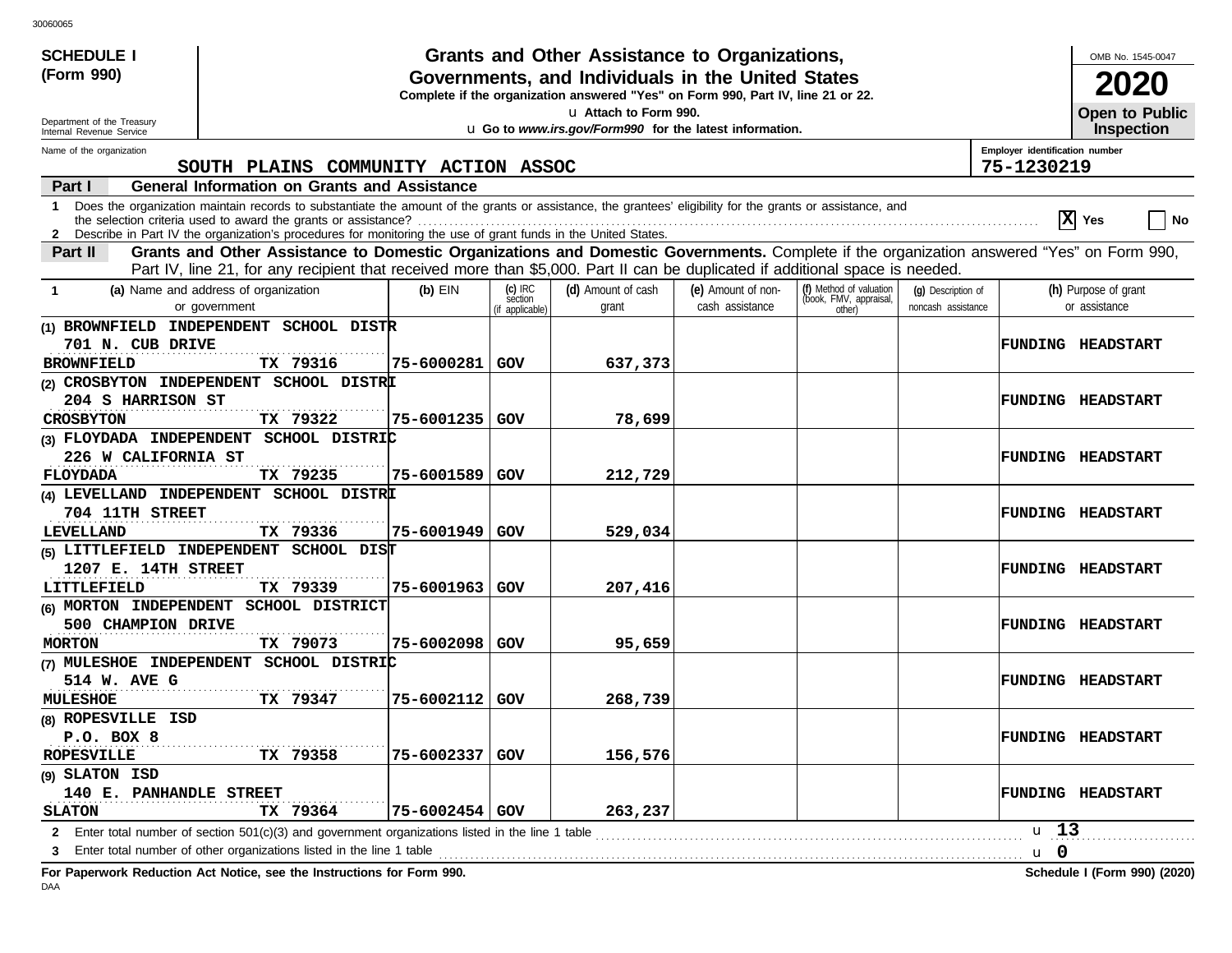| <b>SCHEDULE I</b><br>(Form 990)                        | Grants and Other Assistance to Organizations,<br>Governments, and Individuals in the United States<br>Complete if the organization answered "Yes" on Form 990, Part IV, line 21 or 22.<br>u Attach to Form 990.                                                               |                         |                                       |                                                         |                                       |                                                             |                                          |                                              | OMB No. 1545-0047<br><b>Open to Public</b> |
|--------------------------------------------------------|-------------------------------------------------------------------------------------------------------------------------------------------------------------------------------------------------------------------------------------------------------------------------------|-------------------------|---------------------------------------|---------------------------------------------------------|---------------------------------------|-------------------------------------------------------------|------------------------------------------|----------------------------------------------|--------------------------------------------|
| Department of the Treasury<br>Internal Revenue Service |                                                                                                                                                                                                                                                                               |                         |                                       | u Go to www.irs.gov/Form990 for the latest information. |                                       |                                                             |                                          |                                              | Inspection                                 |
| Name of the organization                               | SOUTH PLAINS COMMUNITY ACTION ASSOC                                                                                                                                                                                                                                           |                         |                                       |                                                         |                                       |                                                             |                                          | Employer identification number<br>75-1230219 |                                            |
| Part I                                                 | <b>General Information on Grants and Assistance</b>                                                                                                                                                                                                                           |                         |                                       |                                                         |                                       |                                                             |                                          |                                              |                                            |
| 1.                                                     | Does the organization maintain records to substantiate the amount of the grants or assistance, the grantees' eligibility for the grants or assistance, and<br>2 Describe in Part IV the organization's procedures for monitoring the use of grant funds in the United States. |                         |                                       |                                                         |                                       |                                                             |                                          |                                              | No<br>Yes                                  |
| Part II                                                | Grants and Other Assistance to Domestic Organizations and Domestic Governments. Complete if the organization answered "Yes" on Form 990,                                                                                                                                      |                         |                                       |                                                         |                                       |                                                             |                                          |                                              |                                            |
|                                                        | Part IV, line 21, for any recipient that received more than \$5,000. Part II can be duplicated if additional space is needed.                                                                                                                                                 |                         |                                       |                                                         |                                       |                                                             |                                          |                                              |                                            |
| $\overline{1}$                                         | (a) Name and address of organization<br>or government                                                                                                                                                                                                                         | $(b)$ EIN               | (c) IRC<br>section<br>(if applicable) | (d) Amount of cash<br>grant                             | (e) Amount of non-<br>cash assistance | (f) Method of valuation<br>(book, FMV, appraisal,<br>other) | (q) Description of<br>noncash assistance |                                              | (h) Purpose of grant<br>or assistance      |
| (1) SMYER ISD<br>P.O. BOX 206                          |                                                                                                                                                                                                                                                                               |                         |                                       |                                                         |                                       |                                                             |                                          |                                              | <b>FUNDING HEADSTART</b>                   |
| <b>SMYER</b><br>(2) SUDAN ISD                          | TX 79367                                                                                                                                                                                                                                                                      | 75-6002460 GOV          |                                       | 75,243                                                  |                                       |                                                             |                                          |                                              |                                            |
| P.O. BOX 249<br><b>SUDAN</b>                           | TX 79371                                                                                                                                                                                                                                                                      | 75-6000681 GOV          |                                       | 109,811                                                 |                                       |                                                             |                                          |                                              | <b>FUNDIND HEADSTART</b>                   |
| $(3)$ YWCA<br>3101 35TH STREET<br><b>LUBBOCK</b>       | TX 79413                                                                                                                                                                                                                                                                      | $75 - 0939427   501(C)$ |                                       | 2,250,429                                               |                                       |                                                             |                                          |                                              | <b>FUNDING HEADSTART</b>                   |
| (4) MIDLAND COLLEGE<br>3600 N. GARFIELD                | TX 79705                                                                                                                                                                                                                                                                      | 75-1403958 GOV          |                                       |                                                         |                                       |                                                             |                                          |                                              | <b>FUNDING HEADSTART</b>                   |
| MIDLAND<br>(5)                                         |                                                                                                                                                                                                                                                                               |                         |                                       | 80,459                                                  |                                       |                                                             |                                          |                                              |                                            |
|                                                        |                                                                                                                                                                                                                                                                               |                         |                                       |                                                         |                                       |                                                             |                                          |                                              |                                            |
| (6)                                                    |                                                                                                                                                                                                                                                                               |                         |                                       |                                                         |                                       |                                                             |                                          |                                              |                                            |
|                                                        |                                                                                                                                                                                                                                                                               |                         |                                       |                                                         |                                       |                                                             |                                          |                                              |                                            |
| (7)                                                    |                                                                                                                                                                                                                                                                               |                         |                                       |                                                         |                                       |                                                             |                                          |                                              |                                            |
|                                                        |                                                                                                                                                                                                                                                                               |                         |                                       |                                                         |                                       |                                                             |                                          |                                              |                                            |
| (8)                                                    |                                                                                                                                                                                                                                                                               |                         |                                       |                                                         |                                       |                                                             |                                          |                                              |                                            |
|                                                        |                                                                                                                                                                                                                                                                               |                         |                                       |                                                         |                                       |                                                             |                                          |                                              |                                            |
| (9)                                                    |                                                                                                                                                                                                                                                                               |                         |                                       |                                                         |                                       |                                                             |                                          |                                              |                                            |
|                                                        |                                                                                                                                                                                                                                                                               |                         |                                       |                                                         |                                       |                                                             |                                          |                                              |                                            |
| $\mathbf{2}$                                           | Enter total number of section 501(c)(3) and government organizations listed in the line 1 table                                                                                                                                                                               |                         |                                       |                                                         |                                       |                                                             |                                          | $\mathbf u$                                  |                                            |
| 3                                                      | Enter total number of other organizations listed in the line 1 table<br>For Paperwork Reduction Act Notice, see the Instructions for Form 990.                                                                                                                                |                         |                                       |                                                         |                                       |                                                             |                                          | u                                            | Schedule I (Form 990) (2020)               |

DAA

30060065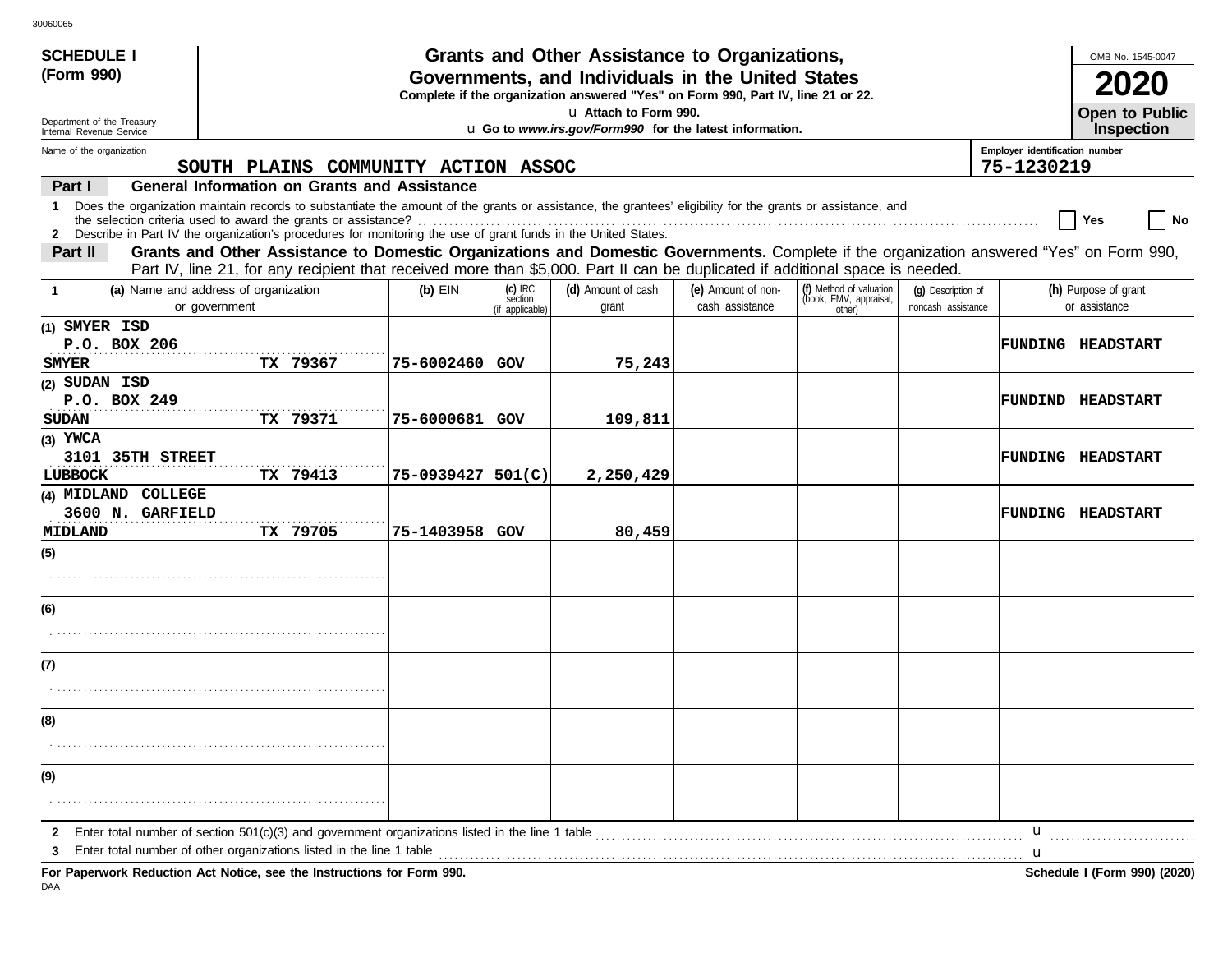# Schedule I (Form 990) (2020) SOUTH PLAINS COMMUNITY ACTION ASSOC 75-1230219

**Part III** Grants and Other Assistance to Domestic Individuals. Complete if the organization answered "Yes" on Form 990, Part IV, line 22.

Part III can be duplicated if additional space is needed.

| (a) Type of grant or assistance                                                                                                                      | (b) Number of<br>recipients                 | (c) Amount of<br>cash grant | (d) Amount of<br>noncash assistance | (e) Method of valuation (book,<br>FMV, appraisal, other) | (f) Description of noncash assistance |
|------------------------------------------------------------------------------------------------------------------------------------------------------|---------------------------------------------|-----------------------------|-------------------------------------|----------------------------------------------------------|---------------------------------------|
| 1 UTILITY ASSISTANCE AND WE                                                                                                                          | 3753                                        | 2,626,989                   |                                     |                                                          |                                       |
| 2 PAYMENTS TO PURCHASE FOOD                                                                                                                          | 3050                                        | 1,105,651                   |                                     |                                                          |                                       |
| 3 HOUSING ASSISTANCE PAYMEN                                                                                                                          | 1580                                        | 561,155                     |                                     |                                                          |                                       |
| 4 PAYMENTS FOR MEDICAL SERV                                                                                                                          | 4634                                        | 8,249,164                   |                                     |                                                          |                                       |
| 5 EDUCATION ASSISTANCE PAYM                                                                                                                          | 333                                         | 373,227                     |                                     |                                                          |                                       |
| 6                                                                                                                                                    |                                             |                             |                                     |                                                          |                                       |
| 7                                                                                                                                                    |                                             |                             |                                     |                                                          |                                       |
| Part IV<br>Supplemental Information. Provide the information required in Part I, line 2; Part III, column (b); and any other additional information. |                                             |                             |                                     |                                                          |                                       |
| PART I, LINE 2 - PROCEDURES FOR MONITORING THE USE OF GRANT FUNDS                                                                                    |                                             |                             |                                     |                                                          |                                       |
| THE AGENCY IMPLEMENTS INTERNAL CONTROL PROCEDURES TO ENSURE THAT THESE                                                                               |                                             |                             |                                     |                                                          |                                       |
| GRANT FUNDS ARE EXPENDED IN ACCORDANCE WITH THE FEDERAL UNIFORM GRANT                                                                                |                                             |                             |                                     |                                                          |                                       |
| GUIDANCE ISSUED BY OMB.                                                                                                                              | THE AGENCY REQUIRES THAT THESE ORGANIZATION |                             |                                     |                                                          |                                       |
| PROVIDE A COPY OF THEIR ANNUAL AUDIT. THE AGENCY REVIEWS THESE ANNUAL                                                                                |                                             |                             |                                     |                                                          |                                       |
| AUDITS FINDINGS OR QUESTIONED COSTS.                                                                                                                 |                                             |                             |                                     |                                                          |                                       |
|                                                                                                                                                      |                                             |                             |                                     |                                                          |                                       |
|                                                                                                                                                      |                                             |                             |                                     |                                                          |                                       |
|                                                                                                                                                      |                                             |                             |                                     |                                                          |                                       |
|                                                                                                                                                      |                                             |                             |                                     |                                                          |                                       |
|                                                                                                                                                      |                                             |                             |                                     |                                                          |                                       |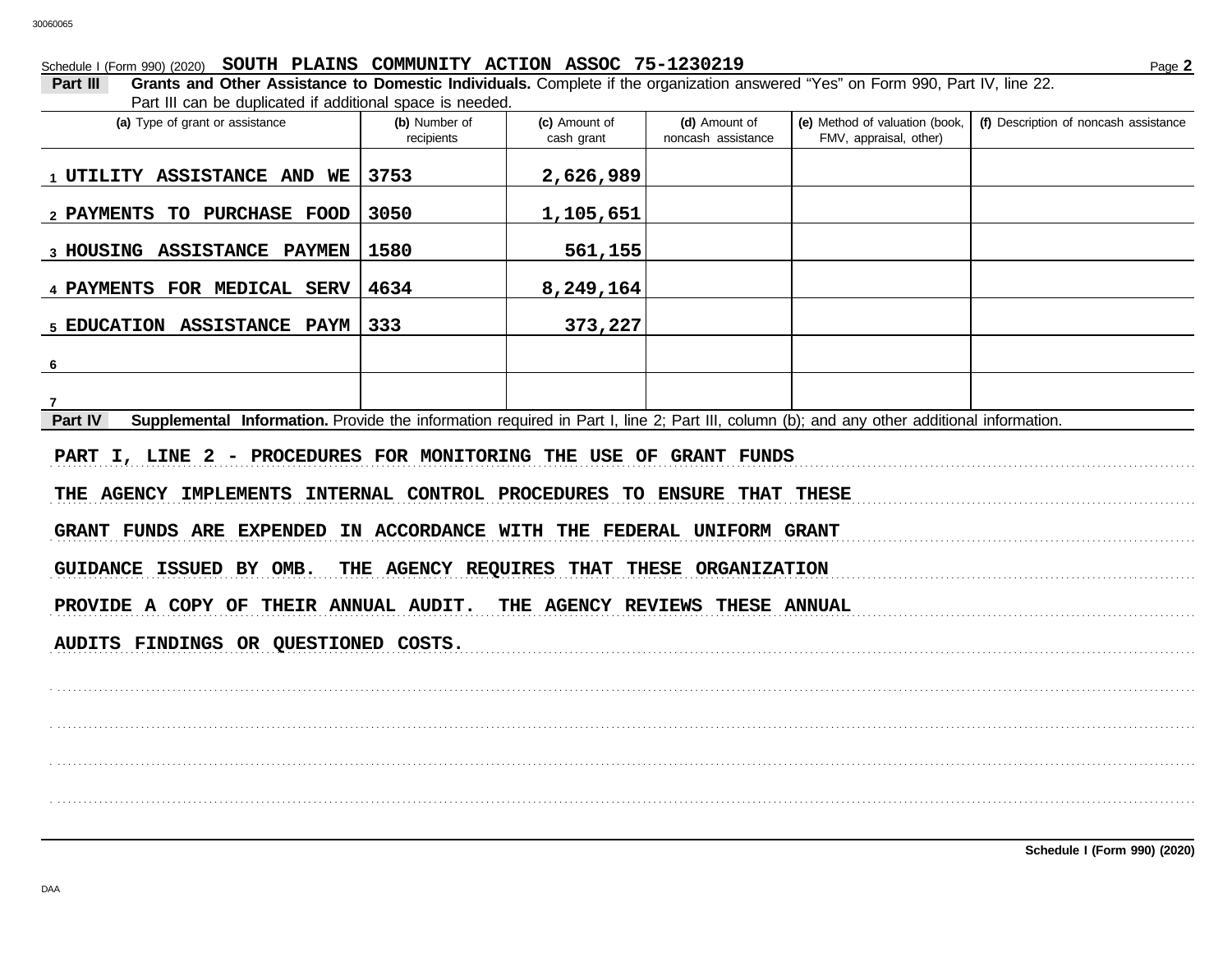| <b>SCHEDULE J</b>                       |                                                                                                        | <b>Compensation Information</b>                                                                                      |                                | OMB No. 1545-0047          |             |    |
|-----------------------------------------|--------------------------------------------------------------------------------------------------------|----------------------------------------------------------------------------------------------------------------------|--------------------------------|----------------------------|-------------|----|
| (Form 990)                              |                                                                                                        | For certain Officers, Directors, Trustees, Key Employees, and Highest                                                |                                |                            |             |    |
|                                         |                                                                                                        | <b>Compensated Employees</b><br>u Complete if the organization answered "Yes" on Form 990, Part IV, line 23.         |                                |                            | <b>2020</b> |    |
| Department of the Treasury              |                                                                                                        | u Attach to Form 990.                                                                                                |                                | Open to Public             |             |    |
| Internal Revenue Service                |                                                                                                        | <b>uGo to www.irs.gov/Form990 for instructions and the latest information.</b>                                       |                                |                            | Inspection  |    |
| Name of the organization                |                                                                                                        |                                                                                                                      | Employer identification number |                            |             |    |
| Part I                                  | SOUTH PLAINS COMMUNITY ACTION ASSOC<br>Questions Regarding Compensation                                |                                                                                                                      | 75-1230219                     |                            |             |    |
|                                         |                                                                                                        |                                                                                                                      |                                |                            |             |    |
|                                         |                                                                                                        | 1a Check the appropriate box(es) if the organization provided any of the following to or for a person listed on Form |                                |                            | Yes         | No |
|                                         |                                                                                                        | 990, Part VII, Section A, line 1a. Complete Part III to provide any relevant information regarding these items.      |                                |                            |             |    |
| First-class or charter travel           |                                                                                                        | Housing allowance or residence for personal use                                                                      |                                |                            |             |    |
| Travel for companions                   |                                                                                                        | Payments for business use of personal residence                                                                      |                                |                            |             |    |
|                                         | Tax indemnification and gross-up payments                                                              | Health or social club dues or initiation fees                                                                        |                                |                            |             |    |
| Discretionary spending account          |                                                                                                        | Personal services (such as maid, chauffeur, chef)                                                                    |                                |                            |             |    |
|                                         |                                                                                                        |                                                                                                                      |                                |                            |             |    |
|                                         |                                                                                                        | <b>b</b> If any of the boxes on line 1a are checked, did the organization follow a written policy regarding payment  |                                |                            |             |    |
|                                         | or reimbursement or provision of all of the expenses described above? If "No," complete Part III to    |                                                                                                                      |                                |                            |             |    |
|                                         |                                                                                                        |                                                                                                                      |                                | 1b                         |             |    |
| 2                                       | Did the organization require substantiation prior to reimbursing or allowing expenses incurred by all  |                                                                                                                      |                                |                            |             |    |
|                                         |                                                                                                        | directors, trustees, and officers, including the CEO/Executive Director, regarding the items checked on line         |                                |                            |             |    |
|                                         |                                                                                                        |                                                                                                                      |                                | 2                          |             |    |
|                                         |                                                                                                        |                                                                                                                      |                                |                            |             |    |
| 3                                       | Indicate which, if any, of the following the organization used to establish the compensation of the    |                                                                                                                      |                                |                            |             |    |
|                                         |                                                                                                        | organization's CEO/Executive Director. Check all that apply. Do not check any boxes for methods used by a            |                                |                            |             |    |
|                                         | related organization to establish compensation of the CEO/Executive Director, but explain in Part III. |                                                                                                                      |                                |                            |             |    |
| Compensation committee                  |                                                                                                        | Written employment contract                                                                                          |                                |                            |             |    |
|                                         | Independent compensation consultant                                                                    | Compensation survey or study                                                                                         |                                |                            |             |    |
| Form 990 of other organizations         |                                                                                                        | ΙX<br>Approval by the board or compensation committee                                                                |                                |                            |             |    |
| 4                                       |                                                                                                        | During the year, did any person listed on Form 990, Part VII, Section A, line 1a, with respect to the filing         |                                |                            |             |    |
| organization or a related organization: |                                                                                                        |                                                                                                                      |                                |                            |             |    |
|                                         |                                                                                                        |                                                                                                                      |                                | 4a                         |             | X  |
| b                                       |                                                                                                        |                                                                                                                      |                                | 4b                         |             | X  |
|                                         |                                                                                                        |                                                                                                                      |                                | 4c                         |             | X  |
|                                         |                                                                                                        | If "Yes" to any of lines 4a-c, list the persons and provide the applicable amounts for each item in Part III.        |                                |                            |             |    |
|                                         |                                                                                                        |                                                                                                                      |                                |                            |             |    |
|                                         | Only section $501(c)(3)$ , $501(c)(4)$ , and $501(c)(29)$ organizations must complete lines $5-9$ .    |                                                                                                                      |                                |                            |             |    |
| 5                                       | For persons listed on Form 990, Part VII, Section A, line 1a, did the organization pay or accrue any   |                                                                                                                      |                                |                            |             |    |
|                                         | compensation contingent on the revenues of:                                                            |                                                                                                                      |                                | 5a                         |             | х  |
|                                         |                                                                                                        |                                                                                                                      |                                | 5b                         |             | X  |
|                                         | If "Yes" on line 5a or 5b, describe in Part III.                                                       |                                                                                                                      |                                |                            |             |    |
|                                         |                                                                                                        |                                                                                                                      |                                |                            |             |    |
| 6                                       | For persons listed on Form 990, Part VII, Section A, line 1a, did the organization pay or accrue any   |                                                                                                                      |                                |                            |             |    |
|                                         | compensation contingent on the net earnings of:                                                        |                                                                                                                      |                                |                            |             |    |
|                                         |                                                                                                        |                                                                                                                      |                                | 6а                         |             | X  |
|                                         |                                                                                                        |                                                                                                                      |                                | 6b                         |             | X  |
|                                         | If "Yes" on line 6a or 6b, describe in Part III.                                                       |                                                                                                                      |                                |                            |             |    |
| 7                                       |                                                                                                        | For persons listed on Form 990, Part VII, Section A, line 1a, did the organization provide any nonfixed              |                                |                            |             |    |
|                                         |                                                                                                        |                                                                                                                      |                                | 7                          |             | x  |
| 8                                       |                                                                                                        | Were any amounts reported on Form 990, Part VII, paid or accrued pursuant to a contract that was subject             |                                |                            |             |    |
|                                         | to the initial contract exception described in Regulations section 53.4958-4(a)(3)? If "Yes," describe |                                                                                                                      |                                |                            |             |    |
|                                         |                                                                                                        |                                                                                                                      |                                | 8                          |             | x  |
|                                         |                                                                                                        |                                                                                                                      |                                |                            |             |    |
| 9                                       | If "Yes" on line 8, did the organization also follow the rebuttable presumption procedure described in |                                                                                                                      |                                |                            |             |    |
|                                         |                                                                                                        |                                                                                                                      |                                | 9                          |             |    |
|                                         | For Paperwork Reduction Act Notice, see the Instructions for Form 990.                                 |                                                                                                                      |                                | Schedule J (Form 990) 2020 |             |    |

DAA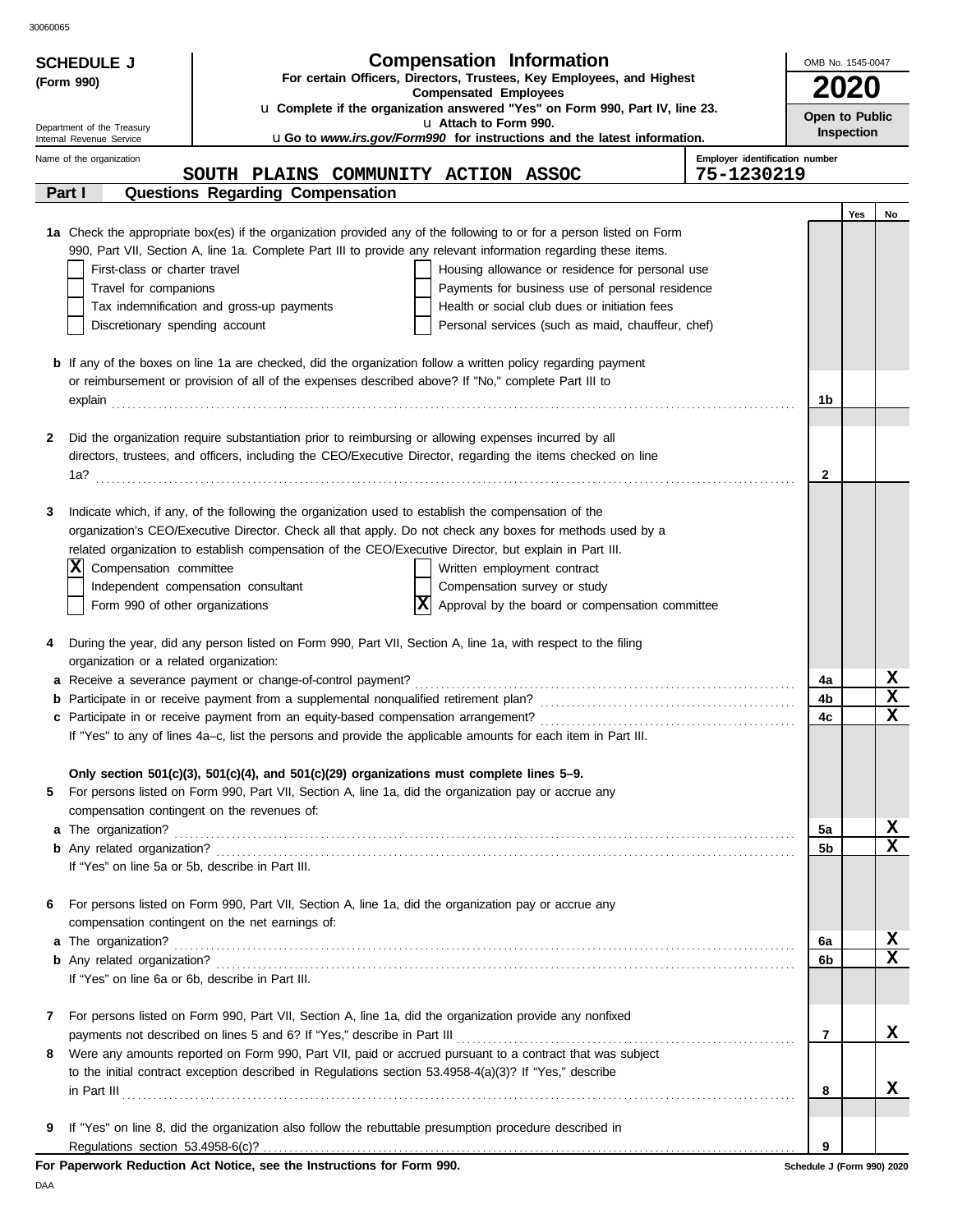#### SOUTH PLAINS COMMUNITY ACTION ASSOC 75-1230219 Schedule J (Form 990) 2020

#### Part II Officers, Directors, Trustees, Key Employees, and Highest Compensated Employees. Use duplicate copies if additional space is needed.

For each individual whose compensation must be reported on Schedule J, report compensation from the organization on row (i) and from related organizations, described in the instructions, on row (ii). Do not list any individuals that aren't listed on Form 990, Part VII.

Note: The sum of columns (B)(i)-(iii) for each listed individual must equal the total amount of Form 990, Part VII, Section A, line 1a, applicable column (D) and (E) amounts for that individual.

|                      |                          | (B) Breakdown of W-2 and/or 1099-MISC compensation |                                           | (C) Retirement and             | (D) Nontaxable | (E) Total of columns | (F) Compensation                                           |
|----------------------|--------------------------|----------------------------------------------------|-------------------------------------------|--------------------------------|----------------|----------------------|------------------------------------------------------------|
| (A) Name and Title   | (i) Base<br>compensation | (ii) Bonus & incentive<br>compensation             | (iii) Other<br>reportable<br>compensation | other deferred<br>compensation | benefits       | $(B)(i)$ – $(D)$     | in column (B) reported<br>as deferred on prior<br>Form 990 |
| W.D. POWELL, JR.     | 195,020<br>(i)           |                                                    |                                           | 11,701                         | 9,652          | 216,373              | <sup>0</sup>                                               |
| 1 EXECUTIVE DIRECTOR |                          |                                                    |                                           |                                |                |                      |                                                            |
| ROGER CARDENAS       | 192,333<br>(i)           |                                                    |                                           | 11,540                         | 9,705          | 213,578              |                                                            |
| 2 DEPUTY DIRECTOR    |                          |                                                    |                                           |                                | O              | $\Gamma$             |                                                            |
| CARRIE ALTMAN        | 186,802<br>(i)           |                                                    |                                           | 11,208                         | 9,615          | 207,625              |                                                            |
| 3 DIVISION DIRECTOR  | O                        |                                                    |                                           | C                              | O              | O                    | 0                                                          |
|                      |                          |                                                    |                                           |                                |                |                      |                                                            |
|                      | (i)                      |                                                    |                                           |                                |                |                      |                                                            |
|                      | (i)                      |                                                    |                                           |                                |                |                      |                                                            |
|                      |                          |                                                    |                                           |                                |                |                      |                                                            |
|                      |                          |                                                    |                                           |                                |                |                      |                                                            |
|                      |                          |                                                    |                                           |                                |                |                      |                                                            |
| 10                   |                          |                                                    |                                           |                                |                |                      |                                                            |
| 11                   |                          |                                                    |                                           |                                |                |                      |                                                            |
| 12                   |                          |                                                    |                                           |                                |                |                      |                                                            |
| 13                   |                          |                                                    |                                           |                                |                |                      |                                                            |
| 14                   |                          |                                                    |                                           |                                |                |                      |                                                            |
| 15                   |                          |                                                    |                                           |                                |                |                      |                                                            |
| $\frac{16}{1}$       |                          |                                                    |                                           |                                |                |                      |                                                            |

Schedule J (Form 990) 2020

Page 2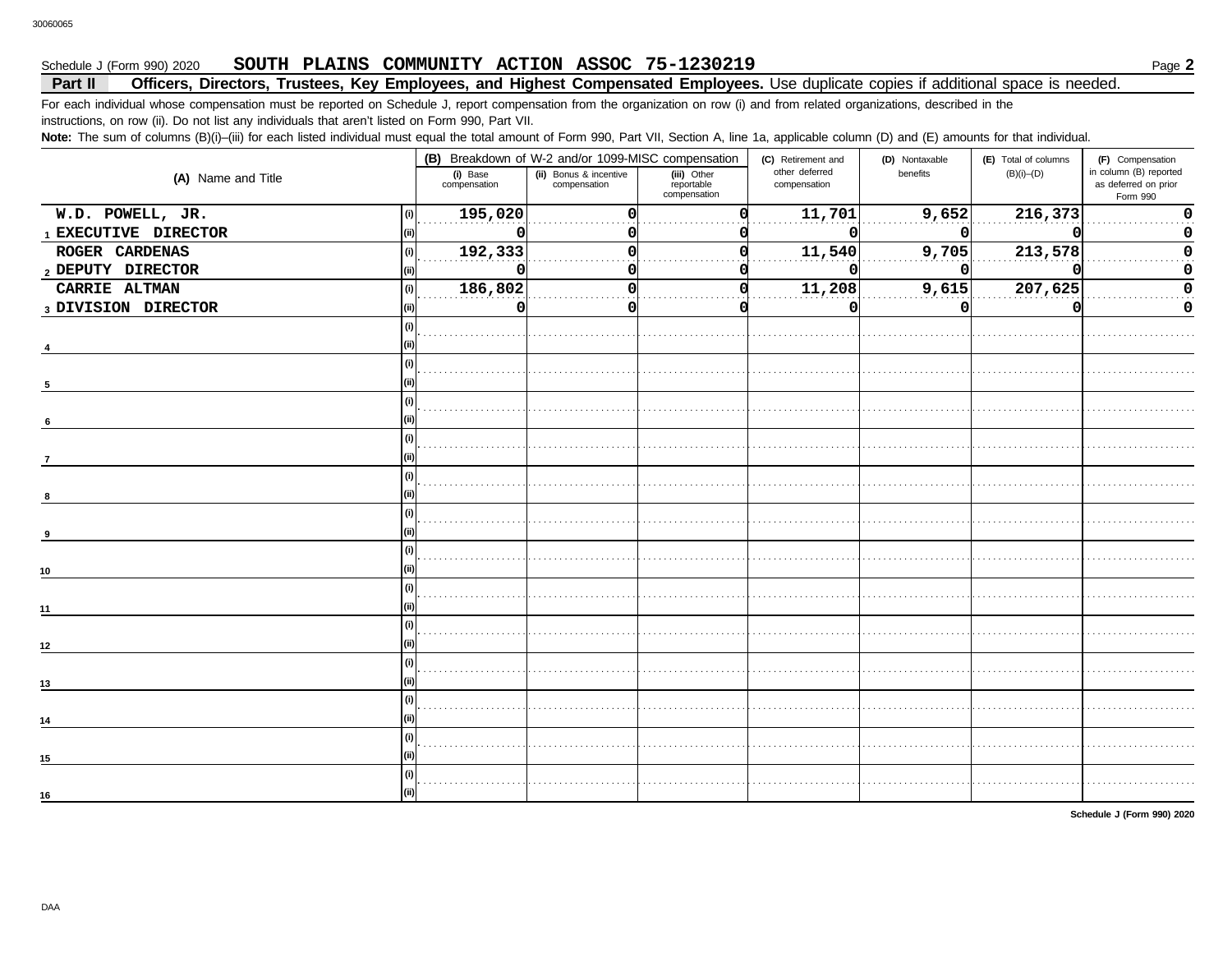| 0060065                                                                                                                                                                                                       |        |
|---------------------------------------------------------------------------------------------------------------------------------------------------------------------------------------------------------------|--------|
| Schedule J (Form 990) 2020 SOUTH PLAINS COMMUNITY ACTION ASSOC 75-1230219<br>Supplemental Information<br>Part III                                                                                             | Page 3 |
| Provide the information, explanation, or descriptions required for Part I, lines 1a, 1b, 3, 4a, 4b, 4c, 5a, 5b, 6a, 6b, 7, and 8, and for Part II. Also complete this part<br>for any additional information. |        |
|                                                                                                                                                                                                               |        |
|                                                                                                                                                                                                               |        |
|                                                                                                                                                                                                               |        |
|                                                                                                                                                                                                               |        |
|                                                                                                                                                                                                               |        |
|                                                                                                                                                                                                               |        |
|                                                                                                                                                                                                               |        |
|                                                                                                                                                                                                               |        |
|                                                                                                                                                                                                               |        |
|                                                                                                                                                                                                               |        |
|                                                                                                                                                                                                               |        |
|                                                                                                                                                                                                               |        |
|                                                                                                                                                                                                               |        |
|                                                                                                                                                                                                               |        |
|                                                                                                                                                                                                               |        |

Schedule J (Form 990) 2020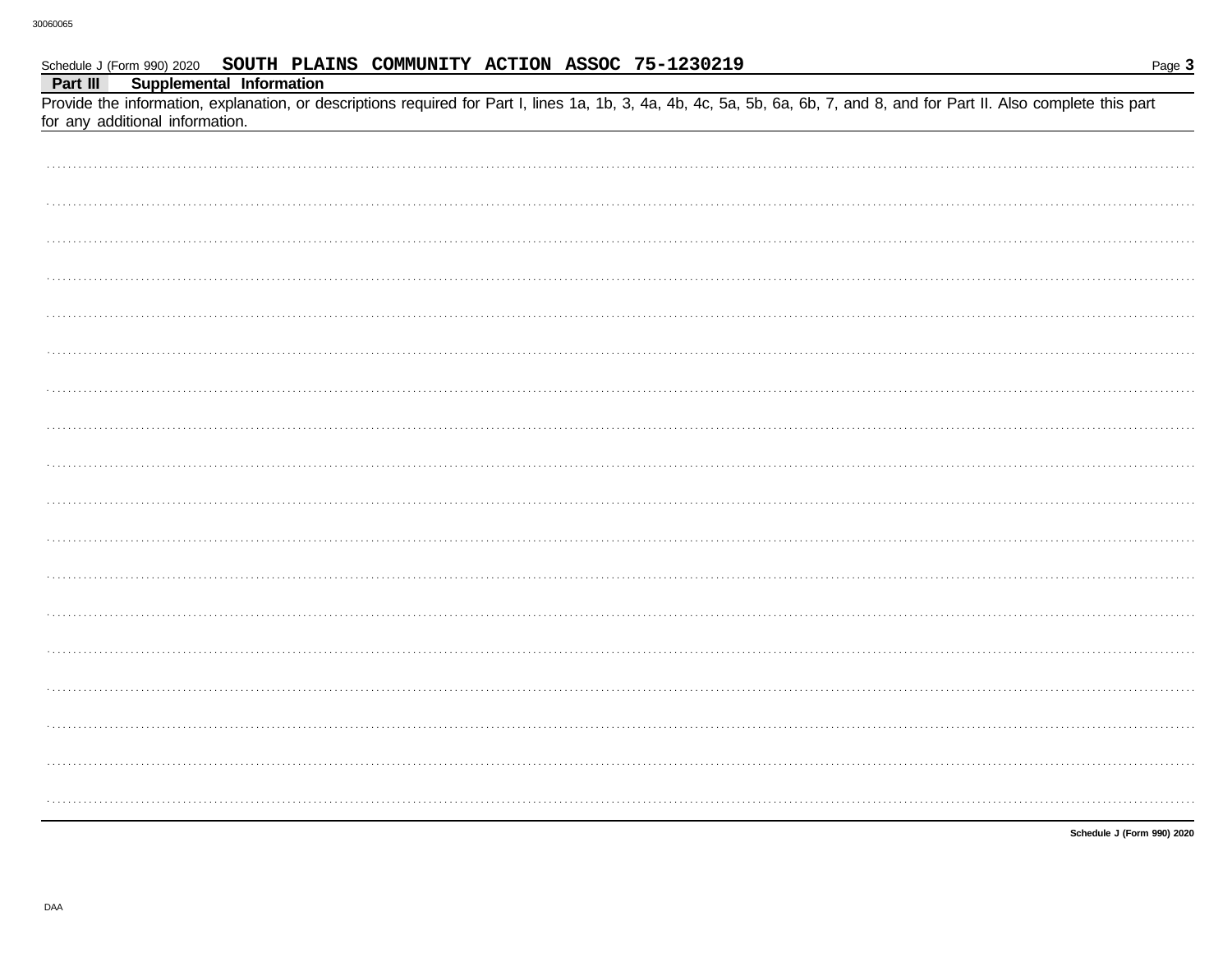**SCHEDULE O** (Form 990 or 990-EZ)

Department of the Treasury

Internal Revenue Service

### Supplemental Information to Form 990 or 990-EZ

Complete to provide information for responses to specific questions on Form 990 or 990-EZ or to provide any additional information.

> u Attach to Form 990 or 990-EZ. u Go to www.irs.gov/Form990 for the latest information.

**Inspection** Employer identification number

OMB No. 1545-0047

2020

**Open to Public** 

Name of the organization SOUTH PLAINS COMMUNITY ACTION ASSOC

75-1230219

FORM 990 - ORGANIZATION'S MISSION

ADMIN FEDERAL AND STATE GRANTS TO PROVIDE OPPORTUNITIES AND INITIATIVES FOR INDIVIDUALS ECONOMIC GROWTH AND SELF-SUFFICIENCY, THEREBY HELPING PEOPLE THE AGENCY VISION IS EMPOWERING COMMUNITIES THROUGH AND CHANGING LIVES. SELF-SUFFICIENCY.

FORM 990, PART III, LINE 4D - ALL OTHER ACCOMPLISHMENTS WIA GRANTS, CSBG GRANTS, SENIOR COMPANION GRANTS. **GRANTS THAT FOCUSED ON** PROVIDING ENERGY-RELATED EDUCATION, UTILITY ASSISTANCE AND INSTALLATION OF WEATHERIZATION MATERIALS. APPROXIMATELY 110,574 INDIVIDUALS SERVICED.

FORM 990, PART VI, LINE 11B - ORGANIZATION'S PROCESS TO REVIEW FORM 990 THE AGENCY'S FINANCE COMMITTEE REVIEWS THE FORM 990 WITH THE PREPARER AND COMPARES TO THE AGENCY'S AUDITED FINANCIAL STATEMENTS.

FORM 990, PART VI, LINE 12C - ENFORCEMENT OF CONFLICTS POLICY

ALL MEMBERS OF THE BOARD OF DIRECTORS ARE REQUIRED TO SIGN A CONFLICT OF INTEREST STATEMENT AND DISCLOSE OWNERSHIP IN LOCAL BUSINESSES. THE FINANCE DEPARTMENT OF THE AGENCY MONITORS THE PAYMENT OF GOODS AND SERVICES TO ENSURE THAT THE AGENCY IS NOT DOING BUSINESS WITH OFFICERS OR BOARD MEMBERS.

FORM 990, PART VI, LINE 15A - COMPENSATION PROCESS FOR TOP OFFICIAL EXECUTIVE DIRECTOR IS SUBJECT TO AN ANNUAL REVIEW BY THE BOARD OF DIRECTORS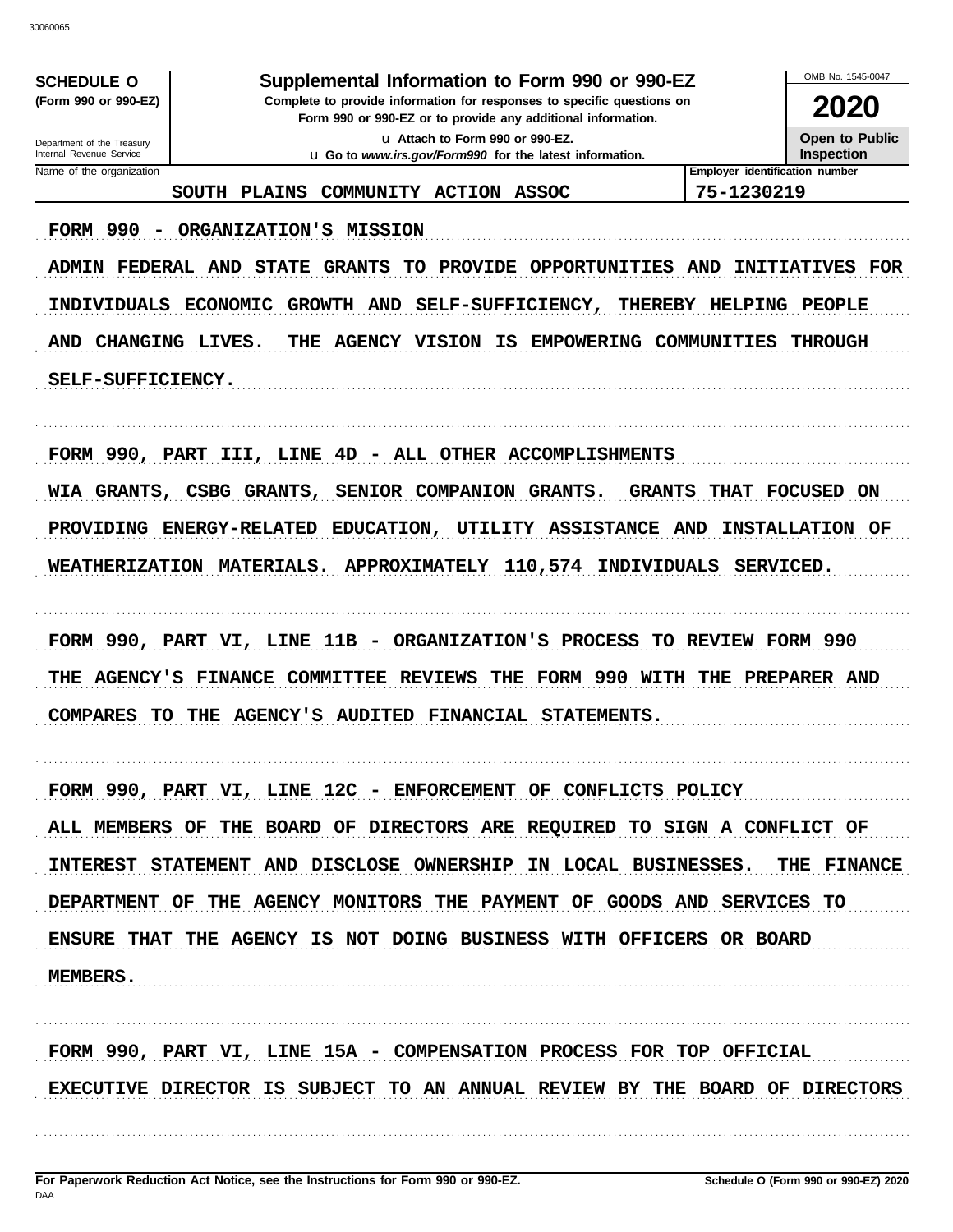| Schedule O (Form 990 or 990-EZ) 2020<br>Name of the organization        | Page 2<br>Employer identification number |
|-------------------------------------------------------------------------|------------------------------------------|
| SOUTH PLAINS COMMUNITY ACTION ASSOC                                     | 75-1230219                               |
| FORM 990, PART VI, LINE 15B - COMPENSATION PROCESS FOR OFFICERS         |                                          |
|                                                                         |                                          |
| KEY EMPLOYEES HAVE AN ANNUAL REVIEW                                     |                                          |
|                                                                         |                                          |
| FORM 990, PART VI, LINE 19 - GOVERNING DOCUMENTS DISCLOSURE EXPLANATION |                                          |
| THE AGENCY MAKES THE GOVERNING DOCUMENTS AVAILABLE AT                   | <b>THEIR</b>                             |
| <b>ADMINISTRATIVE</b><br>OFFICE.                                        |                                          |
|                                                                         |                                          |
|                                                                         |                                          |
|                                                                         |                                          |
|                                                                         |                                          |
|                                                                         |                                          |
|                                                                         |                                          |
|                                                                         |                                          |
|                                                                         |                                          |
|                                                                         |                                          |
|                                                                         |                                          |
|                                                                         |                                          |
|                                                                         |                                          |
|                                                                         |                                          |
|                                                                         |                                          |
|                                                                         |                                          |
|                                                                         |                                          |
|                                                                         |                                          |
|                                                                         |                                          |
|                                                                         |                                          |
|                                                                         |                                          |
|                                                                         |                                          |
|                                                                         |                                          |
|                                                                         |                                          |
|                                                                         |                                          |
|                                                                         |                                          |
|                                                                         | PAGE 1 OF 1                              |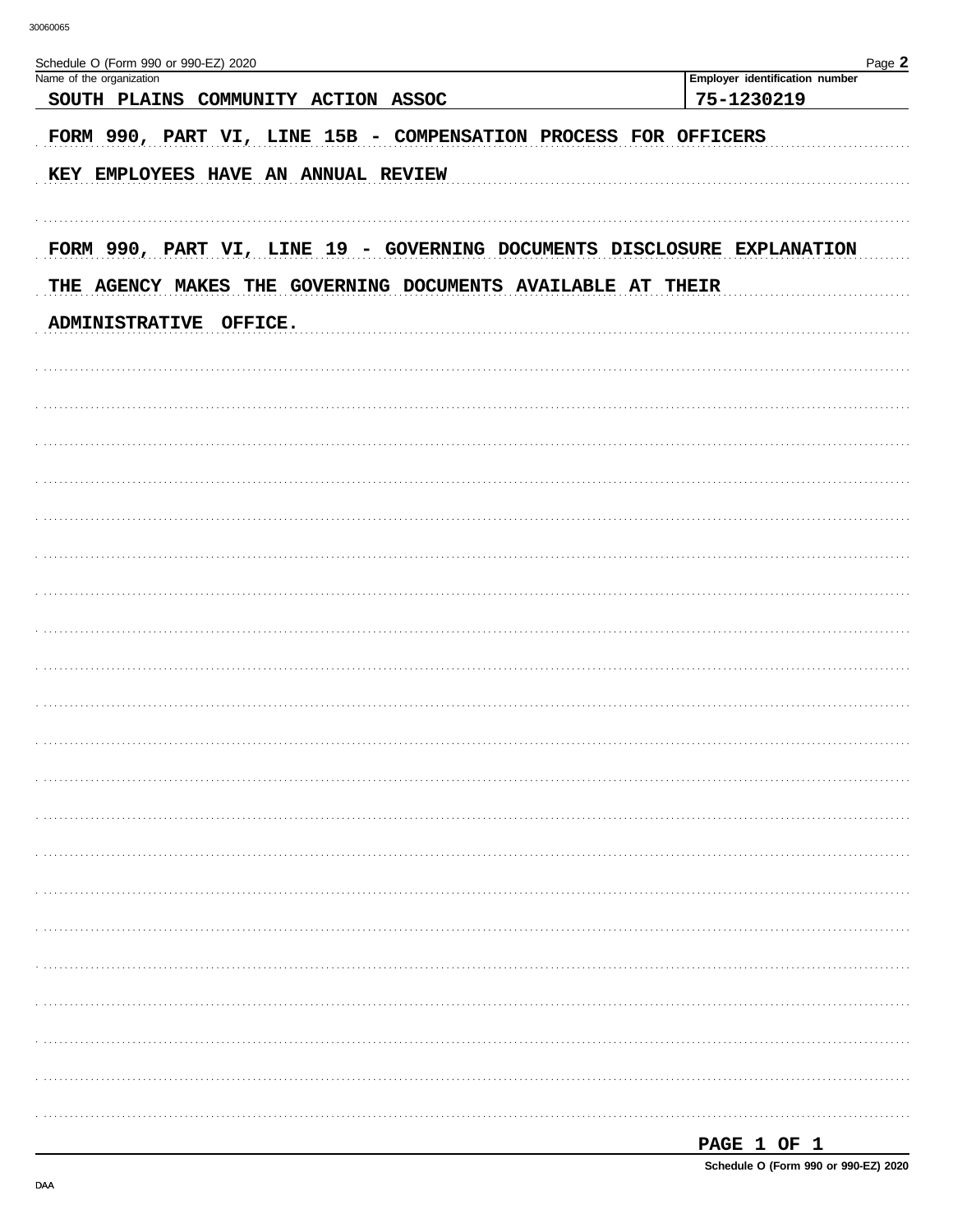|               | Form 990                 |                                                                |                  | <b>Two Year Comparison Report</b> |                            | 2019 & 2020                    |
|---------------|--------------------------|----------------------------------------------------------------|------------------|-----------------------------------|----------------------------|--------------------------------|
|               |                          | For calendar year 2020, or tax year beginning                  |                  | 03/01/20<br>, ending              | 02/28/21                   |                                |
| Name          |                          |                                                                |                  |                                   |                            | Taxpayer Identification Number |
|               |                          |                                                                |                  |                                   |                            |                                |
|               |                          | SOUTH PLAINS COMMUNITY ACTION ASSOC                            |                  |                                   |                            | 75-1230219                     |
|               |                          |                                                                |                  | 2019                              | 2020                       | <b>Differences</b>             |
|               |                          |                                                                | 1.               | 337,508                           | 7,711                      | $-329,797$                     |
|               |                          |                                                                | 2.               |                                   |                            |                                |
|               |                          | 3. Government contributions and grants                         | 3 <sub>1</sub>   | 58,805,409                        | 62,198,722                 | 3,393,313                      |
| $\Rightarrow$ |                          |                                                                | $\overline{4}$ . | 3,298,297                         | 2,816,258                  | $-482,039$                     |
| $\mathbf{C}$  |                          |                                                                | 5.               | 1,568                             | 3,732                      | 2,164                          |
| >             |                          |                                                                | 6.               |                                   |                            |                                |
|               |                          | 7. Net gain or (loss) from sale of assets other than inventory | $\overline{7}$ . |                                   |                            |                                |
|               |                          | 8. Net income or (loss) from fundraising events                | 8.               |                                   |                            |                                |
|               |                          |                                                                | 9.               |                                   |                            |                                |
|               |                          | 10. Net gain or (loss) on sales of inventory                   | 10.              |                                   |                            |                                |
|               |                          |                                                                | 11.              |                                   |                            |                                |
|               |                          | 12. Total revenue. Add lines 1 through 11                      | 12.              | 62,442,782                        | 65,026,423                 | 2,583,641                      |
|               |                          | 13. Grants and similar amounts paid                            | 13.              | 20,642,530                        | $\overline{17}$ , 881, 590 | $-2,760,940$                   |
|               |                          |                                                                | 14.              |                                   |                            |                                |
|               |                          | 15. Compensation of officers, directors, trustees, etc.        | 15.              |                                   |                            |                                |
|               |                          | 16. Salaries, other compensation, and employee benefits        | 16.              | 23,797,237                        | 25,598,107                 | 1,800,870                      |
| Ф             |                          |                                                                | 17.              |                                   |                            |                                |
| ×             |                          |                                                                | 18.              | 3,318,640                         | 4,132,159                  | 813,519                        |
| ш             |                          | 19. Occupancy, rent, utilities, and maintenance                | 19.              | 2,544,851                         | $\overline{2}$ , 537, 969  | $-6,882$                       |
|               |                          |                                                                | 20.              | 1,143,997                         | 1,203,294                  | 59,297                         |
|               |                          |                                                                | 21.              | $\overline{5,439,625}$            | 7, 113, 624                | 1,673,999                      |
|               |                          | 22. Total expenses. Add lines 13 through 21                    | 22.              | 56,886,880                        | 58,466,743                 | 1,579,863                      |
|               |                          | 23. Excess or (Deficit). Subtract line 22 from line 12         | 23.              | 5,555,902                         | 6,559,680                  | 1,003,778                      |
|               |                          |                                                                | 24.              | 62,442,782                        | 65,026,423                 | 2,583,641                      |
|               |                          |                                                                | 25.              |                                   |                            |                                |
|               |                          |                                                                | 26.              | 3,299,865                         | 2,819,990                  | $-479,875$                     |
|               |                          |                                                                | 27.              | 22, 157, 129                      | 29, 318, 298               | 7,161,169                      |
| Information   |                          |                                                                | 28.              | 6,340,850                         | 6,942,339                  | 601,489                        |
|               |                          |                                                                | 29.              | 15,816,279                        | 22,375,959                 | 6,559,680                      |
| <b>Other</b>  |                          | 30. Number of voting members of governing body                 | 30.              | 28                                | 27                         |                                |
|               |                          | 31. Number of independent voting members of governing body     | 31.              | 28                                | 27                         |                                |
|               |                          |                                                                | 32.              | 968                               | 840                        |                                |
|               | 33. Number of volunteers |                                                                | 33.              | 675                               | 675                        |                                |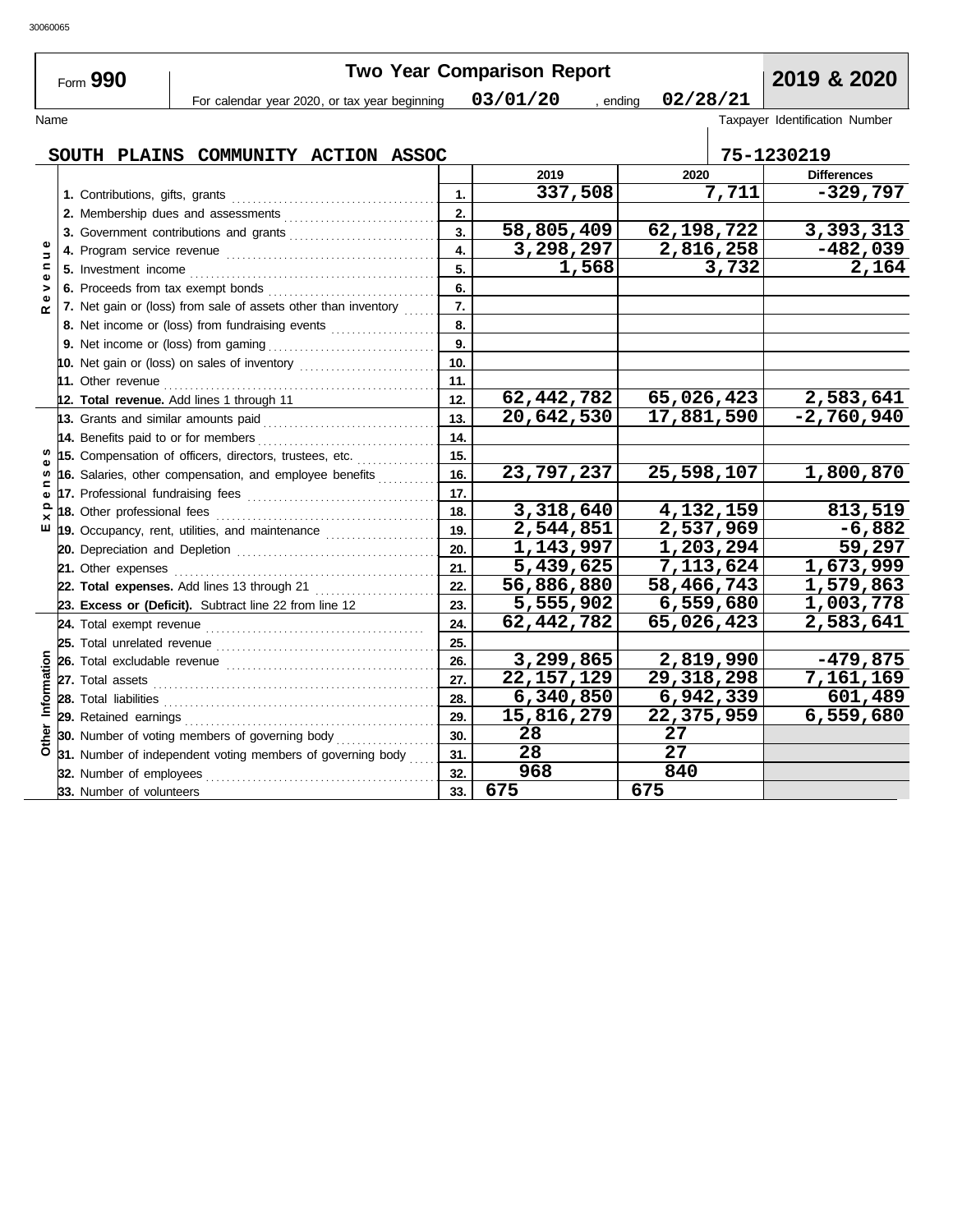# Form **990 Tax Return History 2020**

### Name  $\begin{array}{|l|l|}\n \hline\n \text{Number of the following data:} \end{array}$  SOUTH PLAINS COMMUNITY ACTION ASSOC SOUTH PLAINS COMMUNITY ACTION ASSOC

|                                   | 2016                       | 2017       | 2018       | 2019         | 2020         | 2021 |
|-----------------------------------|----------------------------|------------|------------|--------------|--------------|------|
| Contributions, gifts, grants      | 37, 282, 753               | 36,729,751 | 51,677,226 | 59, 142, 917 | 62,206,433   |      |
| Membership dues                   |                            |            |            |              |              |      |
| Program service revenue           | 2,093,888                  | 2,077,428  | 3,254,022  | 3,298,297    | 2,816,258    |      |
| Capital gain or loss              | $-97,101$                  |            |            |              |              |      |
| Investment income                 | 2,116                      | 6,090      | 10,160     | 1,568        | 3,732        |      |
| Fundraising revenue (income/loss) |                            |            |            |              |              |      |
| Gaming revenue (income/loss).     |                            |            |            |              |              |      |
|                                   |                            |            |            |              |              |      |
|                                   | $\overline{39,281,656}$    | 38,813,269 | 54,941,408 | 62,442,782   | 65,026,423   |      |
| Grants and similar amounts paid   | $\overline{13}$ , 566, 506 | 12,837,173 | 15,655,416 | 20,642,530   | 17,881,590   |      |
| Benefits paid to or for members   |                            |            |            |              |              |      |
| Compensation of officers, etc.    |                            |            |            |              |              |      |
|                                   | 19,203,750                 | 18,826,824 | 21,824,486 | 23,797,237   | 25,598,107   |      |
|                                   | $\overline{431,343}$       | 301,785    | 3,976,199  | 3,318,640    | 4,132,159    |      |
|                                   | 1,398,431                  | 1,369,124  | 2,398,865  | 2,544,851    | 2,537,969    |      |
| Depreciation and depletion        | 876,568                    | 805,425    | 894,489    | 1,143,997    | 1,203,294    |      |
|                                   | 4,129,138                  | 3,749,561  | 6,068,431  | 5,439,625    | 7,113,624    |      |
| Total expenses                    | 39,605,736                 | 37,889,892 | 50,817,886 | 56,886,880   | 58,466,743   |      |
|                                   | $-324,080$                 | 923,377    | 4,123,522  | 5,555,902    | 6,559,680    |      |
|                                   |                            |            |            |              |              |      |
| Total exempt revenue              | 39,281,656                 | 38,813,269 | 54,941,408 | 62,442,782   | 65,026,423   |      |
| Total unrelated revenue           |                            |            |            |              |              |      |
| Total excludable revenue          | 1,998,903                  | 2,083,518  | 3,264,182  | 3,299,865    | 2,819,990    |      |
|                                   | 12,947,558                 | 13,448,430 | 17,045,498 | 22, 157, 129 | 29, 318, 298 |      |
|                                   | 8,044,920                  | 7,311,575  | 6,785,121  | 6,340,850    | 6,942,339    |      |
| Net Fund Balances                 | 4,902,638                  | 6,136,855  | 10,260,377 | 15,816,279   | 22,375,959   |      |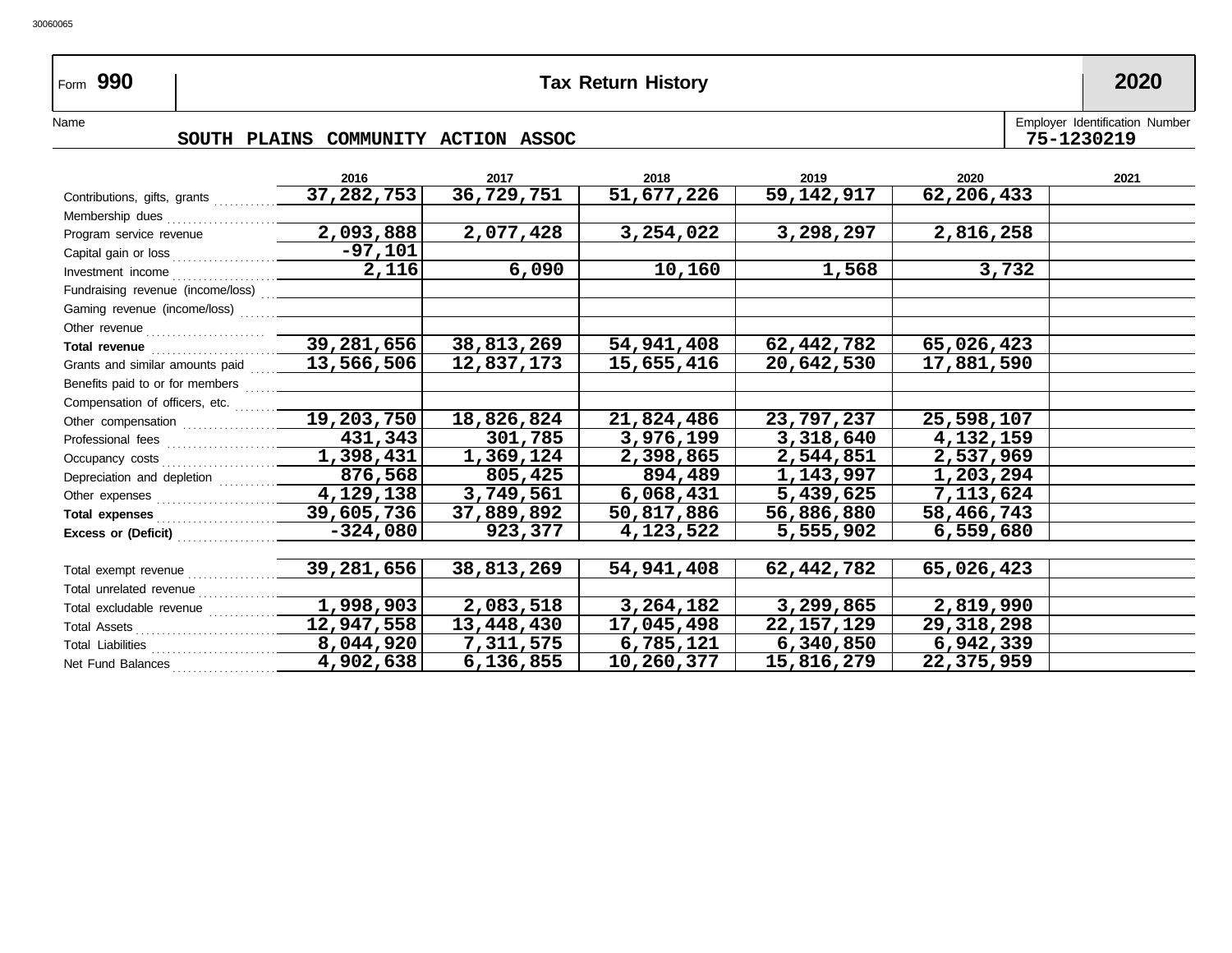# 30060065 SOUTH PLAINS COMMUNITY ACTION ASSOC 75-1230219 **Federal Statements** FYE: 2/28/2021

|                          | Form 990, Part IX, Line 11g - Other Fees for Service (Non-employee) |                                                  |                    |                         |                 |
|--------------------------|---------------------------------------------------------------------|--------------------------------------------------|--------------------|-------------------------|-----------------|
| <b>Description</b>       |                                                                     | Total<br><b>Expenses</b>                         | Program<br>Service | Management &<br>General | Fund<br>Raising |
| SERVICES                 |                                                                     | 258,598                                          | 216,092            | 42,506                  |                 |
| TOTAL                    |                                                                     | 258,598                                          | 216,092            | 42,506                  |                 |
|                          |                                                                     | Form 990, Part IX, Line 24e - All Other Expenses |                    |                         |                 |
| <b>Description</b>       |                                                                     | Total<br>Expenses                                | Program<br>Service | Management &<br>General | Fund<br>Raising |
| <b>EXPENSES</b><br>OTHER |                                                                     | 43,213                                           | 19,212             | 24,001                  |                 |
| TOTAL                    |                                                                     | 43,213                                           | 19,212             | 24,001                  | 0               |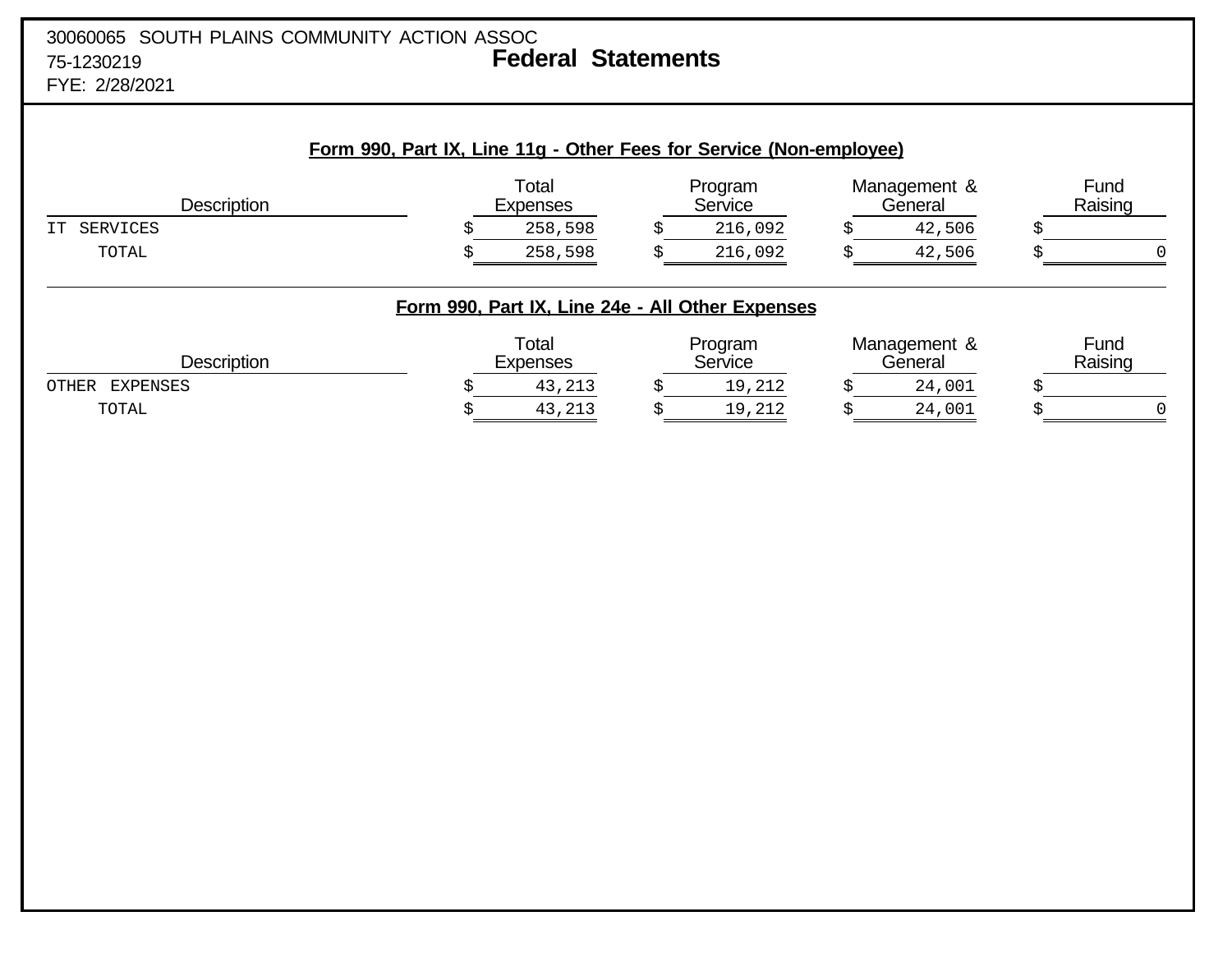# 30060065 SOUTH PLAINS COMMUNITY ACTION ASSOC 75-1230219 **Federal Statements** FYE: 2/28/2021

**Schedule A, Part II, Line 1(e)** Description Amount FEDERAL AND STATE GRANTS \$ 61,170,072 MEDICARE/MEDICARE PROGRAMS 1,028,650<br>OTHER CONTRIBUTIONS 7,711 OTHER CONTRIBUTIONS TOTAL  $$62,206,433$ 

# **Schedule A, Part II, Line 12 - Current year**

| <b>Description</b>                                                       | Amount                          |
|--------------------------------------------------------------------------|---------------------------------|
| PUBLIC TRANSP FEES<br>LOW INCOME HOUSING RENT & FEE<br>CLINIC & REO FEES | 1,456,693<br>422,823<br>936,742 |
| TAXABLE INTEREST ON SAVINGS AND TEMPORARY CASH INVESTMENTS               | 3,732                           |
| TOTAL                                                                    | 2,819,990                       |